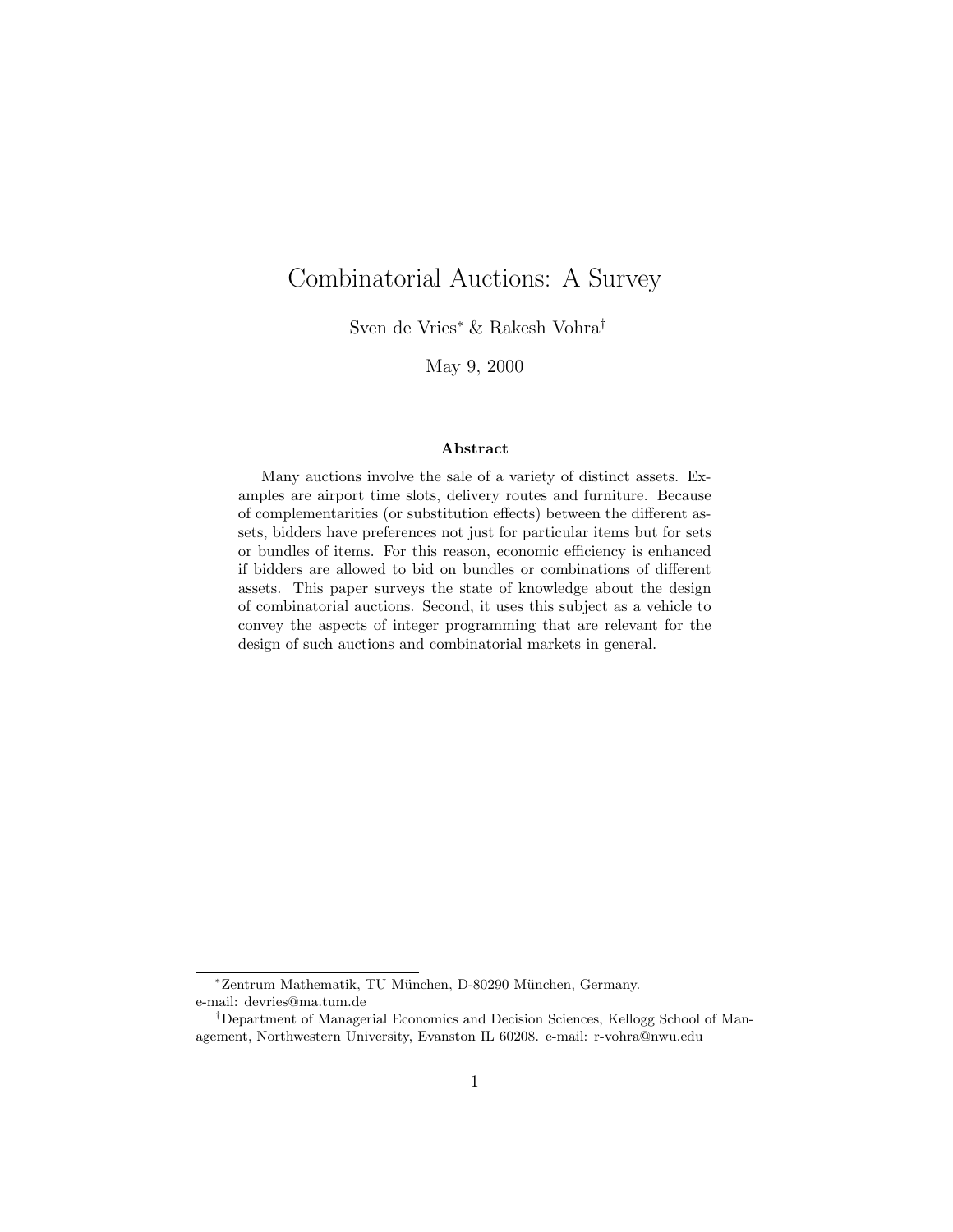# Contents

| 1           |         | Introduction                                                                            | 3              |  |  |  |  |  |  |  |
|-------------|---------|-----------------------------------------------------------------------------------------|----------------|--|--|--|--|--|--|--|
| $\mathbf 2$ | The CAP |                                                                                         |                |  |  |  |  |  |  |  |
|             | $2.1\,$ |                                                                                         |                |  |  |  |  |  |  |  |
|             | 2.2     |                                                                                         | $\overline{7}$ |  |  |  |  |  |  |  |
|             | 2.3     | Solvable Instances of the SPP $\ldots \ldots \ldots \ldots \ldots \ldots$               | 8              |  |  |  |  |  |  |  |
|             |         | 2.3.1                                                                                   | 9              |  |  |  |  |  |  |  |
|             |         | 2.3.2                                                                                   | 10             |  |  |  |  |  |  |  |
|             |         | 2.3.3                                                                                   | 11             |  |  |  |  |  |  |  |
|             |         | 2.3.4<br>Graph Theoretic Methods                                                        | 11             |  |  |  |  |  |  |  |
|             |         | 2.3.5                                                                                   | 12             |  |  |  |  |  |  |  |
|             | 2.4     |                                                                                         |                |  |  |  |  |  |  |  |
|             | 2.5     |                                                                                         | 16             |  |  |  |  |  |  |  |
|             |         | 2.5.1                                                                                   | 17             |  |  |  |  |  |  |  |
|             |         | 2.5.2                                                                                   | 18             |  |  |  |  |  |  |  |
|             |         | 2.5.3                                                                                   | 18             |  |  |  |  |  |  |  |
| 3           |         | <b>Decentralized Methods</b>                                                            | 19             |  |  |  |  |  |  |  |
|             | 3.1     | 20<br>Duality in Integer Programming                                                    |                |  |  |  |  |  |  |  |
|             | 3.2     |                                                                                         |                |  |  |  |  |  |  |  |
|             | 3.3     |                                                                                         |                |  |  |  |  |  |  |  |
|             | 3.4     |                                                                                         | 25             |  |  |  |  |  |  |  |
|             | 3.5     | Cuts, Extended Formulations and Non-linear Prices                                       | 26             |  |  |  |  |  |  |  |
| 4           |         | <b>Incentive Issues</b>                                                                 | 31             |  |  |  |  |  |  |  |
| 5           |         | <b>Computational Experiments and Test Problems</b>                                      | 36             |  |  |  |  |  |  |  |
|             | 5.1     | 38                                                                                      |                |  |  |  |  |  |  |  |
|             | 5.2     | FCC Data $\ldots \ldots \ldots \ldots \ldots \ldots \ldots \ldots \ldots \ldots \ldots$ | 42             |  |  |  |  |  |  |  |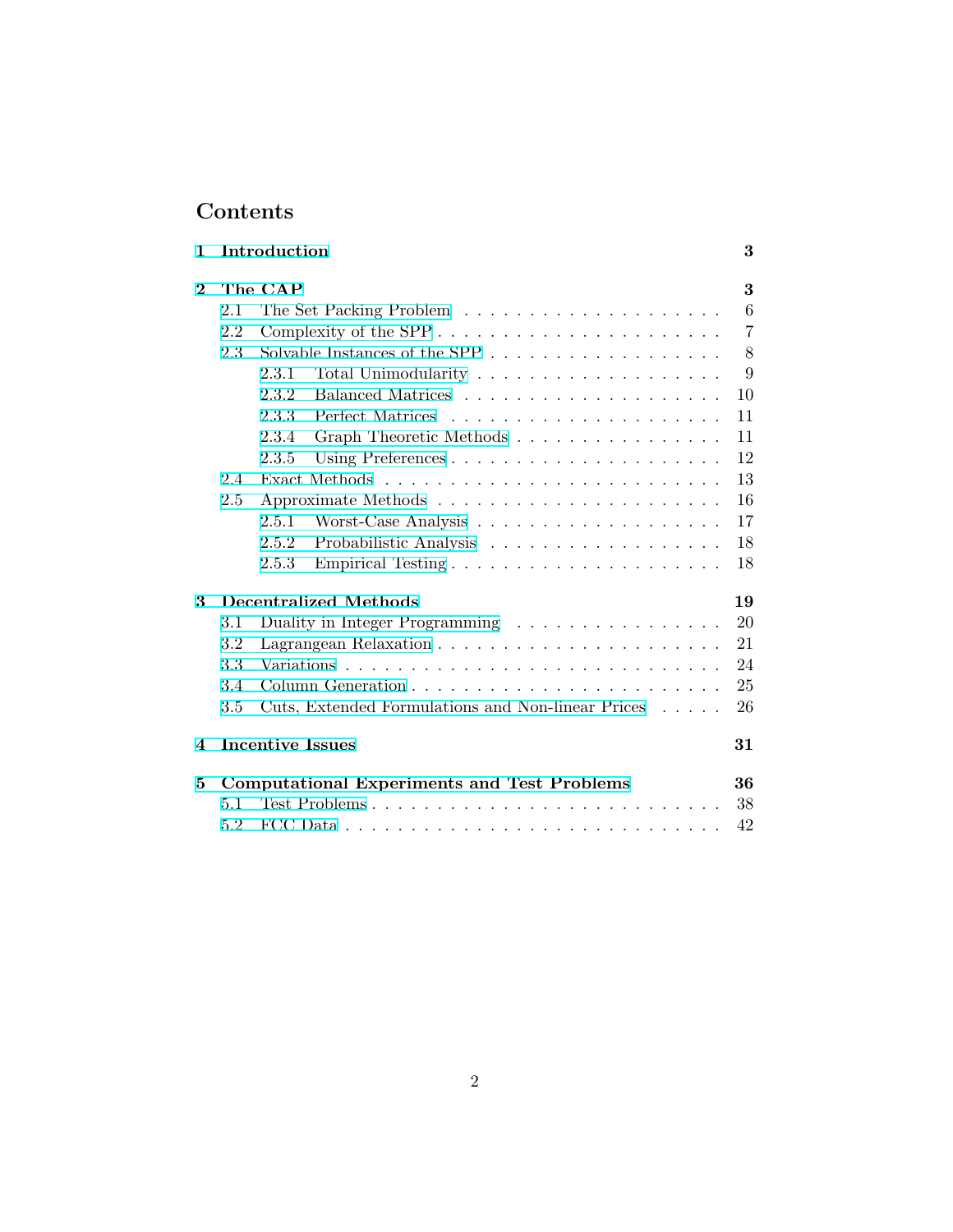# <span id="page-2-0"></span>1 Introduction

Many auctions involve the sale of a variety of distinct assets. Examples are the FCC spectrum auction and auctions for airport time slots, railroad segments (Brewer (1999)) and delivery routes (Caplice (1996)). Because of complementarities (or substitution effects) between different assets, bidders have preferences not just for particular items but for sets or bundles of items. For this reason, economic efficiency is enhanced if bidders are allowed to bid on combinations of different assets.

Auctions where bidders submit bids on combinations have recently received much attention. See for example Caplice (1996), Rothkopf et. al.  $(1998)$ , Fujishima *et. al.*  $(1999)$ , and Sandholm  $(1999)$ . However such auctions were proposed as early as  $1982$  (Rassenti *et. al.* (1982)) to allocate airport time slots. Increases in computing power have made them more attractive to implement. In fact a number of logistics consulting firms tout software to implement combinatorial auctions. SAITECH-INC, for example, offers a software product called SBIDS that allows trucking companies to bid on "bundles" of lanes. Logistics.com's system is called  $\text{OptiBid}^{TM}$ . Logistics.com claims that more than \$5 billion in transportation contracts have been bid to date (January 2000) using OptiBid<sup>TM</sup> by Ford Motor Company, Wal-Mart and K-Mart.<sup>1</sup>

The most obvious problem that bids on combinations of items impose is in selecting the winning set of bids. Call this the Combinatorial Auction Problem  $(CAP)$ .<sup>2</sup> CAP can be formulated as an Integer Program. This paper will survey what is known about the CAP. It assumes a knowledge of linear programming and familiarity with basic graph theoretic terminology. The penultimate section is devoted to incentive issues in the design of combinatorial auctions.

# 2 The CAP

The first and most obvious difficulty an auction which allows bidders to bid on combinations faces is that each bidder must submit a bid for every subset of objects he is interested in. The second problem is how to transmit this bidding function in a succinct way to the auctioneer. The only resolution

 $1$ Yet another firm called InterTrans Logistics Solutions, offers a software product called Carrier Bid Optimizer that allows trucking companies to bid on "bundles" of lanes over several bidding rounds. They appear to have been acquired by  $i2$  and we have not been able to find anything more about them.

<sup>2</sup>We assume that the auctioneer is a seller and bidders are buyers.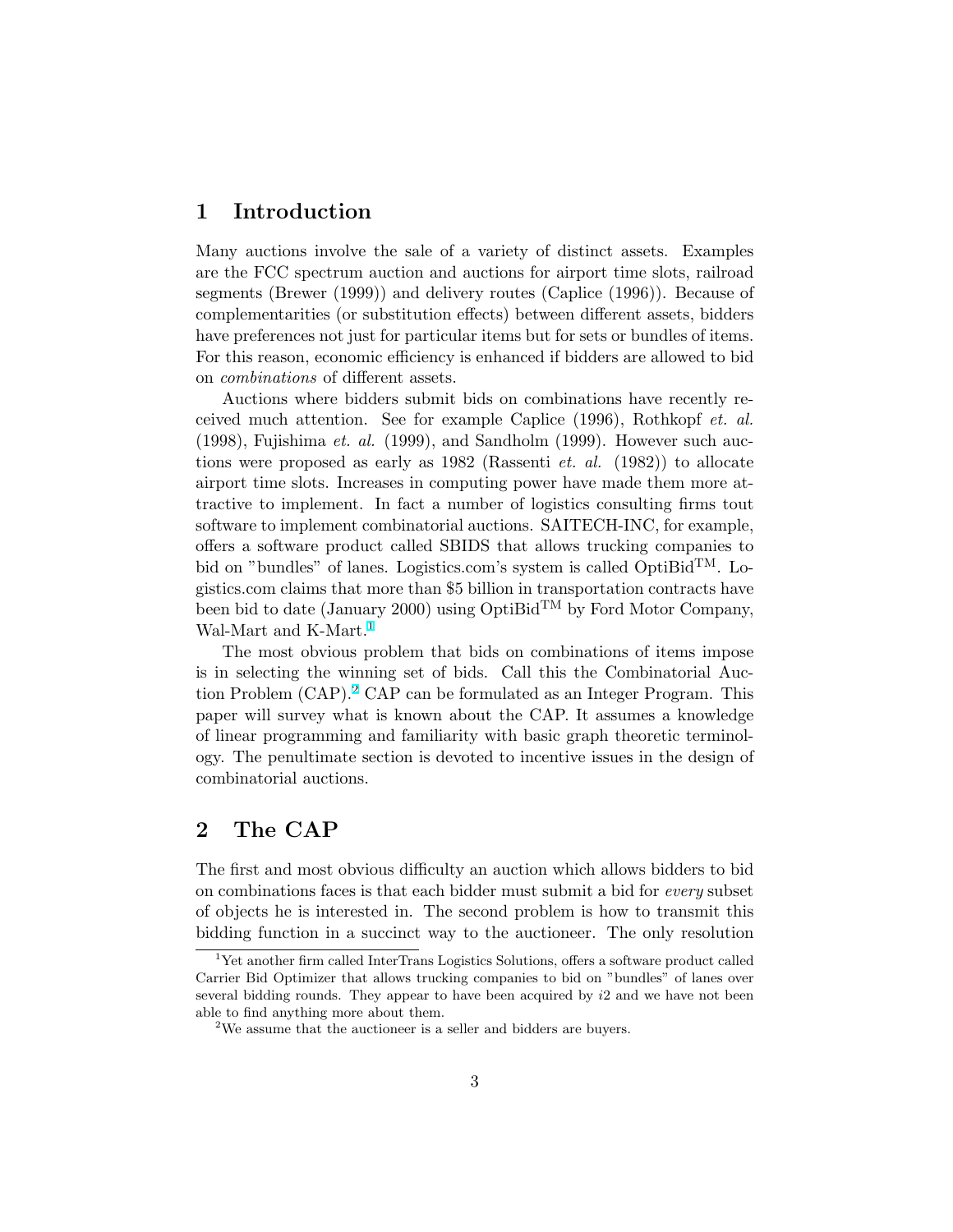of these two problems is to restrict the kinds of combinations that bidders may bid on.

A discussion of various ways in which bids can be restricted and their consequences can be found in Nisan (1999). In that paper Nisan asks, given a language for expressing bids, what preferences over subsets of objects can be correctly represented by the language. An alternative approach, not much explored, is to rely on an 'oracle'. An oracle is a program (black box) that, for example, given a bidder and a subset computes the bid for it. Thus bidders submit oracles rather than bids. The auctioneer can simply invoke the relevant oracle at any stage to determine the bid for a particular subset.<sup>3</sup> Even if this problem is resolved (in a non-trivial way) to the satisfaction of the parties involved, it still leaves open the problem of deciding which collection of bids to accept. This is the problem we consider.

Let  $N$  be the set of bidders and  $M$  the set of  $m$  distinct objects. For every subset S of M let  $b^j(S)$  be the bid that agent  $j \in N$  has announced he is willing to pay for S. Let  $b(S) = \max_{j \in N} b^{j}(S)$ . Then problem CAP can be formulated as:

$$
\max \sum_{S \subset M} b(S)x_S
$$
  
s.t. 
$$
\sum_{S \ni i} x_S \le 1 \ \forall i \in M
$$

$$
x_S = 0, 1 \ \forall S \subset M
$$

Here  $x_S = 1$  is interpreted to mean that the highest bid on the set S is to be accepted, whereas,  $x_S = 0$  means that no bid on the set S are accepted. The constraint

$$
\sum_{S\ni i} x_S \leq 1 \; \forall i \in M
$$

ensures that no object in  $M$  is assigned to more than one bidder. Call this formulation CAP1.

The formulation above correctly models the CAP when the bid functions  $b^i$  are all superadditive, i.e.  $b^j(A) + b^j(B) \leq b^j(A \cup B)$  for all  $j \in N$ and  $A, B \subset M$  such that  $A \cap B = \emptyset$ . This corresponds to the idea that the goods complement each other. When goods are substitutes,  $b^{j}(A)$  +  $b^j(B) > b^j(A \cup B)$  for some  $j \in N$  and  $A, B \subset M$ , formulation CAP1 is incorrect. An optimal solution to CAP1 may assign sets  $A$  and  $B$  to bidder j and *incorrectly* record a revenue of  $b^{j}(A) + b^{j}(B)$  rather than  $b^{j}(A \cup B)$  to

<sup>3</sup>Sandholm (1999) points out that another advantage of oracles is that bidders need not be present. Their application does rely on the probity of the auctioneer.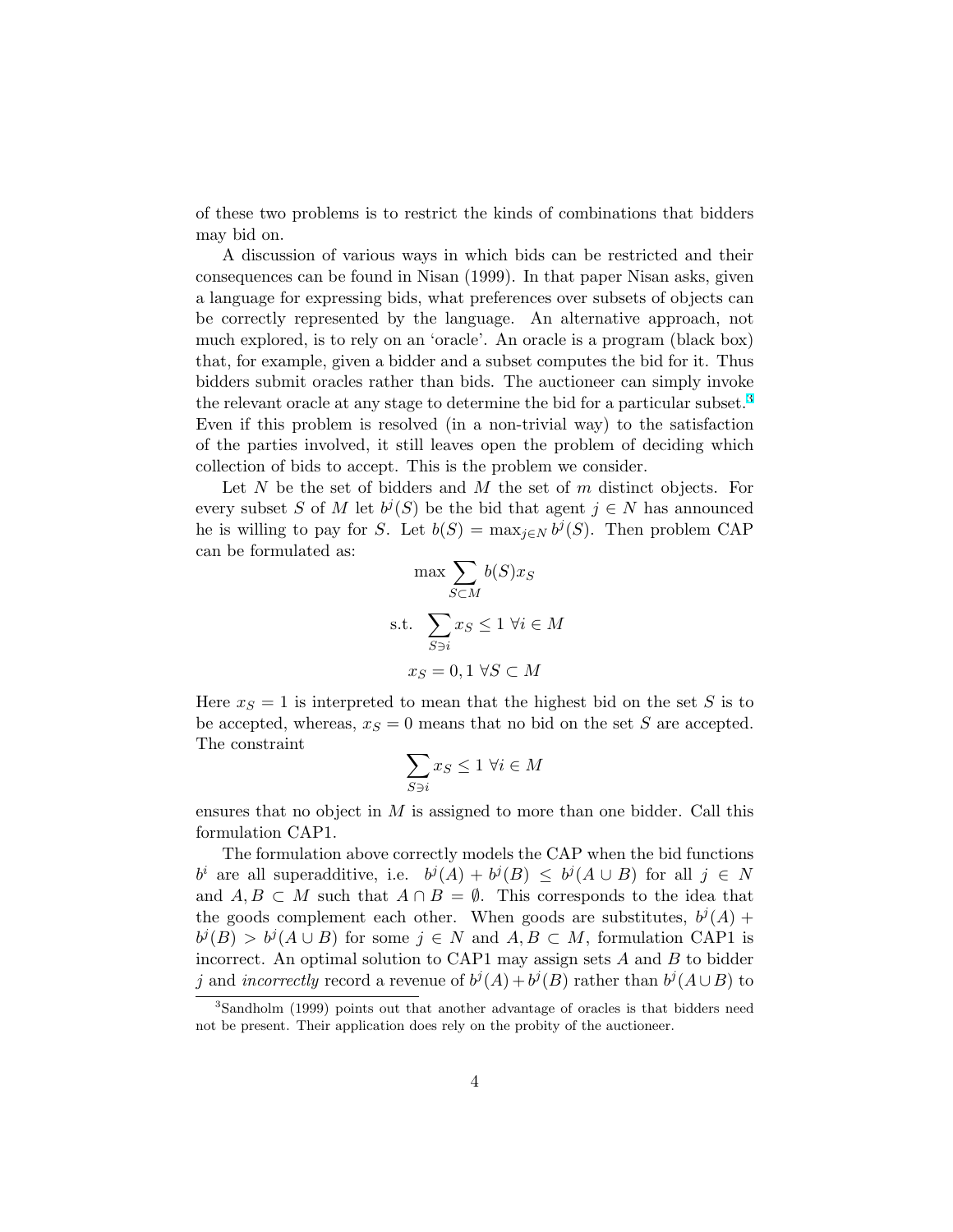that allocation. This difficulty can be obviated through the introduction of dummy goods, g, say. The bidder is then instructed to replace the bids  $b^{j}(A)$ ,  $b^{j}(B)$  and  $b^{j}(A \cup B)$  with  $b^{j}(A \cup g)$ ,  $b^{j}(B \cup g)$  and  $b^{j}(A \cup B)$  and to replace M by  $M \cup g$ . Notice that by the constraints of the integer programming formulation, if the set A is assigned to j then so is  $g$  and thus B cannot be assigned to j.

Problem CAP as formulated here is an instance of what is known as the Set Packing Problem (SPP) which is described below. Another way to write the problem for (not necessarily superadditive) bids without explicitly involving dummy items is the following integer program (which we call CAP2). Let  $y(S, j) = 1$  if the bundle  $S \subseteq M$  is allocated to  $j \in N$  and zero otherwise.

$$
\max \sum_{j \in N} \sum_{S \subseteq M} b^{j}(S)y(S, j)
$$
  
s.t. 
$$
\sum_{S \ni j} \sum_{j \in N} y(S, j) \leq 1 \ \forall i \in M
$$

$$
\sum_{S \subseteq M} y(S, j) \leq 1 \ \forall j \in N
$$

$$
y(S, j) = 0, 1 \ \forall S \subseteq M, \ j \in N
$$

The first constraint ensures that overlapping sets of goods are never assigned. The second ensures that no bidder receives more than one subset. This formulation is also an instance of the SPP.<sup>4</sup>

There is another interpretation of the CAP possible. If we interpret the bids submitted as the true values that bidders have for various combinations, then the solution to the CAP is the efficient allocation of indivisible objects in an exchange economy.

We have formulated CAP1 under the assumption that there is at most one copy of each object. It is an easy matter to extend the formulation to the case when there are multiple copies of the same object and each bidder wants at most one copy of each object. All that happens is that the right hand side of the constraints in CAP1 take on values larger than 1.

<sup>4</sup> As an aside, an important lesson of integer programming is that parsimony in formulation is not always to be desired; important information is sometimes lost. Two distinct formulations of the same problem as an integer program will share the same set of feasible integer solutions but not necessarily the same set of non-integer solutions. For solution purposes the integer program with the smaller set of feasible non-integer solutions may be preferred. Strictly speaking, smallness is not what matters. Rather one would like the set of feasible non-integer solutions to have sufficient structure that they can be identified and eliminated.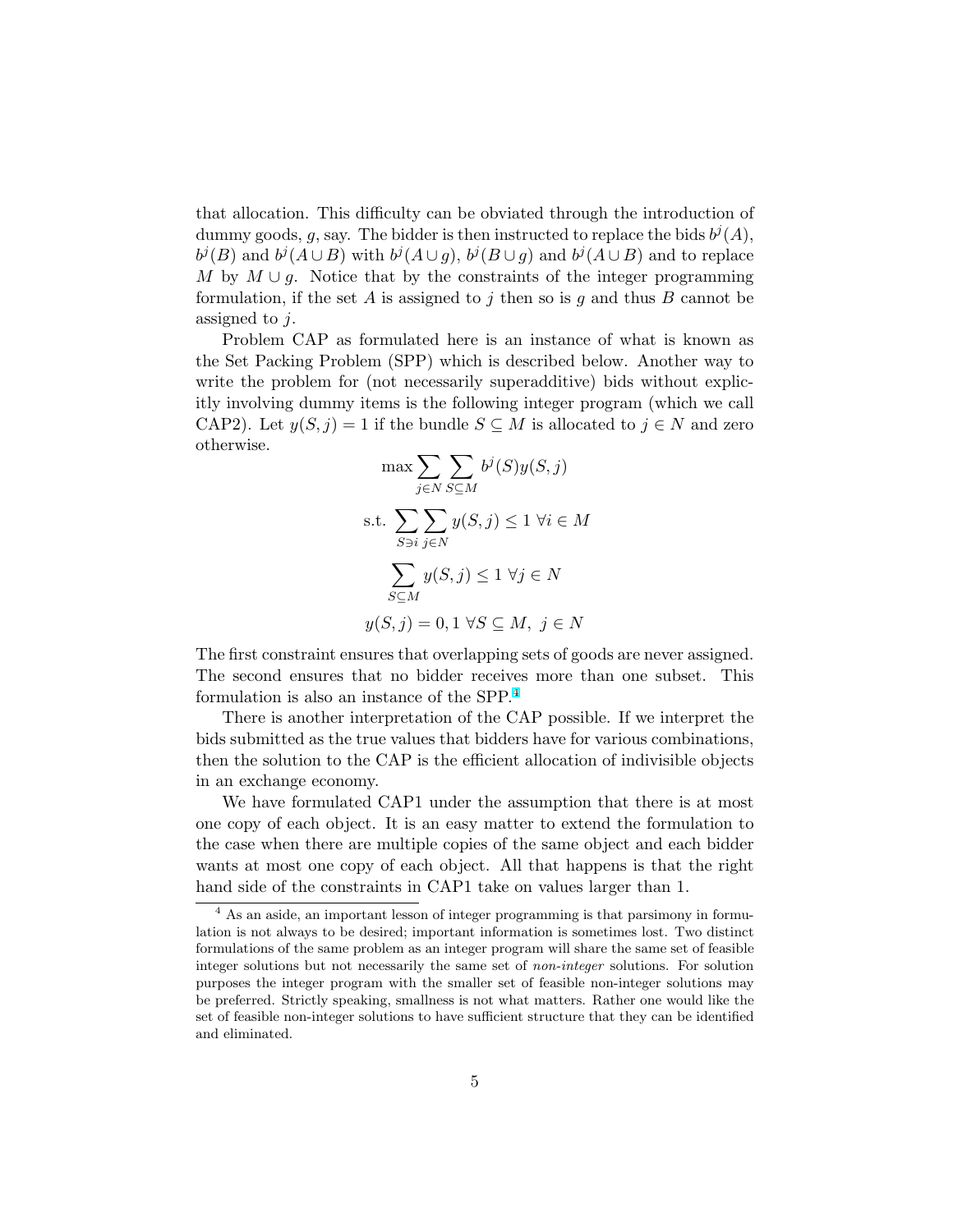<span id="page-5-0"></span>In the case when there are multiple units and bidders may want more than one copy of the same unit, bids are column vectors of the form  $\{a_{jk}\}_{k>1}$ where  $a_{jk}$  is the number of items of object k requested by bidder j. Again it is easy to see that the problem of determining the winning set of bids can be formulated as an integer program. Multi-unit combinatorial auctions are investigated in Leyton-Brown *et. al.* (2000).<sup>5</sup>

#### 2.1 The Set Packing Problem

The SPP is a well studied integer program. Given a ground set  $M$  of elements and a collection  $V$  of subsets with non-negative weights, find the largest weight collection of subsets that are pairwise disjoint. To formulate this problem as an integer program, let  $x_j = 1$  if the  $j<sup>th</sup>$  set in V with weight  $c_j$  is selected and  $x_j = 0$ , otherwise. Define  $a_{ij}$  to be 1 if the  $j<sup>th</sup>$  set in V contains element  $i \in M$ . Given this, the SPP can be formulated as:

$$
\max \sum_{j \in V} c_j x_j
$$
  
s.t. 
$$
\sum_{j \in V} a_{ij} x_j \le 1 \ \forall i \in M
$$

$$
x_j = 0, 1 \ \forall j \in V
$$

It is easy to see that the CAP is an instance of the SPP. Just take M to be the set of objects and  $V$  the set of all subsets of  $M$ .

Before continuing with a discussion of the SPP it is worth mentioning two of its close relatives. The first is the set partitioning problem (SPA) and the second is the set covering problem (SCP). Both would be relevant had we cast the auction problem in procurement rather than selling terms. The auctions used in the transport industry are of this type. In that setting, objects are origin-destination pairs, called lanes. Bidders submit bids on bundles of lanes that represent how much they must be offered to undertake the deliveries on the specified lanes. The auctioneer wishes to choose a collection of bids of lowest cost such that all lanes are served.<sup>6</sup>

The SPA is:

$$
\min \sum_{j \in V} c_j x_j
$$

<sup>&</sup>lt;sup>5</sup>If the number of units of each type is large, then one could approximate the problem of selecting the winning set of bids using a linear program. The relevant decision variables would be the percentage of each type allocated to a bidder.

<sup>6</sup> In fact, one must specify not only lanes but volume as well, so this problem constitutes an instance of a multi-unit combinatorial auction.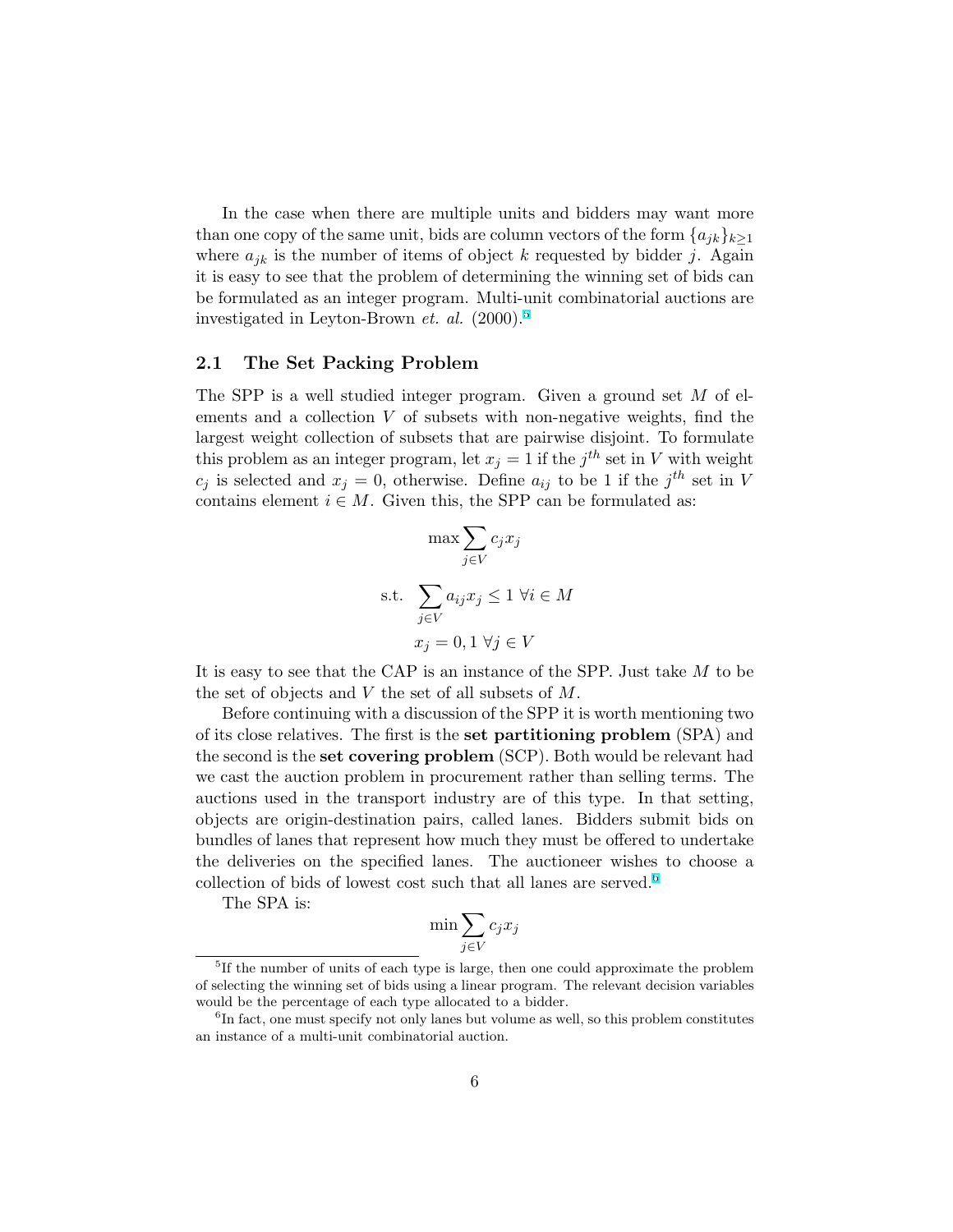s.t. 
$$
\sum_{j \in V} a_{ij} x_j = 1 \ \forall i \in M
$$

$$
x_j = 0, 1 \ \forall j \in V
$$

<span id="page-6-0"></span>It can arise in an auction setting where the bidders are sellers rather than buyers. For example, trucking companies bidding for the opportunity to ship goods from a particular warehouse to retail outlet. Any instance of SPP can be rewritten as an instance of SPA by using slack variables and negating the objective function coefficients.

The SCP is:

$$
\min \sum_{j \in V} c_j x_j
$$
  
s.t. 
$$
\sum_{j \in V} a_{ij} x_j \ge 1 \ \forall i \in M
$$
  

$$
x_j = 0, 1 \ \forall j \in V
$$

A prominent application of the SCP is the scheduling of crews for railways. Both the SPA and SCP have been extensively investigated.

Other applications of the SPP include switching theory, the testing of VLSI circuits, line balancing and scheduling problems where one wishes to satisfy as much demand as possible, without creating conflicts. The survey by Balas and Padberg [1976] contains a bibliography on applications of the SPP, SCP and SPA. The instances of SPP that have received the most attention are those that that stem from relaxations of SPAs.

## 2.2 Complexity of the SPP

How hard is the SPP to solve? By enumerating all possible 0-1 solutions we can find an optimal solution in a finite number of steps. If  $|V|$  is the number of variables, then the number of solutions to check would be  $2^{|V|}$ , clearly impractical for all but small values of  $|V|$ . For the instances of SPP that arise in the CAP, the cardinality of  $V$  is the number of subsets of  $M$ ; a large number.

Is there an efficient algorithm for solving SPP? The answer depends on the definition of efficiency. In complexity theory, efficiency is measured by the number of elementary operations (addition, subtraction, multiplication and rounding) needed to determine the solution. An algorithm for a problem is said to be **efficient** or **polynomial** if for all instances of the input problem the number of elementary operations needed grows as a polynomial function of the size of the instance. Of course the definition allows the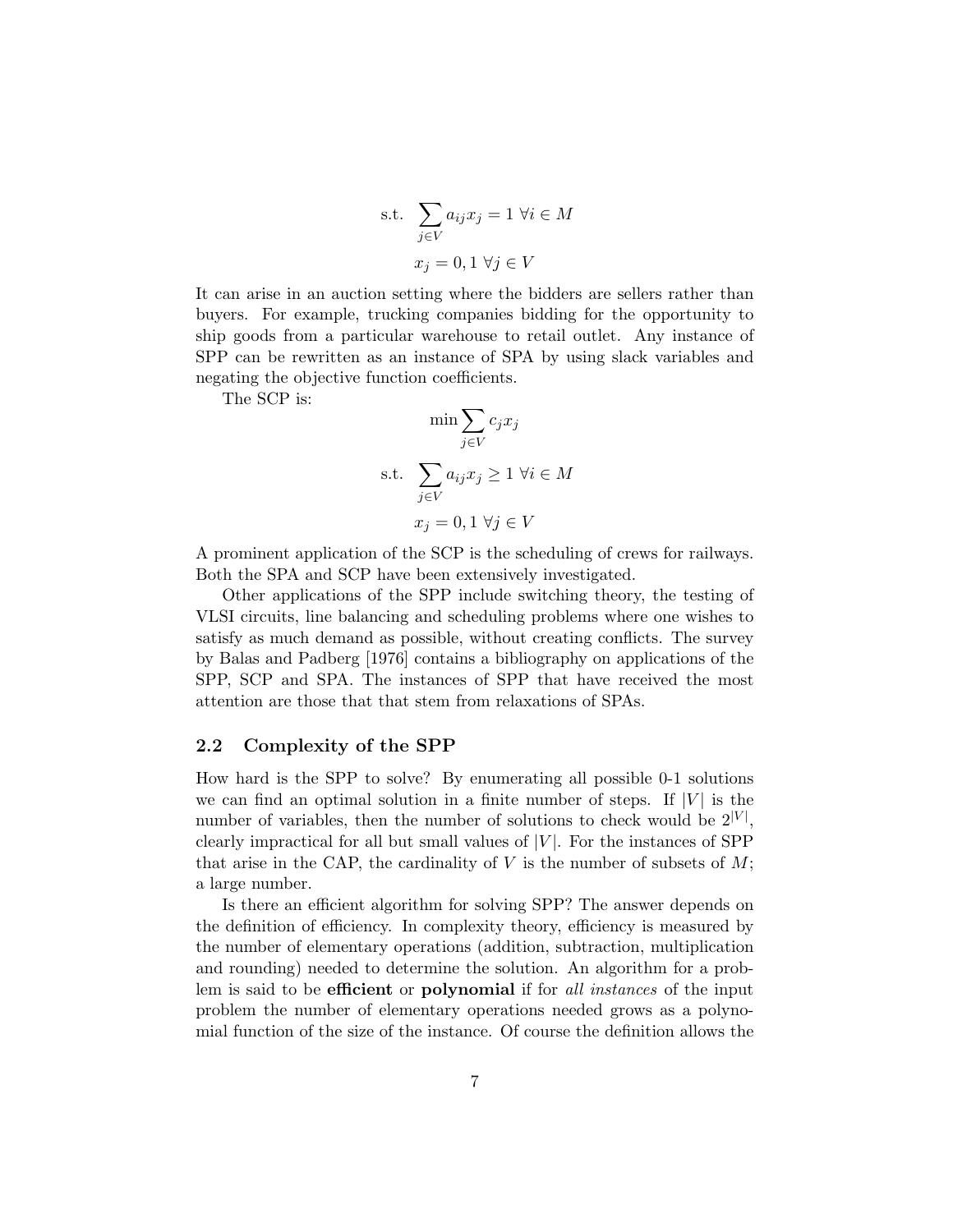<span id="page-7-0"></span>number of operations executed to grow with the size of the problem. To ensure that the number of instructions grows only modestly in the size of the problem, usually polynomiality is required. By focusing on the number of operations rather than time, the definition is machine independent. Efficiency should not hinge on the particular technology being used. The size of a problem instance is measured by the number of binary bits needed to encode the instance. In the case of the SPP the proxy for size of an instance is max $\{|M|, |V|, \ln c_{\text{max}}\}$  where  $c_{\text{max}} = \max_{i \in V} c_i$ .

Returning to the efficiency question, no polynomial time algorithm for the SPP is known and there are strong reasons for believing none exists. The SPP belongs to an equivalence class of problems called NP-hard.<sup>7</sup> No problem in this class is currently known to admit a polynomial time solution method. It is conjectured that no member in this class admits a polynomial time solution algorithm. The conjecture is sometimes called the  $P\neq NP$ conjecture and its resolution is the holy grail of theoretical computer science.

Two points about this notion of efficiency are in order. First, polynomial time algorithms while theoretically efficient may still be impractical. For example, an algorithm whose complexity is a  $23^{rd}$  order polynomial of problem size would still take a long time to run on even the fastest known machines. Generally, a third order polynomial seems to be the upper limit of what is viewed as practical to implement. Second, the fact that a problem is NP-hard in general does not mean there is no hope for solving it rapidly. NP-hard does not mean 'hard all the time', just 'hard some times'. An algorithm that is polynomial on some rather than all instances may be good enough for the purpose at hand.

For the CAP, this discussion of complexity may have little relevance. Any algorithm for the CAP, that uses directly the bids for the sets, must scan, in the worst case, the bids and the number of such bids could be exponential in  $|M|$ . Thus effective solution procedures for the CAP must rely on two things. The first is that the number of distinct bids is not large or is structured in computationally useful ways. The second is that the underlying SPP can be solved reasonably quickly.

#### 2.3 Solvable Instances of the SPP

The usual way in which instances of the SPP can be solved by a polynomial algorithm is when the extreme points of the polyhedron  $P(A) = \{x :$  $\sum_{j\in V} a_{ij} x_j \leq 1 \ \forall i \in M; \ x_j \geq 0 \ \forall j \in V$  are all integral, i.e. 0-1. In these

<sup>7</sup>More precisely, the recognition version of SPP is NP-complete.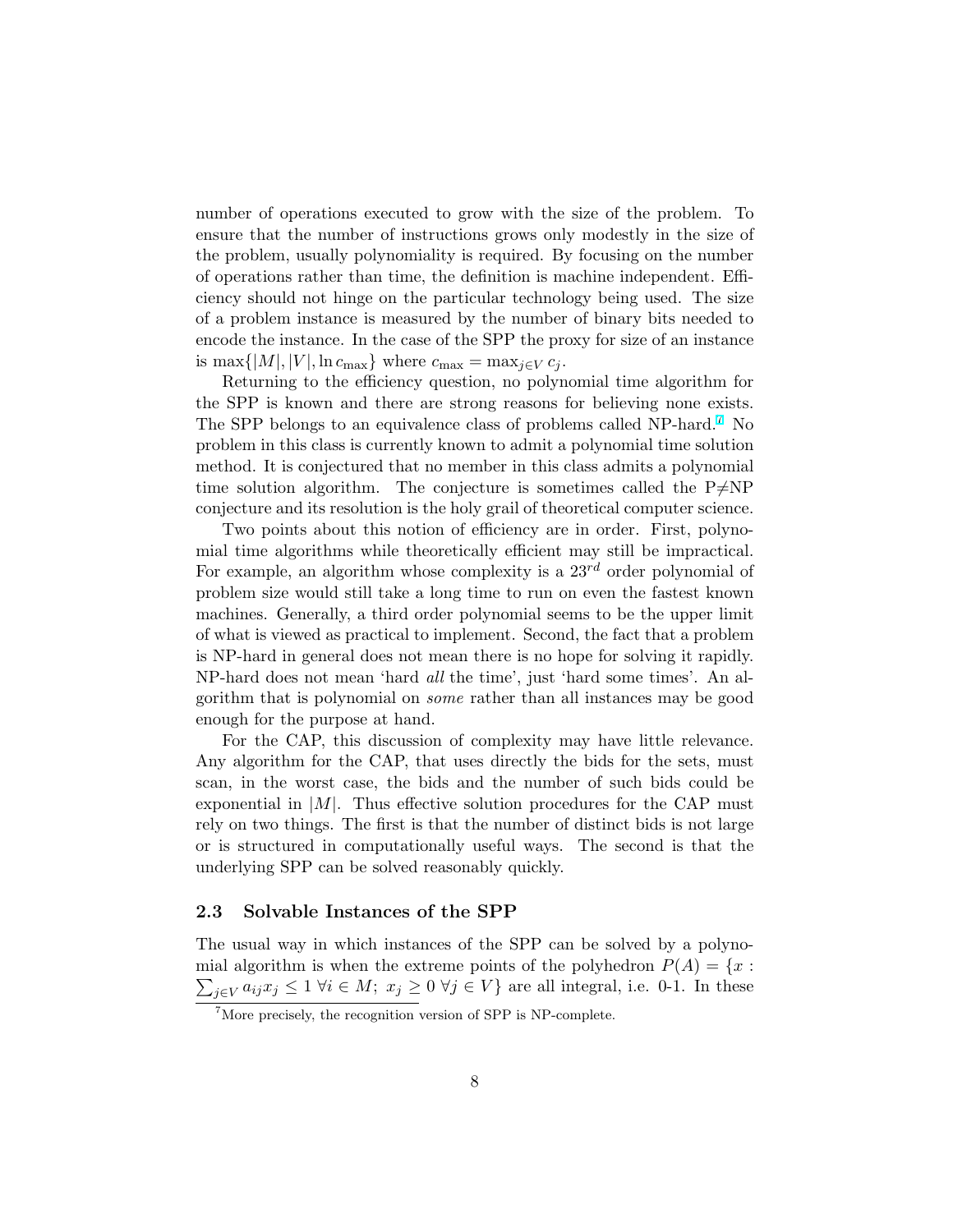<span id="page-8-0"></span>cases we can simply drop the integrality requirement from the SPP and solve it as a linear program. Linear programs can be solved in polynomial time. It turns out that in most of these cases, because of the special structure of these problems, algorithms more efficient than linear programming ones exist.

A polyhedron with all integral extreme points is called integral. Identifying sufficient conditions for when a polyhedron is integral has been a cottage industry in integer programming. These sufficient conditions involve restrictions on the constraint matrix, which in this case amount to restrictions on the kinds of subsets for which bids are submitted. We list the most important ones here.

Rothkopf et. al. (1998) covers the same ground but organizes the solvable instances differently as well as suggesting auction contexts in which they may be salient. An example of one such context is given below.

#### 2.3.1 Total Unimodularity

The most well known of these sufficient conditions is total unimodularity, sometimes abbreviated to 'TU'. A matrix is said to be TU if the determinant of every square submatrix is 0, 1 or -1. Notice also that if a matrix is TU so is its transpose.

If the matrix  $A = \{a_{ij}\}_{i \in M, j \in V}$  is TU then all extreme points of the polyhedron  $P(A)$  are integral. It is easy to see why. Every extreme point of  $P(A)$  corresponds to a basis or square submatrix of A. Now apply Cramer's rule to the system of equations associated with the basis.

The problem of characterizing the class of TU matrices was solved in 1981 by Paul Seymour who gave a polynomial (in the number of rows and columns of the matrix) time algorithm to decide whether a matrix was TU. A nice description of the algorithm can be found in Chapter 20 of Schrijver (1986). However, for most applications, in particular for the CAP, the following characterization of TU for restricted classes of matrices due to Ghouila-Houri seems to be the tool of choice:

THEOREM 2.1 Let B be a matrix each of whose entries is 0, 1 or  $-1$ . Suppose each subset S of columns of B can be divided into two sets L and R such that  $\mathbf{I}$ 

$$
\left| \sum_{j \in S \cap L} b_{ij} - \sum_{j \in S \cap R} b_{ij} \right| = 0, 1 \,\forall i
$$

then B is TU. The converse is also true.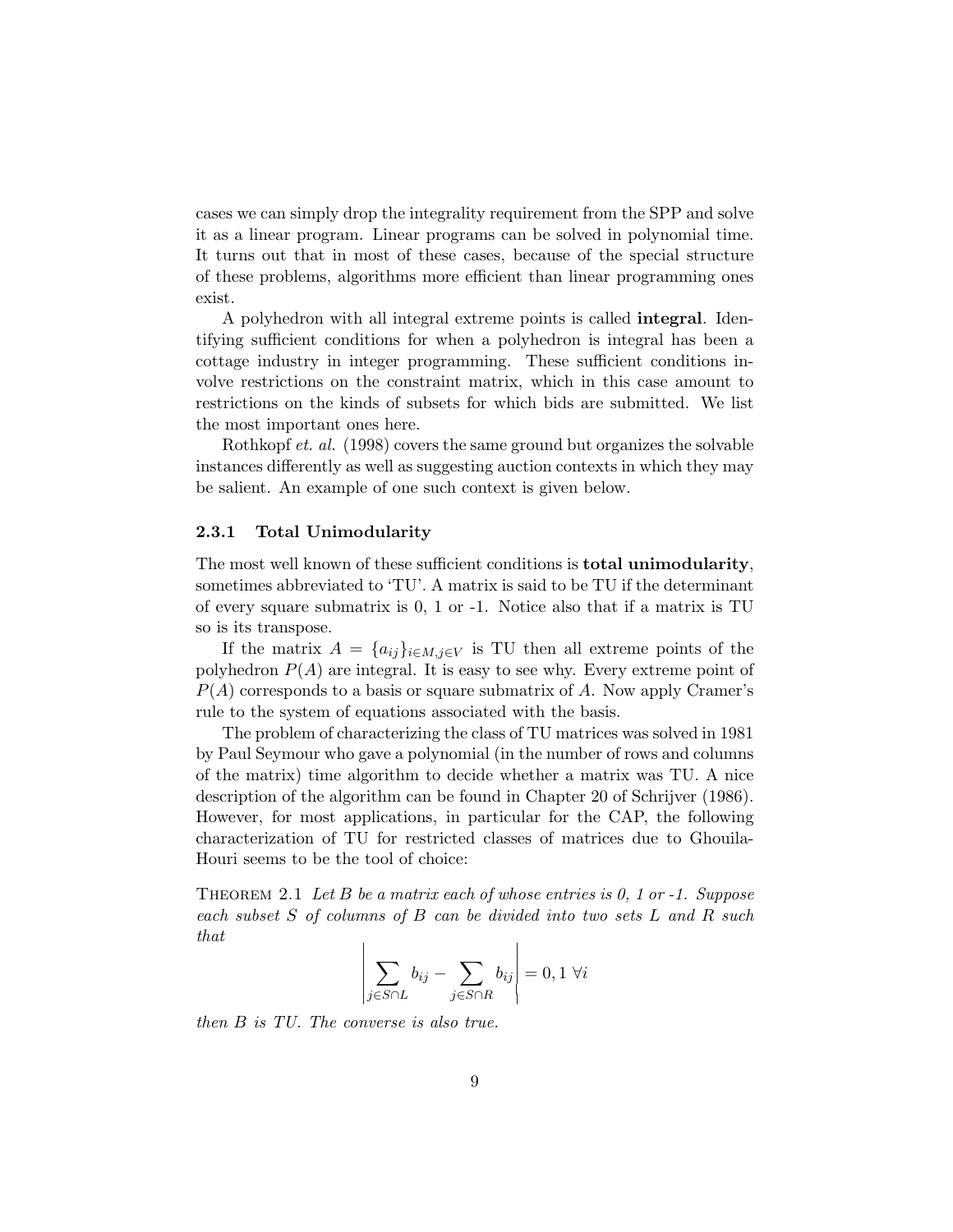<span id="page-9-0"></span>Other characterizations for matrices each of whose entries are 0, 1 or -1 can be found in Chapter 19 of Schrijver (1986).

The most important class of TU matrices are called network matrices. A matrix is a network matrix if each column contains at most two nonzero entries of opposite sign and absolute value 1. One of the usual tricks for establishing that a matrix is TU is to use a *restricted* set of row and column operations to convert it into a network matrix. These operations are negating a row (or column) or adding one row (column) to another. Notice that if a matrix is TU before the operation it must be TU after the operation.

A 0-1 matrix has the consecutive ones property if the non-zero entries in each column occur consecutively.

#### THEOREM 2.2 All 0-1 matrices with the consecutive ones property are TU.

Whether any of the results identified above apply to the CAP depends upon the context. Rothkopf *et. al.* (1998) offer the following to motivate the consecutive ones property. Suppose the objects to be auctioned are parcels of land along a shore line. The shore line is important as it imposes a linear order on the parcels. In this case it is easy to imagine that the most interesting combinations (in the bidders eyes) would be contiguous. If this were true it would have two computational consequences. The first is that the number of distinct bids would be limited (to intervals of various length) by a polynomial in the number of objects. Second, the constraint matrix A of the CAP would have the consecutive ones property in the columns.

### 2.3.2 Balanced Matrices

A 0-1 matrix  $B$  is **balanced** if it has no square submatrix of odd order with exactly two 1's in each row and column. The usefulness of the balanced condition comes from:

THEOREM 2.3 Let  $B$  be a balanced 0-1 matrix. Then the following linear program:

$$
\max \left\{ \sum_{j} c_j x_j : \sum_{j} b_{ij} x_j \le 1 \ \forall i, \ x_j \ge 0 \ \forall j \right\}
$$

has an integral optimal solution whenever the the  $c_j$ 's are integral.

Notice that balancedness does not guarantee integrality of the polyhedron, but only that there will be an integral optimal solution to the linear program. However, it is true that when  $B$  is balanced then the polyhedron  ${x : \sum_j b_{ij} x_j = 1 \forall i, x_j \ge 0 \forall j}$  is integral.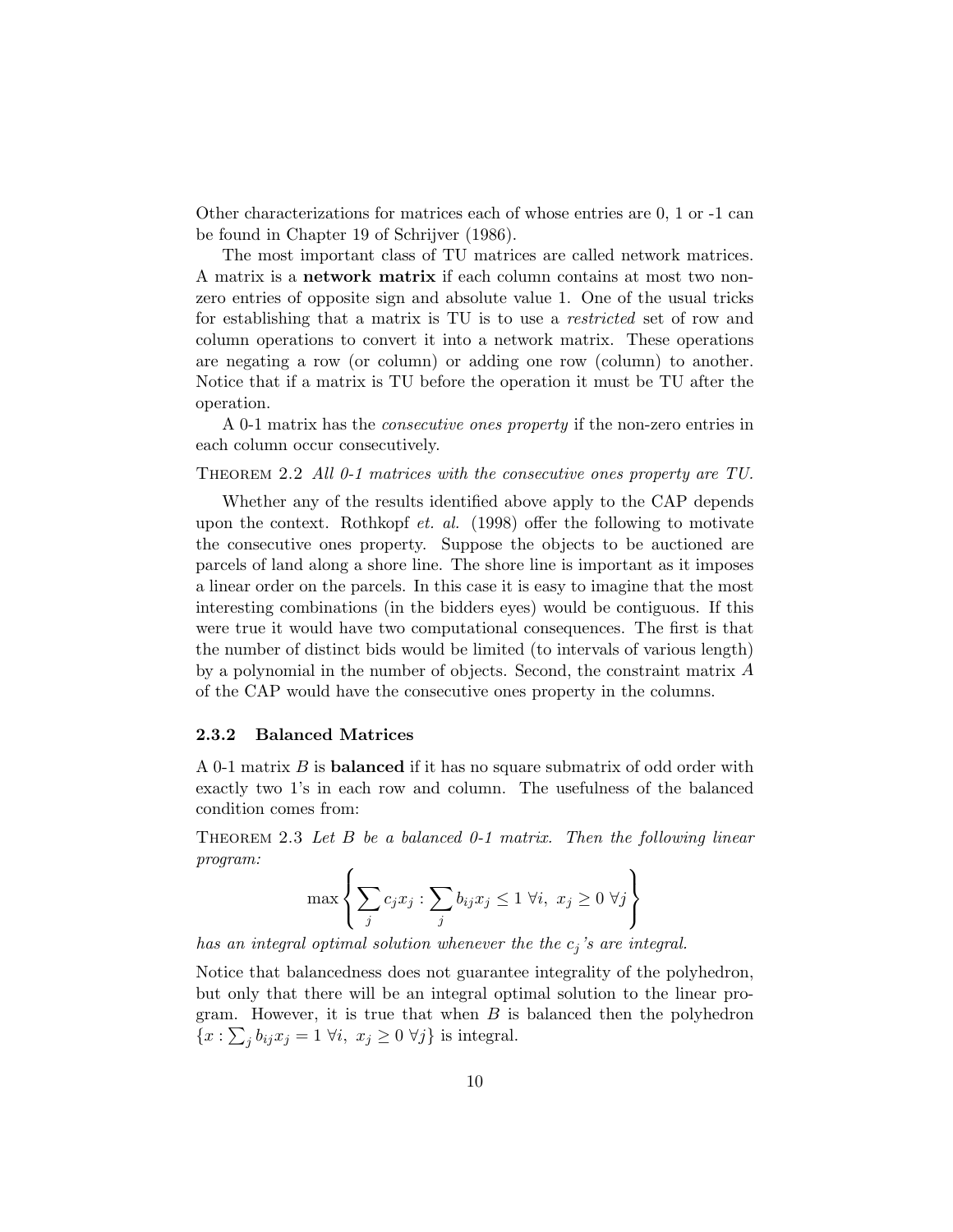<span id="page-10-0"></span>We now describe one instance of balancedness that may be relevant to the CAP. Consider a tree T with a distance function d. For each vertex  $v$ in T let  $N(v, r)$  denote the set of all vertices in T that are within distance r of v. If you like, the vertices represent parcels of land connected by a road network with no cycles. Bidders can bid for subsets of parcels but the subsets are constrained to be of the form  $N(v, r)$  for some vertex v and some number  $r$ . Now the constraint matrix of the corresponding SPP will have one column for each set of the form  $N(v, r)$  and one row for each vertex of T. This constraint matrix is balanced. See Nemhauser and Wolsey (1988) for a proof as well as efficient algorithms. In the case when the underlying tree  $T$  is a path the constraint matrix reduces to having the consecutive ones property. If the underlying network were not a tree then the corresponding version of SPP becomes NP-hard.

Characterizing the class of balanced matrices is an outstanding open problem.

#### 2.3.3 Perfect Matrices

More generally, if the constraint matrix  $A$  can be identified with the vertexclique adjacency matrix of what is known as a perfect graph, then SPP can be solved in polynomial time. The interested reader should consult Chapter 9 of Grötschel et. al.  $(1988)$  for more details. The algorithm, while polynomial, is impractical.

We now describe one instance of perfection that may be relevant to the CAP. It is related to the example on balancedness. Consider a tree T. As before imagine the vertices represent parcels of land connected by a road network with no cycles. Bidders can bid for *any* connected subset of parcels. Now the constraint matrix of the corresponding SPP will have one column for each connected subset of  $T$  and one row for each vertex of  $T$ . This constraint matrix is perfect.

#### 2.3.4 Graph Theoretic Methods

There are situations where  $P(A)$  is not integral yet the SPP can be solved in polynomial time because the constraint matrix of A admits a graph theoretic interpretation in terms of an easy problem. The most well known instance of this is when each column of the matrix A contains at most two 1's. In this case the SPP becomes an instance of the maximum weight matching problem in a graph which can be solved in polynomial time.

Each row (object) corresponds to a vertex in a graph. Each column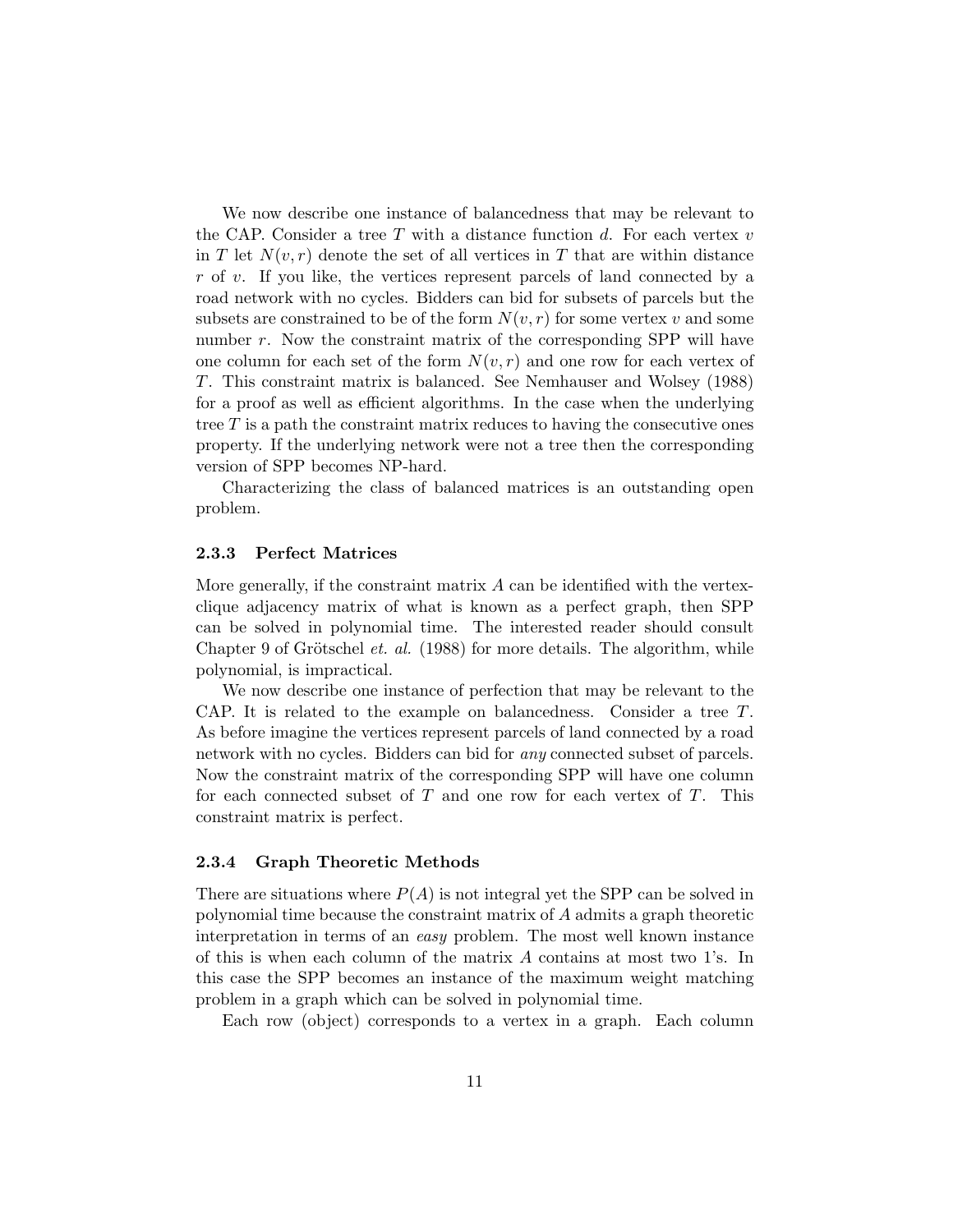<span id="page-11-0"></span>(bid) corresponds to an edge. The identification of columns of A with edges comes from the fact that each column contains two non-zero entries. It is well known that  $P(A)$  contains fractional extreme points. Consider for example a graph which is a cycle on three vertices. A comprehensive discussion of the matching problem can be found in the book by Lovász and Plummer (1986). Instances of SPP where each column has at most  $K \geq 3$  non-zero entries are NP-hard.

It is natural to ask what happens if one restricts the number of 1's in each row rather than column. Instances of SPP with at most two non-zero entries per row of A are NP-hard. These instances correspond to what is called the stable set problem in graphs, a notoriously difficult problem.

Another case is when the matrix A has the circular ones property. A 0-1 matrix has the circular ones property if the non-zero entries in each column (row) are consecutive; first and last entries in each column (row) are treated consecutively. Notice the resemblance to the consecutive ones property. In this case the constraint matrix can be identified with what is known as the vertex-clique adjacency matrix of a circular arc graph.<sup>8</sup> The SPP then becomes the maximum weight independent set problem for a circular arc graph. This problem can also be solved in polynomial time, see Golumbic et. al. (1988). Following the parcels of land on the seashore example, the circular ones structure makes sense when the land parcels lie on the shores of an island or lake.

#### 2.3.5 Using Preferences

The solvable instances above work by restricting the sets of objects over which preferences can expressed. Another approach would be to study the implications of restrictions in the preference orderings of the bidders themselves. This can be accomplished using formulation CAP1 but is more transparent with formulation CAP2. Recall CAP2:

$$
\max \sum_{j \in N} \sum_{S \subseteq M} b^{j}(S)y(S, j)
$$
  
s.t. 
$$
\sum_{S \ni i} \sum_{j \in N} y(S, j) \leq 1 \ \forall i \in M
$$

<sup>8</sup>Take a circle and a collection of arcs of the circle. To each arc associate a vertex. Two vertices will be adjacent if the corresponding arcs overlap. The consecutive ones property also bears a graph theoretic interpretation. Take intervals of the real line and associate them with vertices. Two vertices are adjacent if the corresponding intervals overlap. Such graphs are called interval graphs.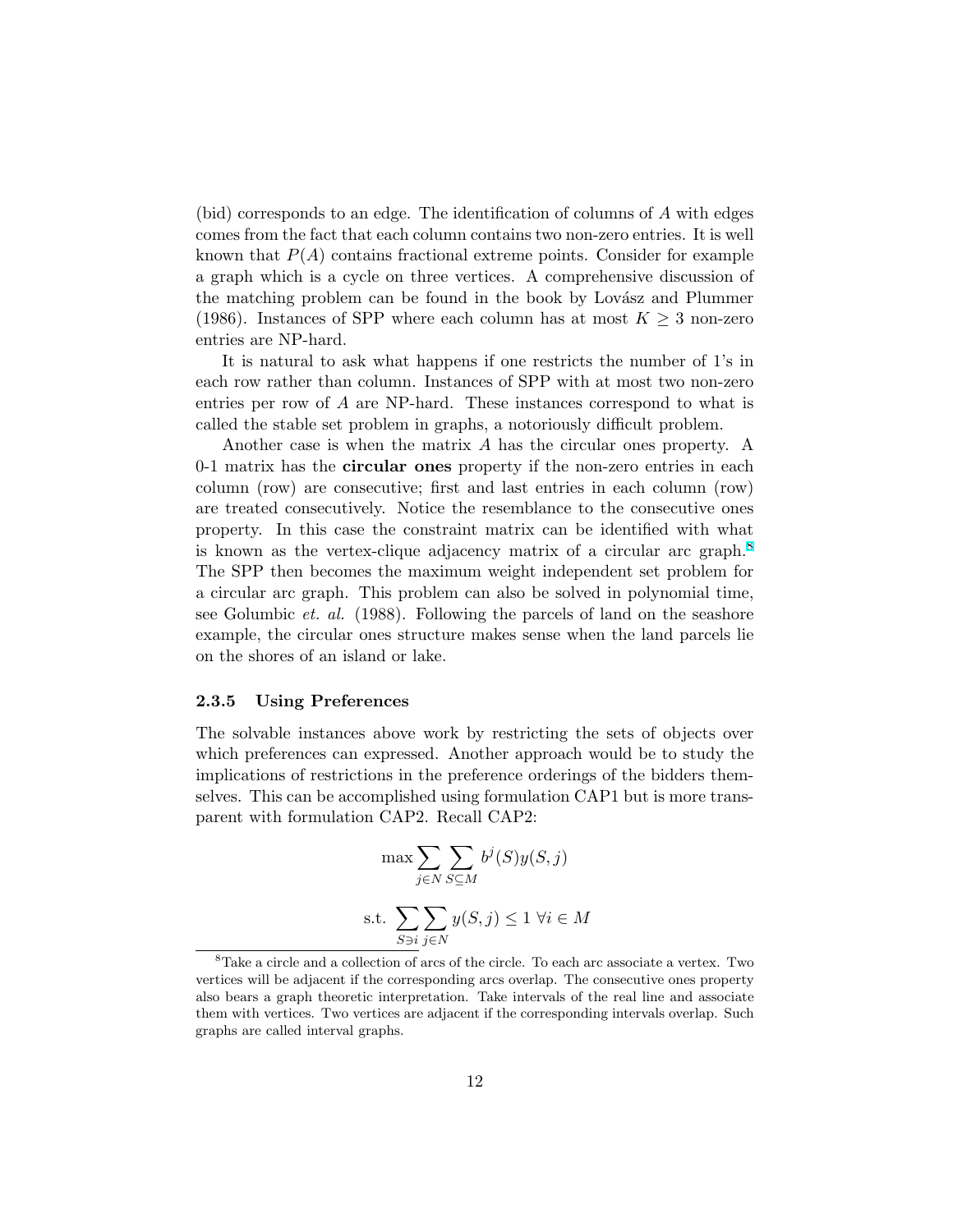$$
\sum_{S \subseteq M} y(S, j) \le 1 \,\forall j \in N
$$
  

$$
y(S, j) = 0, 1 \,\forall S \subseteq M, \ j \in N
$$

<span id="page-12-0"></span>One common restriction that is placed on  $b^{j}(\cdot)$  is that it be non-decreasing and supermodular. Suppose now that bidders come in two types. The type one bidders have  $b^j(\cdot) = g^1(\cdot)$  and those of type two have  $b^j(\cdot) = g^2(\cdot)$  where  $g^r(\cdot)$  are non-decreasing, integer valued supermodular functions. Let  $N^r$  be the set of type r bidders. Now the dual to the linear programming relaxation of CAP2 is:

$$
\min \sum_{i \in M} p_i + \sum_{j \in N} q_j
$$
  
s.t. 
$$
\sum_{i \in S} p_i + q_j \ge g^1(S) \forall S \subseteq M, j \in N^1
$$

$$
\sum_{i \in S} p_i + q_j \ge g^2(S) \forall S \subseteq M, j \in N^2
$$

$$
p_i, q_j \ge 0 \forall i \in M, j \in N
$$

This problem is an instance of the polymatroid intersection problem and is polynomially solvable; see Theorem  $10.1.13$  in Grötschel *et. al.* (1988). More importantly it has the property of being totally dual integral, which means that its linear programming dual, the linear relaxation of the original primal problem, has an integer optimal solution. This last observation is used in Bikhchandani and Mamer (1997) to establish the existence of competitive equilibria in exchange economies with indivisibilities. Utilizing the method to solve problems with three or more types of bidders is not possible because it is known in those cases that the dual problem above admits fractional extreme points. In fact the problem of finding an integer optimal solution for the intersection of three or more polymatroids is NP-hard.

In the case when each of the  $b^{j}(\cdot)$  have the gross substitutes property (Kelso and Crawford (1982)), CAP2 reduces to a sequence of matroid partition problems (see Nemhauser and Wolsey (1988)), each of which can be solved in polynomial time. Gul and Stachetti (1997) describe the reduction as well as provide a 'Walrasian' auctioneer interpretation of it.

# 2.4 Exact Methods

Exact approaches to solving the SPP require algorithms that generate both good lower and upper bounds on the maximum objective function value of the instance. In general, the upper bound on the optimal solution value is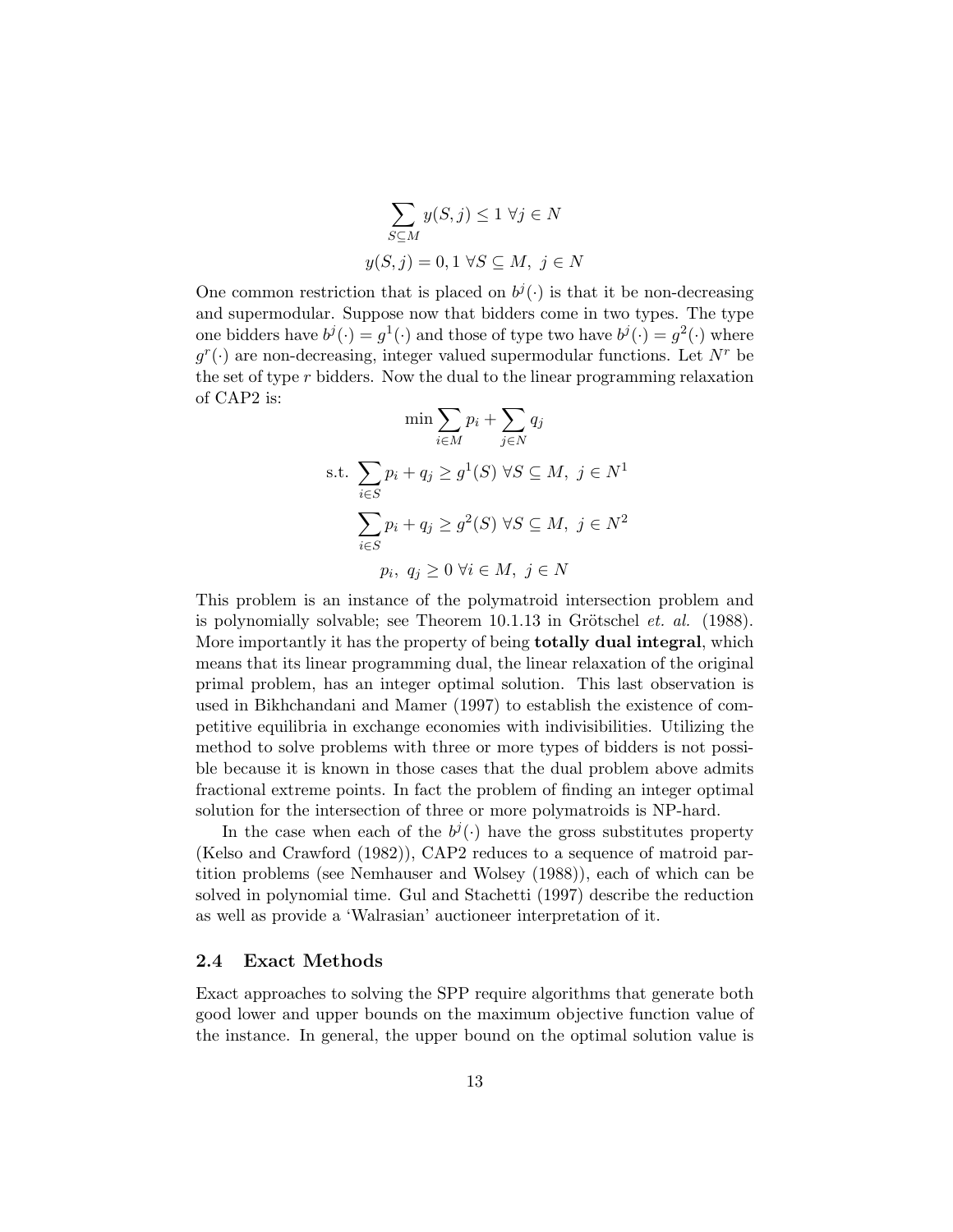obtained by solving a relaxation of the optimization problem. That is, one solves a related optimization problem whose set of feasible solutions properly contains all feasible solutions of the original problem and whose objective function value is at least as large as the true objective function value for points feasible to the original problem. Thus, we replace the "true" problem by one with a larger feasible region that is more easily solved. There are two standard relaxations for SPP: Lagrangean relaxation (where the feasible set is usually required to maintain 0-1 feasibility, but many if not all of the constraints are moved to the objective function with a penalty term) and the linear programming relaxation (where only the integrality constraints are relaxed—the objective function remains the original function). Lagrangean relaxation will be discussed in greater detail in Section [3](#page-18-0) on decentralization.

Exact methods come in three varieties: branch and bound, cutting planes and a hybrid called branch and cut. The basic idea of branch and bound can be described as intelligent enumeration. At each stage, after solving the LP, a fractional variable,  $x_j$ , is selected and two subproblems are set up (this is the branching phase) one where  $x_j$  is set to 1 and the other where  $x_j$ is set to 0. The linear programming relaxation of the two subproblems are solved to identify an upper bound on the objective function value for each subproblem. From each subproblem with a nonintegral solution we branch again to generate two subproblems and so on. In the worst case we generate a binary tree that includes all feasible solutions. However by comparing the linear programming bound across nodes in different branches of the tree, one can prune some branches in advance without the need to explore them further. That is solutions with some variable  $x_k$ , say, set to 1 (or zero) can never be optimal. This is the 'bound' in the name of the method.

Cutting plane methods find linear inequalities that are violated by a solution of a given relaxation but are satisfied by all feasible zero-one solutions. These inequalities are called **cuts**. If one adds enough cuts, one is left with integral extreme points. Later in this paper (see Subsection [3.5\)](#page-25-0) we show how cuts can be used to develop prices for various subsets of objects. The most successful cutting plane approaches are based on polyhedral theory, that is they replace the constraint set of an integer programming problem by a convexification of the feasible zero-one points and extreme rays of the problem. For details on polyhedral structure of the SPP and its relatives see Padberg (1973, 1975 and 1979), Cornuejols and Sassano (1989) and Sassano (1989). Given that the problems are NP-hard a full polyhedral description of these problems is unlikely.

Branch and cut works likes branch and bound but tightens the bounds in every node of the tree by adding cuts. For a complete description of how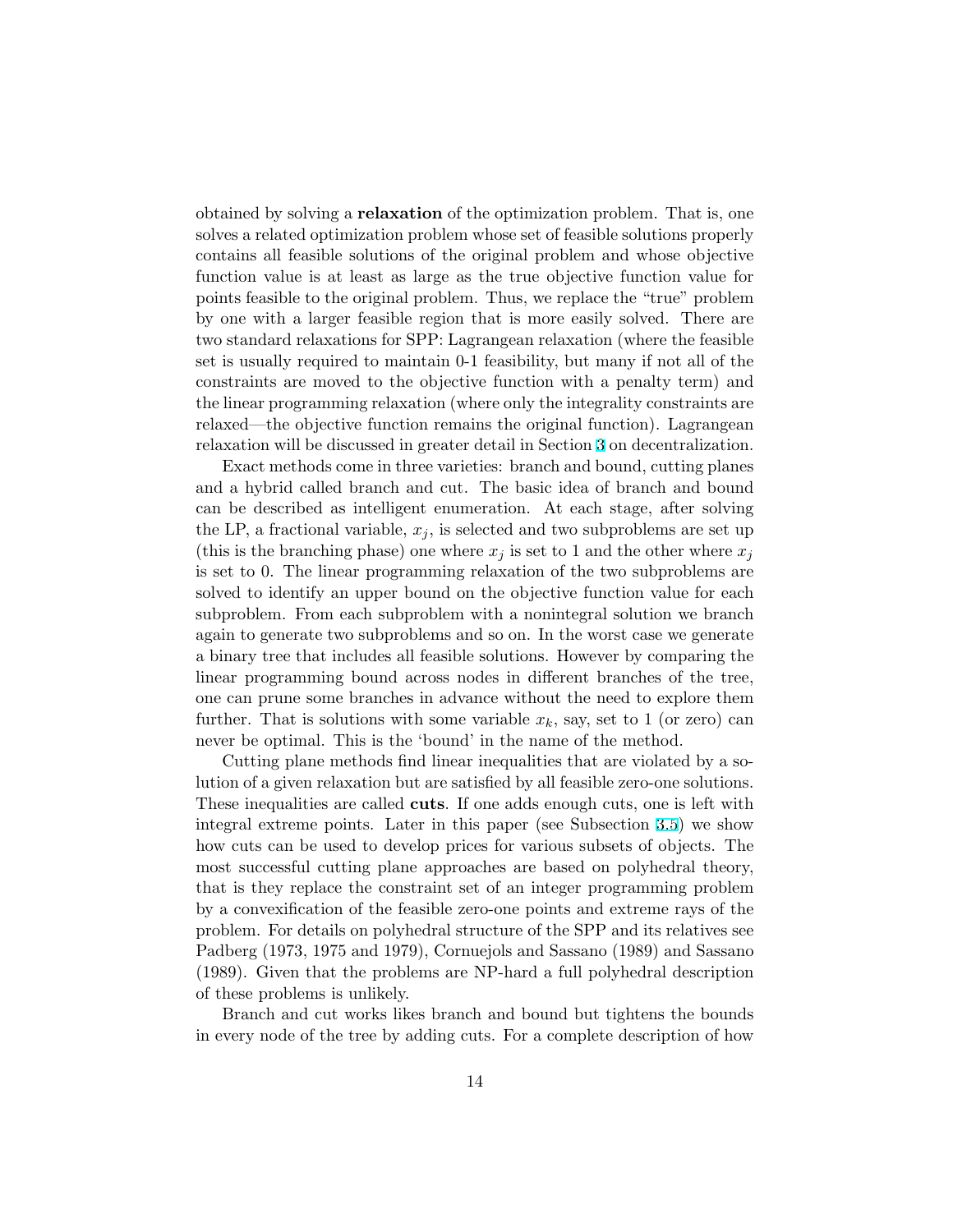such cuts are embedded into a tree search structure along with other tricks of the trade, see Hoffman and Padberg (1993).

Because even small instances of the CAP1 may involve a huge number of columns (bids) the techniques described above need to be augmented with another method known as column generation. Introduced by Gilmore and Gomory (1961) it works by generating a column when needed rather than all at once. An overview of such methods can be found in Barnhart et. al. (1994). Later in this paper we illustrate how this idea could be implemented in an auction.

One sign of how successful exact approaches are can be found in Hoffman and Padberg (1993). They report being able to find an optimal solution to an instance of SPA with 1,053,137 variables and 145 constraints in under 25 minutes. In auction terms this corresponds to a problem with 145 items and 1,053,137 bids. A major impetus behind the desire to solve large instances of SPA (and SPC) quickly has been the airline industry. The problem of assigning crews to routes can be formulated as an SPA. The rows of the SPA correspond to flight legs and the columns to a sequence of flight legs that would be assigned to a crew. Like the CAP, in this problem the number of columns grows exponentially with the number of rows. $9$  For the SPP, the large instances that have been studied have usually arisen from relaxations of SPA's. Given the above we believe that established integer programming methods will prove quite successful when applied to the solution of CAP.

Logistics.com's OptiBid<sup>TM</sup> software has been used in situations where the number of bidders is between 12 to 350 with the average being around 120. The number of lanes (objects) has ranged between 500 and 10,000. Additionally, each lane bid can contain a capacity constraint as well as a budget capacity constraint covering multiple lanes. The typical number of lanes is 3000. OptiBid<sup>TM</sup> does not limit the number of distinct subsets that bidders bid on or the number of items allowed within a package. OptiBid<sup>TM</sup> is based on a integer program with a series of proprietary formulations and starting heuristic algorithms.<sup>10</sup>

SAITECH-INC's bidding software, SBID, is also based on integer programming. They report being able to handle problems of similar size as  $\mathrm{OptiBid}^{\mathrm{TM},11}$ 

Exact methods for CAP1 have been proposed by Fujishima et. al. (1999)

<sup>9</sup>However, these crew scheduling problems give rise to instances of SPA that have a large number of duplicate columns in the constraint matrix. In some cases as many as  $60\%$  of them. We thank Márta Eső for alerting us to this.

<sup>10</sup>We thank Dr. Christopher Caplice of Logistics.com for providing this information.

<sup>&</sup>lt;sup>11</sup>We thank Dr. Yoshiro Ikura of SAITECH-INC for providing us with this information.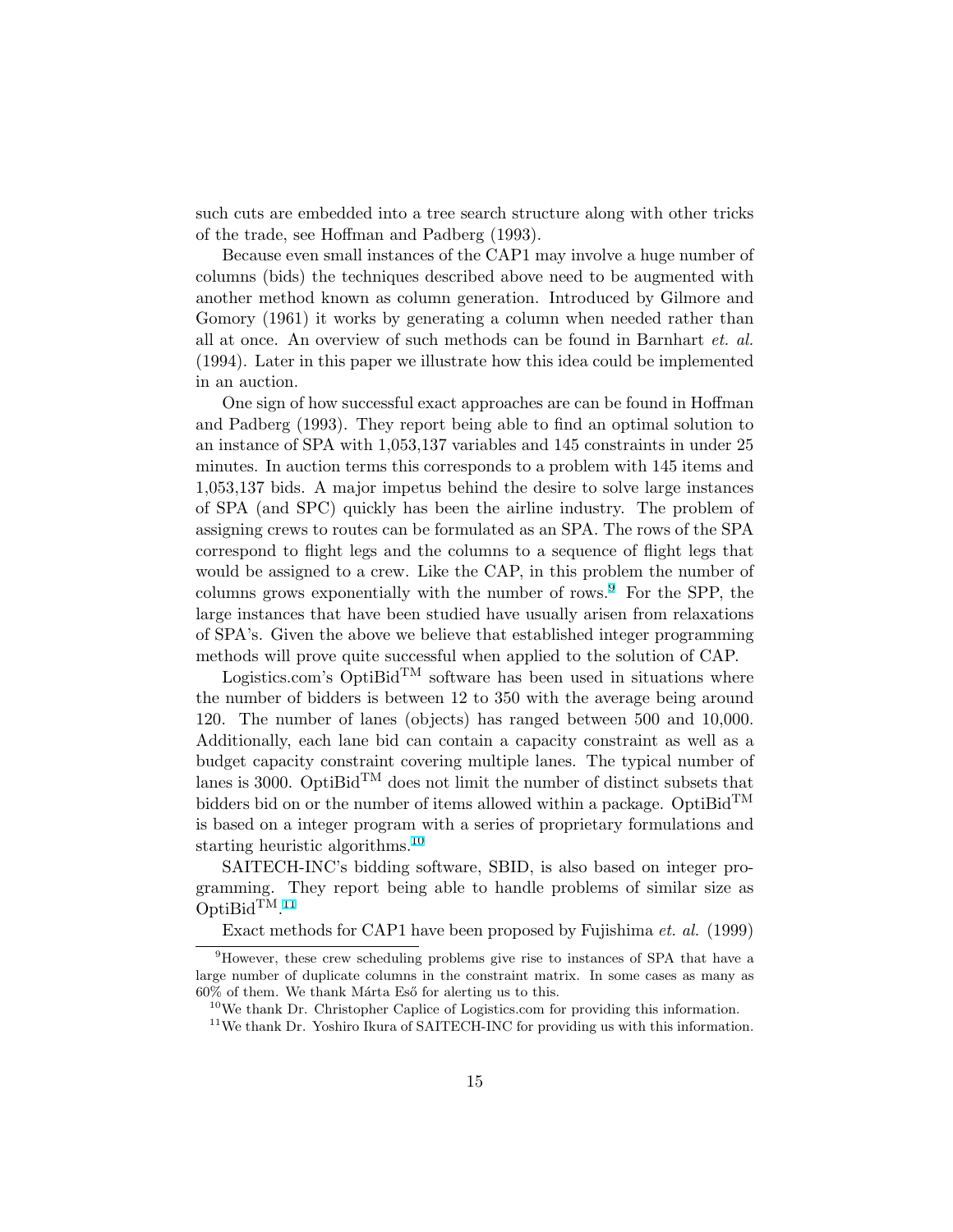<span id="page-15-0"></span>as well as Sandholm (1999) and Andersson et. al. (2000). The first two use variations of dynamic programming and the third uses integer programming. In the first, the method is tested on randomly generated instances the largest of which involved 500 objects (rows) and 20,000 bids (variables). The second also tests the method on randomly generated instances, the largest of which involved 400 objects (rows) and 2000 bids (variables). In these tests the number of bids examined is far less than the number of subsets of objects. The third uses integer programming methods on the test problems generated by the first two.

By comparison, a straightforward implementation on a commercially available code for solving linear integer programs (called CPLEX) runs into difficulties for instances of CAP involving more than 19 objects if one lists all the bids for the various subsets. There will be  $2^{19}$  variables. This already requires one giga-byte of memory to store. CPLEX can handle in this straight forward approach on the order of  $2^{19}$  variables and 19 constraints before running out of resident memory. Notice that this is large enough to handle the test problems considered in Sandholm (1999) and Fujishima et. al. (1999). We report on this in a later section where we also discuss schemes for generating test problems.<sup>12</sup>

The reader should note that size of an instance is not by itself an indicator of problem difficulty. Structure of the problem plays an important role. In a later section we will discuss some of the structure inherent in the generation schemes used by Sandholm and others.

#### 2.5 Approximate Methods

One way of dealing with hard integer programs is to give up on finding the optimal solution. Rather one seeks a feasible solution fast and hopes that it is near optimal. This raises the obvious question of how close to optimal the solution is. There have traditionally been three ways to assess the accuracy of an approximate solution. The first is by worst-case analysis, the second by probabilistic analysis and the third empirically.

Before describing these approaches it is important to say that probably every heuristic approach for solving general integer programming problems has been applied to the SPP. The first one that almost everyone thinks off, called Greedy, is to iteratively select the column  $j$  that maximizes  $c_j / \sum_i a_{ij}$ , the weight to column sum ratio (see Fisher and Wolsey (1982) for example). Interchange/steepest ascent approaches have also been

<sup>&</sup>lt;sup>12</sup>Since our findings duplicate those of Andersson *et. al.* (2000) we will comment on this paper in a later section.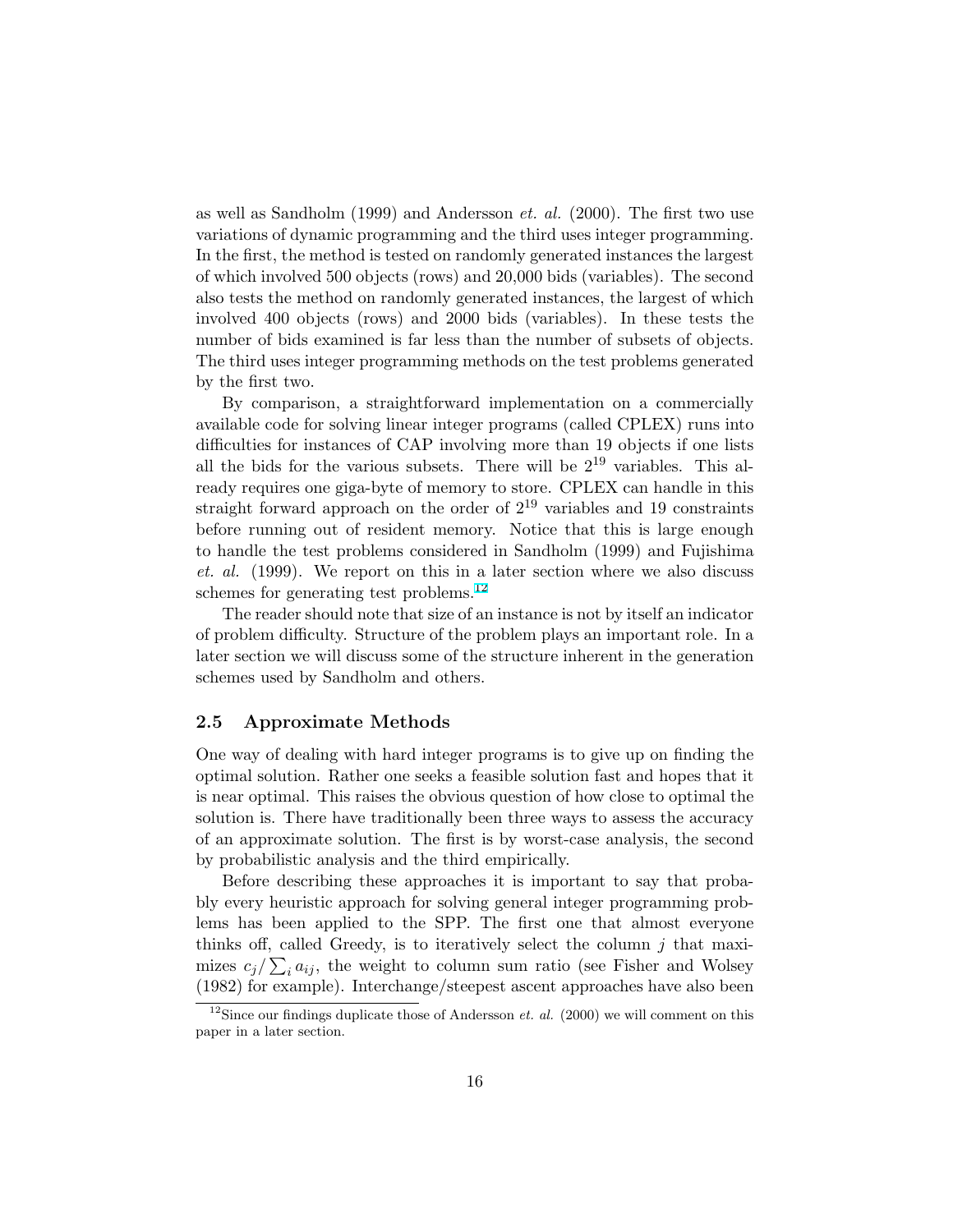<span id="page-16-0"></span>used; a swap of one or more columns is executed whenever such a swap improves the objective function value (see Hurkens and Schrijver (1989) for the case of maximum cardinality packing and Arkin and Hassin (1998) for weighted packing problems). More fashionable approaches such as genetic algorithms Huang et. al. (1994), probabilistic search (Feo et. al., 1989), simulated annealing (Johnson, et. al., 1989), and neural networks (Aourid and Kaminska, 1994) have also been tried. Unfortunately, there has not been a comparative testing across such methods to determine under what circumstances a specific method might perform best. Beasley (1990) maintains (at <http://mscmga.ms.ic.ac.uk/info.html>) an extensive test set of covering and partitioning problem instances for those who would like to try their hand. We think it safe to say that anything one can think of for approximating the SPP has probably been thought of. In addition, one can embed approximation algorithms within exact algorithms so that one is attempting to get a sharp approximation to the lower bound for the problem at the same time that one iteratively tightens the upper bound.

#### 2.5.1 Worst-Case Analysis

Let I denote an instance of the integer program one wishes to solve and  $Z(I)$ its optimal objective function value. Assume the goal is to maximize the objective function as in the SPP. Let  $Z_H(I)$  denote the value of the solution returned on the instance I by the polynomial time approximation algorithm (also called heuristic)  $H$ . The **worst-case ratio** for the performance of  $H$ is inf  $Z_H(I)/Z(I)$ . Here the infimum is over all instances in the problem class. For a problem with a maximization objective,  $Z_H(I) \leq Z(I)$  and so the worst-case ratio will always be less than 1. The objective is to bound it from below.

The SPP is difficult to approximate. It is proved by Håstad (1999) that unless  $P = NP$ , there is no polynomial time algorithm for the SPP that can deliver a worst case ratio larger than  $n^{\epsilon-1}$  for any  $\epsilon > 0$ . On the positive side polynomial algorithms that have a worst case ratio of  $O(n/(\log n)^2)$  are known. Restricting the instances of SPP does not help things very much. The reader interested in a full account of what is known about approximating the SPP should consult Crescenzi et. al. (1998) where an updated list of what is known about the worst-case approximation ratio of a whole range of optimization problems is given.

When interpreting these worst case results, two things should be kept in mind. The first is that they are *worst-case* results and so shed little light on the 'typical' accuracy of an approximation algorithm. The second is that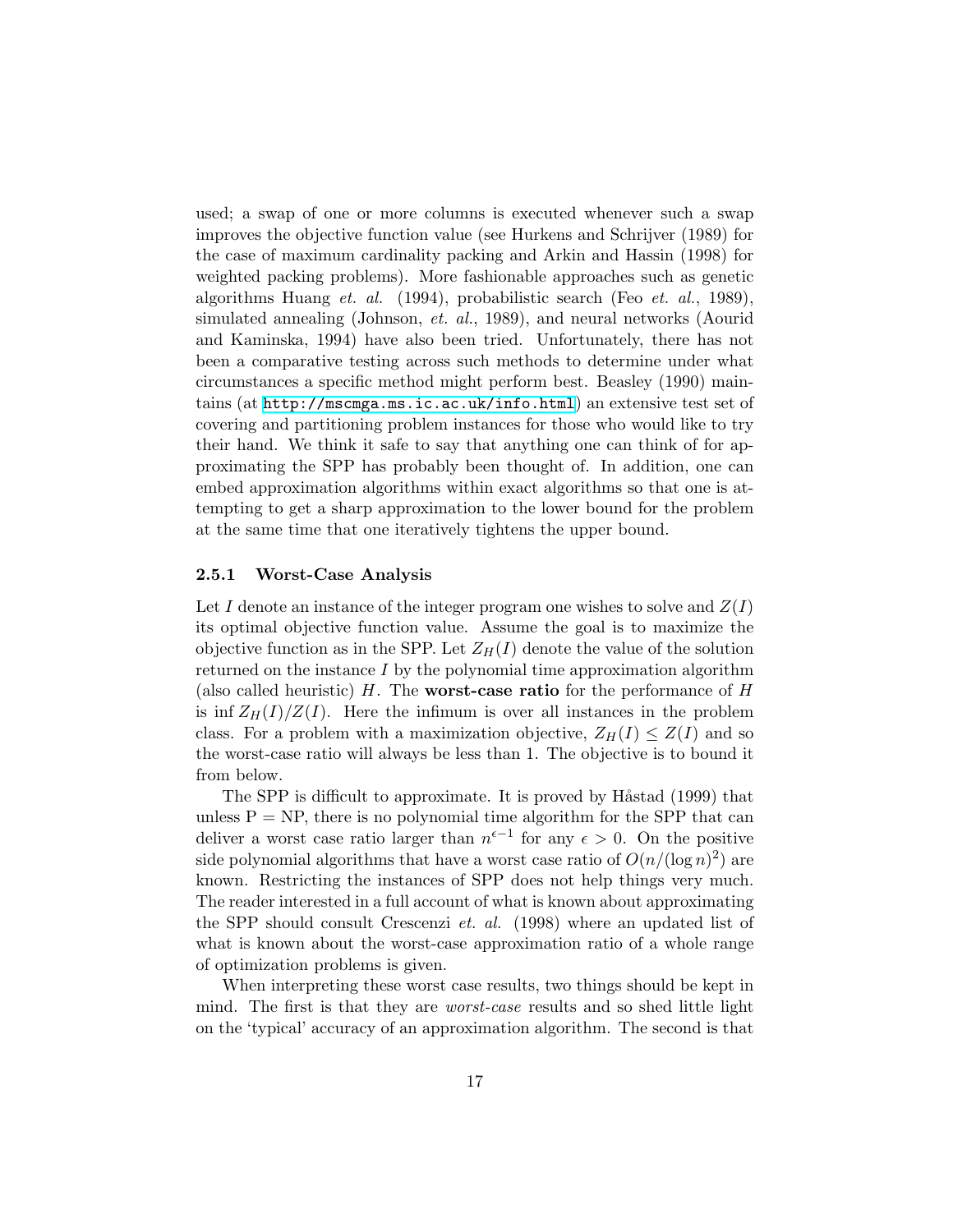<span id="page-17-0"></span>these results are lower bounds on  $Z_H(I)$  as a *linear* function of  $Z(I)$ . It is very possible that bounds on  $Z_H(I)$  that are non-linear functions of  $Z(I)$ might not be so pessimistic.

#### 2.5.2 Probabilistic Analysis

Probabilistic analysis is an attempt to characterize the typical behavior of an approximation algorithm. A probability distribution over problem instances is specified in which case  $Z(I)$  and  $Z_H(I)$  become random variables. The goal is to understand the behavior of the difference or ratio of the two variables as the size of the instances increase. For example, what is the mean difference, the variance etc. Since the results are asymptotic in nature, attention must be paid to the convergence results when interpreting the results. A problematic feature is that the distributions over instances that are chosen (because of ease of analysis) do not necessarily coincide with the distributions that actual instances will be drawn from. This issue arises also in the empirical testing of approximation algorithms.

## 2.5.3 Empirical Testing

Many approximation algorithms will be elaborate enough to defy theoretical analysis. For this reason it is common to resort to empirical testing. Further empirical testing allows one to consider issues not easily treated analytically.

A good guide to the consumption of an empirical study of approximation algorithms is given by Ball and Magazine (1981). They list the following evaluation criteria:

- 1. Proximity to the optimal solution.
- 2. Ease of implementation (coding and data requirements).
- 3. Flexibility; ability to handle changes in the model.
- 4. Robustness; ability to provide sensitivity analysis and bounds.

This is not the forum for an extensive discussion of the issues associated with the empirical testing of heuristics. However, some points are worth highlighting.

The most obvious is the choice of test problems. Are they realistic? Do they exhibit the features that one thinks one will find in the environment? Interestingly, probabilistic analysis has a role to play here in eliminating some schemes for randomly generating test problems. For example it is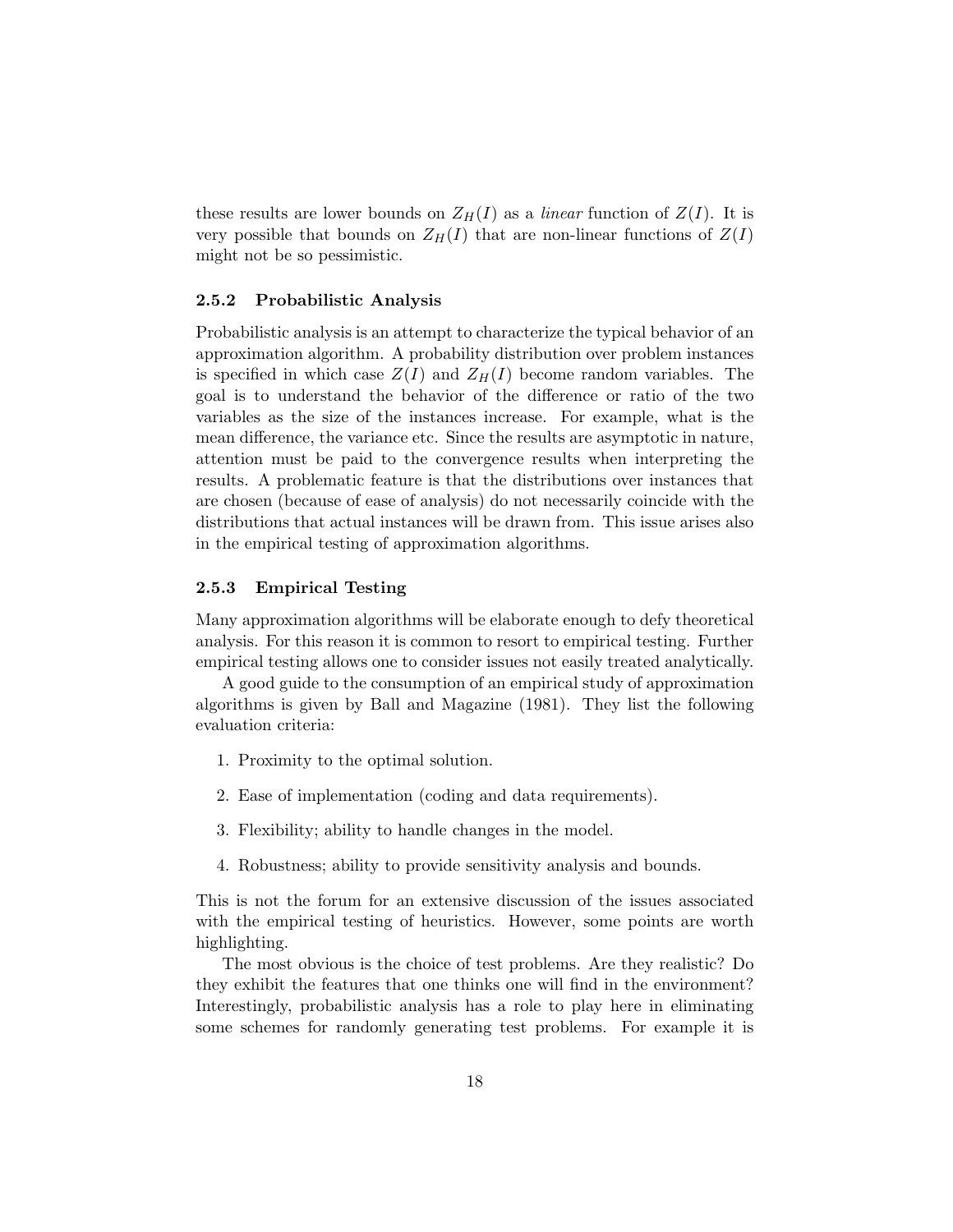<span id="page-18-0"></span>known that certain generation schemes give rise to problems that are easy to solve; for example, a randomly generated solution is with high probability close to optimal. Success on a collection of problems generated in this way conveys no information. Is the accuracy due to the approximation algorithm or the structure of the test problems?

Some approximation algorithms involve a number of parameters that need to be fine tuned. Comparing their performance with heuristics whose parameters are not fine tuned becomes difficult because it is not clear whether one should include the overhead in the tuning stage in the comparison.

# 3 Decentralized Methods

One way of reducing some of the computational burden in solving the CAP is to set up a 'fictitious' market that will determine an allocation and prices in a decentralized way. The traditional auctioneer is replaced with a Walrasian one who sets prices for the objects. Agents announce which sets of objects they will purchase at the posted prices. If two or more agents compete for the same object, the Walrasian auctioneer adjusts the price vector. This saves bidders from specifying their bids for every possible combination and the auctioneer from having to process each bid function. Such methods also have the advantage that they can be adapted to dynamic environments where bidders and objects arrive and depart at different times. While such methods reduce the computational burden they cannot eliminate them altogether. A more compelling argument for decentralized methods is that the relevant information for choosing an allocation is itself decentralized.

Examples of decentralized approaches for solving the CAP can be found in Fujishima et. al. (1999) and Rassenti et. al. (1982). In the same spirit, Brewer (1999) and Wellman et. al. (1998) propose decentralized scheduling procedures in different contexts. In their set up the auctioneer chooses a feasible solution and 'bidders' are asked to submit improvements to the solution. In return for these improvements, the auctioneer agrees to share a portion of the revenue gain with the bidder. These methods can be viewed as instances of dual based procedures for solving an integer program. Auction or market interpretations of dual based procedures for optimization problems are not new. They appear, for example in Dantzig (1963). The updates on the dual variables that are executed in these algorithms can be interpreted as a form of myopic best response on the part of bidders. More recently, Bertsekas (1991) has proposed a collection of dual based algorithms for the class of linear network optimization problems. These algorithms he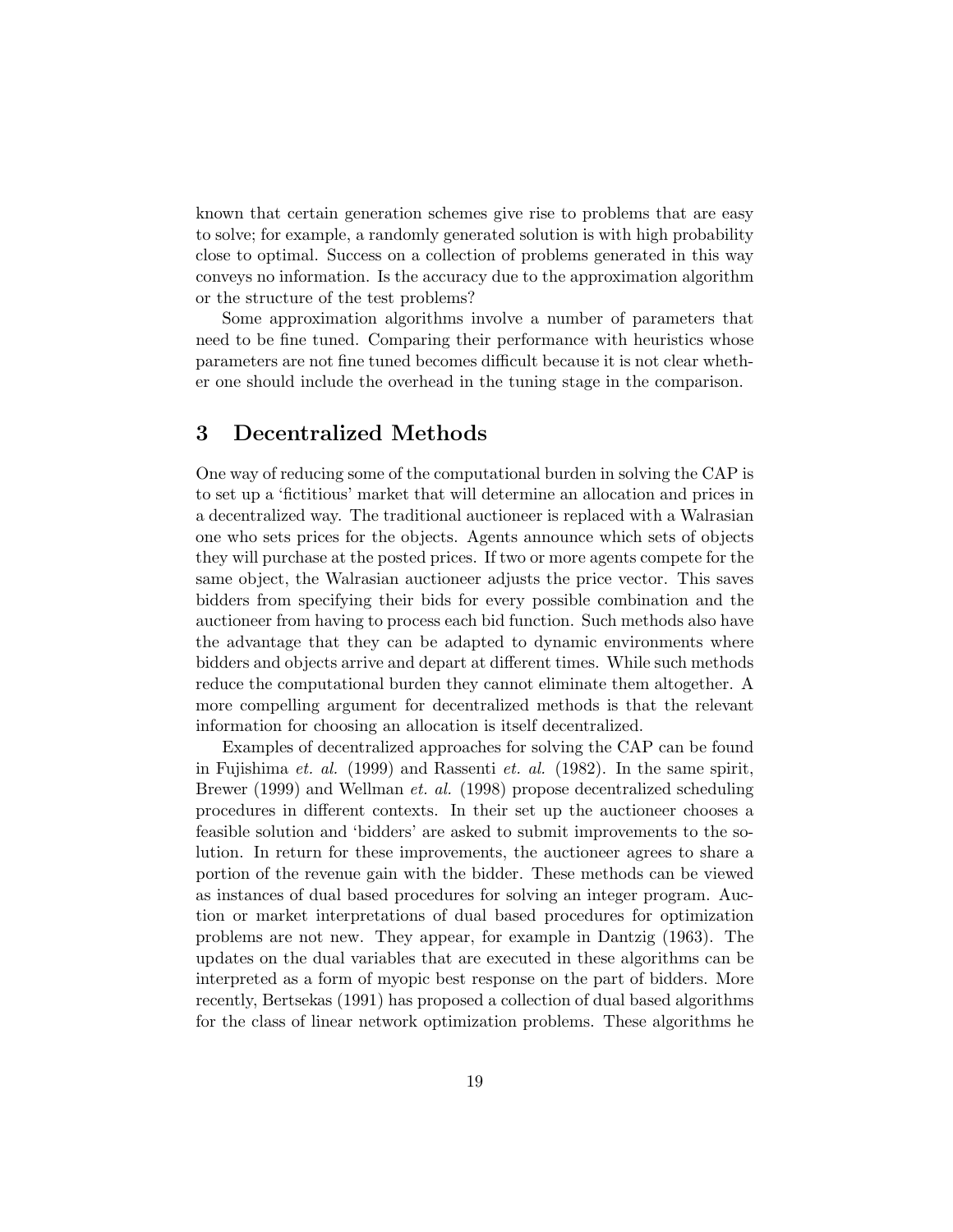<span id="page-19-0"></span>dubs auctions algorithms. The incentive issues associated with such methods are discussed later.

### 3.1 Duality in Integer Programming

To describe the dual to SPP let 1 denote the *m*-vector of all 1's and  $a^j$  the  $j^{th}$ column of the constraint matrix  $A$ . The (superadditive) dual to SPP is the problem of finding a superadditive, non-decreasing function  $F: \mathbb{R}^m \to \mathbb{R}^1$ that

$$
\min F(\mathbf{1})
$$
  
s.t.  $F(a^j) \ge c_j \ \forall j \in V$   

$$
F(\mathbf{0}) = 0
$$

We can think of  $F$  as being a non-linear price function that assigns a price to each bundle of goods (see Wolsey (1981)).

If the primal integer program has the integrality property, there is an optimal integer solution to its linear programming relaxation, the dual function F will be linear i.e.  $F(u) = \sum_i y_i u_i$  for some y and all  $u \in \mathbb{R}^m$ . The dual becomes:

$$
\min \sum_{i} y_i
$$
  
s.t. 
$$
\sum_{i} a_{ij} y_i \ge c_j \,\,\forall j \in V
$$
  

$$
y_i \ge 0 \,\,\forall i \in M
$$

That is, the superadditive dual reduces to the dual of the linear programming relaxation of SPP. In this case we can interpret each  $y_i$  to be the price of object i. Thus an optimal allocation given by a solution to the CAP can be supported by prices on individual objects.

Optimal objective function values of SPP and its dual coincide (when both are well defined). There is also a complementary slackness condition:

THEOREM 3.1 If x is an optimal solution to SPP and F an optimal solution to the superadditive dual then

$$
(F(a^j) - c_j)x_j = 0 \,\forall j.
$$

Solving the superadditive dual problem is as hard as solving the original primal problem. It is possible to reformulate the superadditive dual problem as a linear program (the number of variables in the formulation is exponential in the size of the original problem). For small or specially structured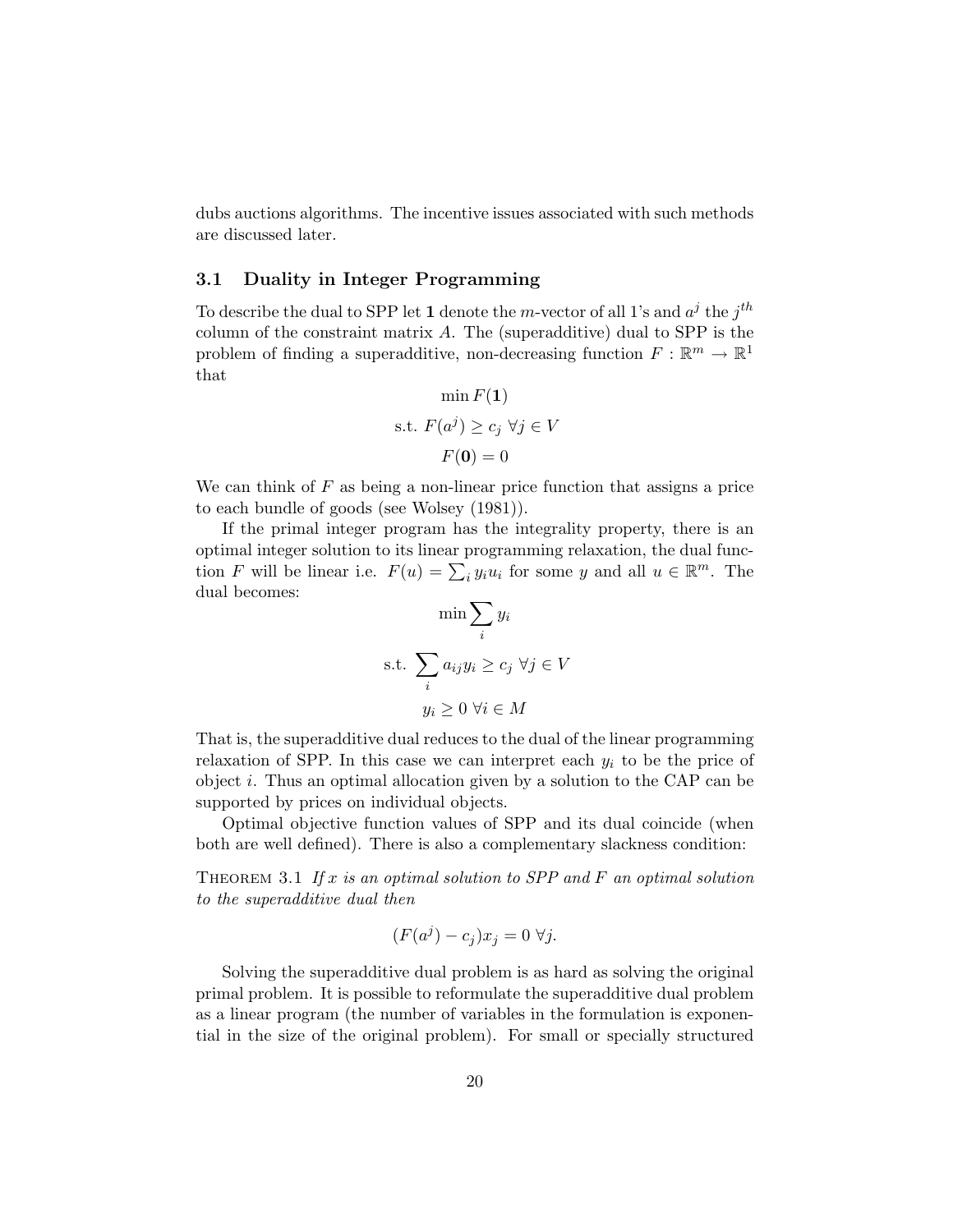<span id="page-20-0"></span>problems this can provide some insight. The interested reader is referred to Nemhauser and Wolsey (1988) for more details. In general one relies on the solution to the linear programming dual and uses its optimal value to guide the search for an optimal solution to the original primal integer program. The way this is done is through a technique known as Lagrangean Relaxation.

# 3.2 Lagrangean Relaxation

The basic idea is to 'relax' some of the constraints of the original problem by moving them into the objective function with a penalty term. That is infeasible solutions to the original problem are allowed, but they are penalized in the objective function in proportion to the amount of infeasibility. The constraints that are chosen to be relaxed, are selected so that the optimization problem over the remaining set of constraints is in some sense easy. We describe the bare bones of the method first and then give a 'market' interpretation of it.

Recall the SPP:

$$
Z = \max \sum_{j \in V} c_j x_j
$$
  
s.t. 
$$
\sum_{j \in V} a_{ij} x_j \le 1 \ \forall i \in M
$$

$$
x_j = 0, 1 \ \forall j \in V
$$

Let  $Z_{LP}$  denote the optimal objective function value to the linear programming relaxation of SPP. Note that  $Z \leq Z_{LP}$ . Consider now the following relaxed problem:

$$
Z(\lambda) = \max \sum_{j \in V} c_j x_j + \sum_{i \in M} \lambda_i (1 - \sum_{j \in V} a_{ij} x_j)
$$
  
s.t.  $1 \ge x_j \ge 0 \ \forall j \in V$ 

For a given  $\lambda$ , computing  $Z(\lambda)$  is easy. To see why note that

$$
\sum_{j \in V} c_j x_j + \sum_{i \in M} \lambda_i (1 - \sum_{j \in V} a_{ij} x_j) = \sum_{j \in V} (c_j - \sum_{i \in M} \lambda_i a_{ij}) x_j + \sum_{i \in M} \lambda_i.
$$

Thus, to find  $Z(\lambda)$ , simply set  $x_j = 1$  if  $(c_j - \sum_{i \in M} \lambda_i a_{ij}) > 0$  and zero otherwise. It is also easy to see that  $Z(\lambda)$  is piecewise linear and convex. A basic result that is easy to prove is: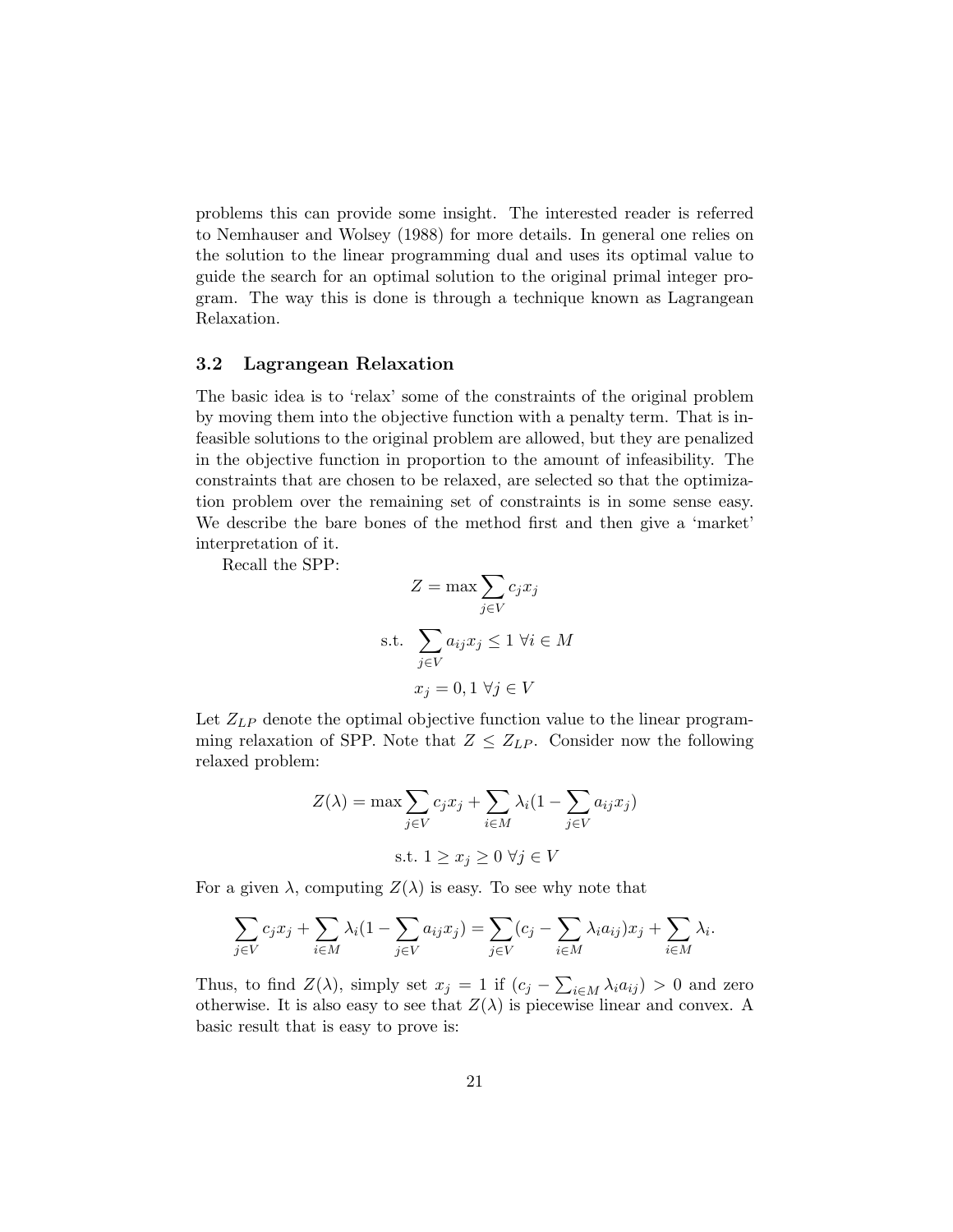THEOREM 3.2

$$
Z_{LP} = \min_{\lambda \ge 0} Z(\lambda).
$$

Why might this be useful? Since evaluating  $Z(\lambda)$  for each  $\lambda$  is a snap, if we can find a fast way to determine the  $\lambda$  that solves  $\min_{\lambda>0} Z(\lambda)$  we would have fast procedure to find  $Z_{LP}$ . The resulting solution (values of the x variables) while integral need not be feasible. However it may not be 'too infeasible' and so could be fudged into a feasible solution without a great reduction in objective function value.

Finding the  $\lambda$  that solves min<sub> $\lambda>0$ </sub>  $Z(\lambda)$  can be accomplished using the subgradient algorithm. Suppose the value of the lagrange multiplier  $\lambda$  at iteration t is  $\lambda^t$ . Choose any subgradient of  $Z(\lambda^t)$  and call it  $s^t$ . Choose the lagrange multiplier for iteration  $t + 1$  to be  $\lambda^t + \theta_t s^t$ , where  $\theta_t$  is a positive number called the step size. In fact if  $x<sup>t</sup>$  is the optimal solution associated with  $Z(\lambda^t)$ ,

$$
\lambda^{t+1} = \lambda^t + \theta_t (Ax^t - \mathbf{1}).
$$

Notice that  $\lambda_i^{t+1} > \lambda_i^t$  for any i such that  $\sum_j a_{ij} x_j^t > 1$ . The penalty term is increased on any constraint currently being violated.

The algorithm is a natural adaptation of the steepest descent algorithm to non-differentiable functions. At each stage it adjusts the multiplier so as to produce a decrease in the function value. Since the function  $Z(\lambda)$  is not differentiable, we must choose a subgradient rather than gradient. For an appropriate choice of step size at each iteration, this procedure can be shown to converge to the optimal solution. Specifically,  $\theta_t \to 0$  as  $t \to \infty$  but  $\sum_t \theta_t$ diverges. The first condition ensures that as we get closer to the optimal solution, our step sizes go down, i.e. we won't leave the optimum once it is found. The second ensures that we don't stop prematurely, i.e., before finding the optimal solution. The subgradient algorithm is not guaranteed to converge to the optimal solution in a finite number of steps. Hence, when implemented, the user will incorporate a stopping rule, e.g., stop once an improvement in objective function value that does not exceed some threshold is observed and experiment with step sizes to ensure rapid convergence.

It should be emphasized that Lagrangean relaxation is not guaranteed to find the optimal solution to the underlying problem. Rather, it finds an optimal solution to a relaxation of it.

Here is the market interpretation. The Walrasian auctioneer chooses a price vector  $\lambda$  for the individual objects and bidders submit bids. If the highest bid,  $c_j$ , for the j<sup>th</sup> bundle exceeds  $\sum_{i \in M} a_{ij} \lambda_i$ , this bundle is tentatively assigned to that bidder. Notice that the auctioneer need not know what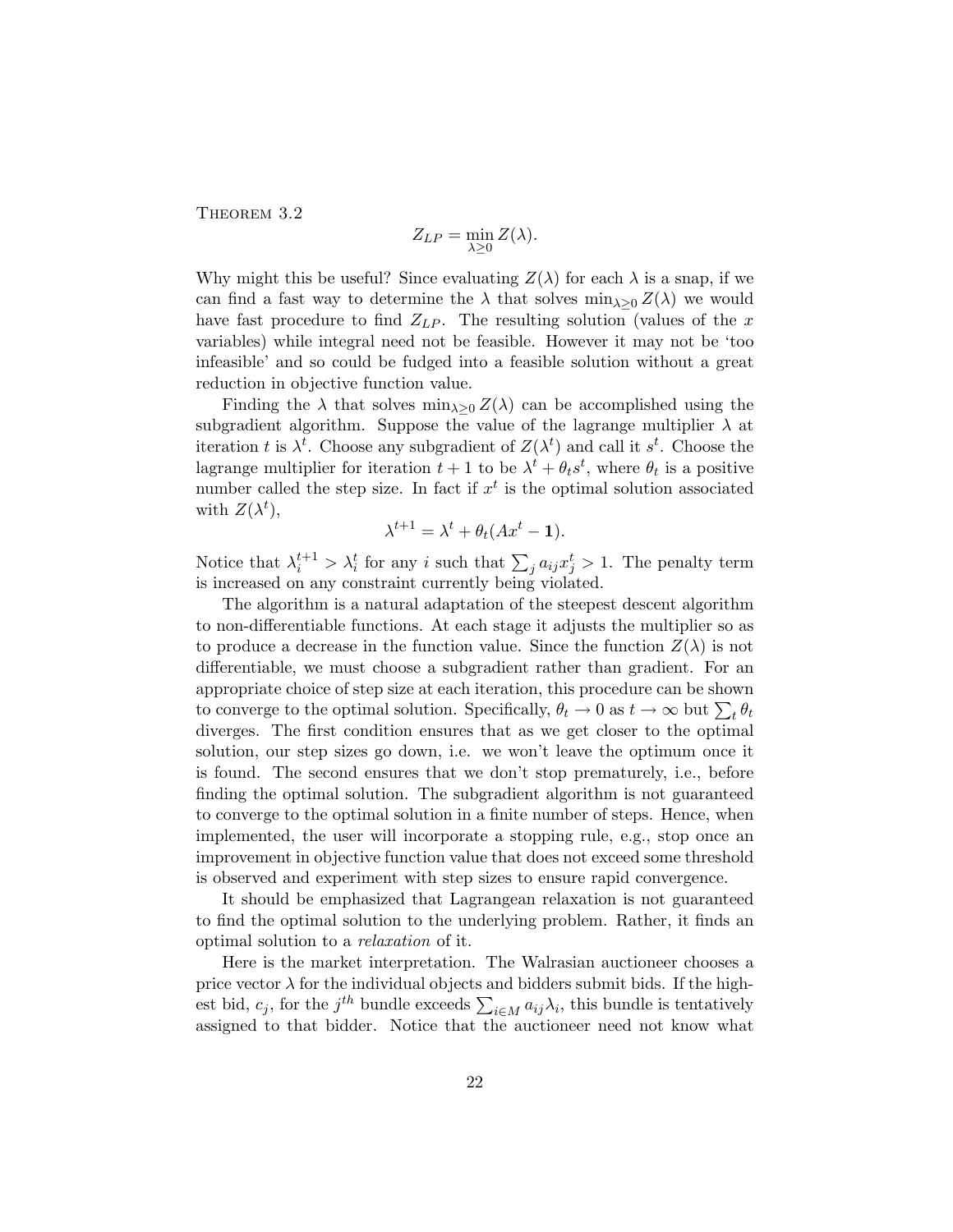$c_i$  is ahead of time. This is supplied by the bidders after  $\lambda$  is announced. In fact, the bidders need not announce bids, they could simply state which individual objects are acceptable to them at the announced prices. The auctioneer can randomly assign objects to bidders in case of ties. If there is a conflict in the assignments, the auctioneer uses the subgradient algorithm to adjust prices and repeats the process.

Now let us compare this market interpretation of Lagrangean relaxation with the simultaneous ascending auction (SAA) proposed by P. Milgrom, R. Wilson and P. McAfee (see Milgrom (1995)). In the SAA, bidders bid on individual items simultaneously in rounds. To stay in the auction for an item, bids must be increased by a specified minimum from one round to the next just like the step size. Winning bidders pay their bids. The only difference between this and Lagrangean relaxation, is that the bidders through their bids adjust their prices rather than the auctioneer. The adjustment is along a subgradient. Bids increase on those items for which there are two or more bidders competing.

One byproduct of the SAA is called the exposure problem. Bidders pay too much for individual items or bidders with preferences for certain bundles drop out early to limit losses. As an illustration consider an extreme example of a bidder who values the bundle of goods  $i$  and  $j$  at \$100 but each separately at \$0. In the SAA, this bidder may have to submit high bids on i and j to be able to secure them. Suppose that it loses the bidding on i. Then it is left standing with a high bid j which it values at zero. The presence of such a problem is easily seen within the Lagrangean relaxation framework. While Lagrangean relaxation will yield the optimal objective function value for the *linear relaxation* of the underlying integer program, it is not guaranteed to produce a feasible solution. Thus the solution generated may not satisfy the complementary slackness conditions. The violation of complementary slackness is the exposure problem associated with this auction scheme. Notice that any auction scheme that relies on prices for individual items will face this problem.

In contrast to the SAA outlined above is the Adaptive User Selection Mechanism (AUSM) proposed by Banks et. al. (1989). AUSM is asynchronous in that bids on subsets can be submitted at any time and so is difficult to connect to the Lagrangean ideas just described. An important feature of AUSM is an arena which allows bidders to aggregate bids to exploit synergies. DeMartini et. al. (1999) propose an iterative auction scheme that is a hybrid of the SAA and AUSM that is easier to connect to the Lagrangean framework. In this scheme, bidders submit bids on packages rather than on individual items. Like the SAA, bids on packages must be increased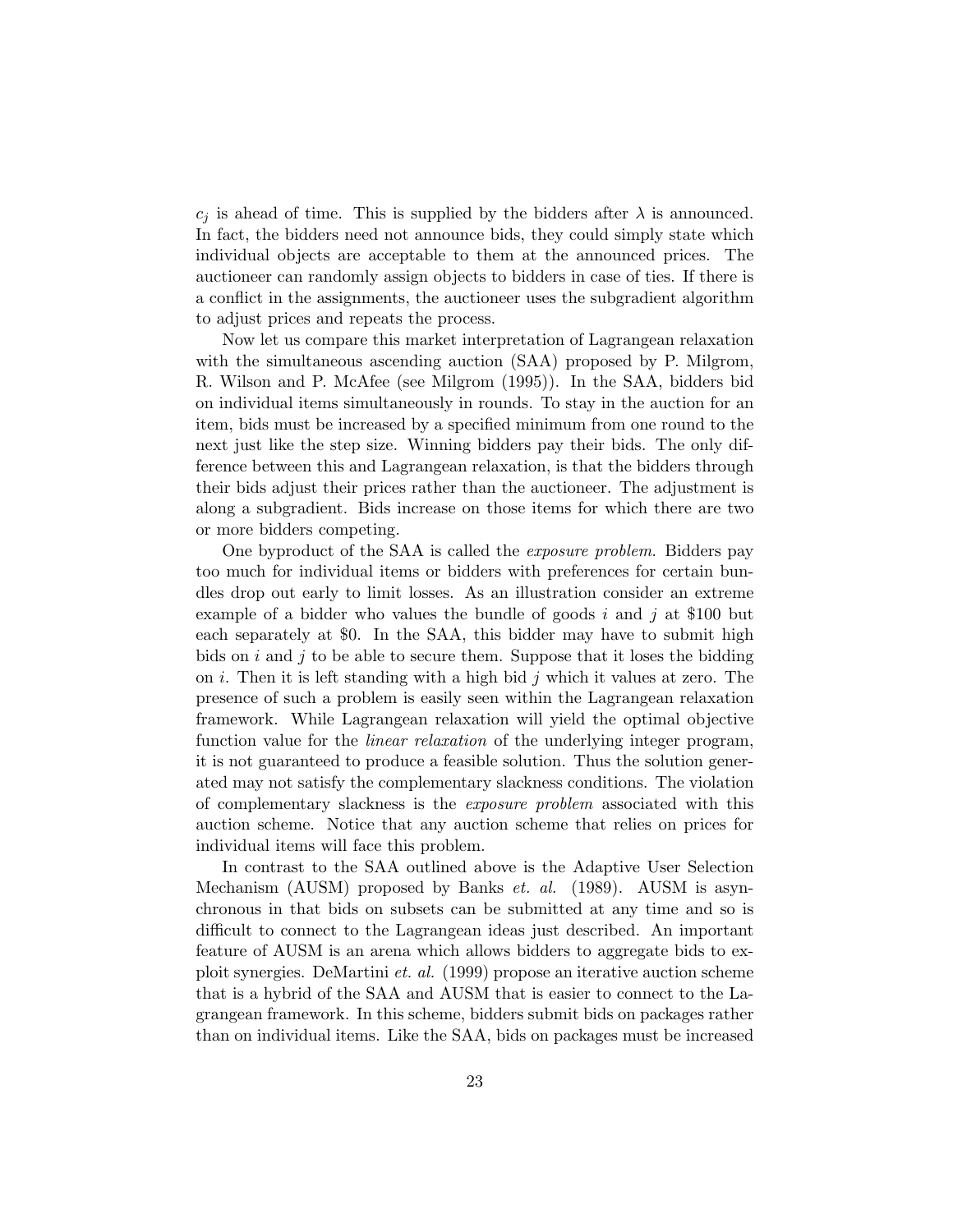<span id="page-23-0"></span>by a specified amount from one round to the next. This minimum increment is a function of the bids submitted in the previous round. In addition, the number of items that a bidder may bid on in each round is limited by the number of items s/he bid on in previous rounds. The particular implementation of this scheme advanced by DeMartini et. al. (1999) can also be given a Lagrangean interpretation. They choose the multipliers (which can be interpreted as prices on individual items) so as to try and satisfy the complementary slackness conditions of linear programming. Given the bids in each round, they allocate the objects so as to maximize revenue. Then they solve a linear program (that is essentially the dual to CAP2) that finds a set of prices/multipliers that approximately satisfy the complementary slackness conditions associated with the allocation.

Kelly and Steinberg (1998) also propose an iterative auction scheme for combinatorial auctions.<sup>13</sup> It can also be described as a hybrid of the SAA and AUSM. The auction has two phases. The first phase is a sequential auction where bidders bid on individual items. In the second phase they use AUSM.

In Parkes (1999) an ascending auction, called iBundle, that allows bidders to bid on combinations of items and uses non-linear prices is proposed. Bidders submit bids for subsets of items. At each iteration the auctioneer announces prices for those subsets of items that receive unsuccessful bids from agents. For a bid on a subset to be 'legal' it must exceed the price posted by the auctioneer. Given the bids, the auctioneer solves an instance of CAP2 and tentatively assigns the objects. For the next iteration, the prices on each subset are either kept the same or adjusted upwards. The upward adjustment is determined by the highest losing bid for the subset in question plus a user specified increment. The auction terminates when the bids from one round to the next do not show sufficient change. The scheme can be given a Lagrangian interpretation as well, however the underlying formulation is different from CAP1 or CAP2. We discuss it in Section [3.5](#page-25-0).

### 3.3 Variations

By relaxing on a subset of the constraints as opposed to all of them we get different relaxations, some of which give upper bounds on Z that are smaller than  $Z_{LP}$ . Details can be found in Nemhauser and Wolsey (1988). Needless to say there have been many applications of Lagrangean relaxation to SPP,

<sup>&</sup>lt;sup>13</sup>The description is tailored to the auction for assigning carrier of last resort rights in telecommunications.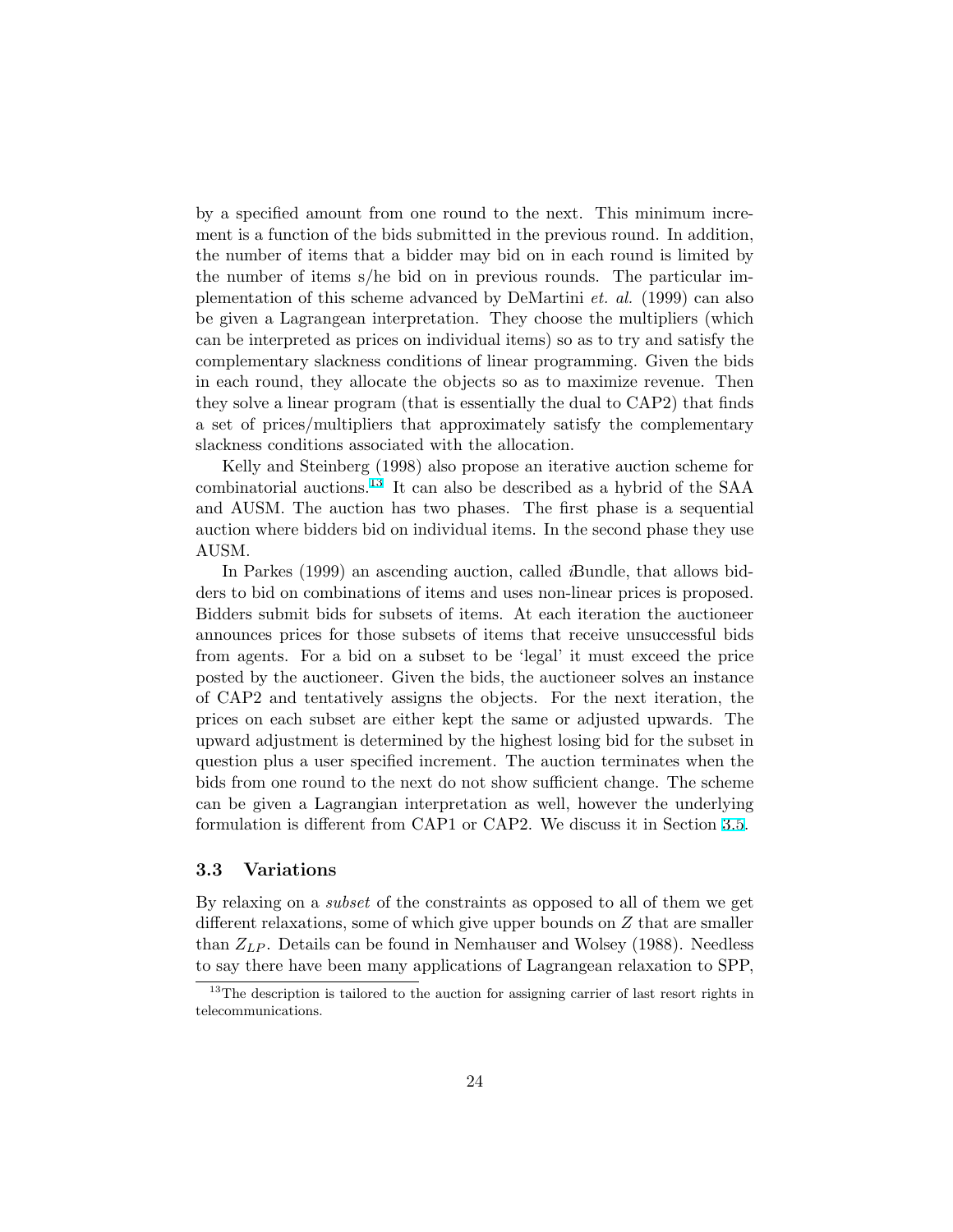<span id="page-24-0"></span>SPA and SPC and hybrids with exact methods have also been investigated. See Balas and Carrera (1996) and Beasley (1990) for recent examples.

## 3.4 Column Generation

Column generation is a technique for solving linear programs with an exceedingly large number of variables. Each variable gives rise to a column in the constraint matrix, hence the name column generation. A naive implementation of a simplex type algorithm for linear programming would require recording and storing every column of the constraint matrix. However, only a small fraction of those columns would ever make it into an optimal basic feasible solution to the linear program. Further, of those columns not in the current basis, one only cares about the ones whose reduced cost will be of the appropriate sign. Column generation exploits this observation in the following way. First an optimal solution is found using a subset of the columns/variables. Next, given the dual variable implied by this preliminary solution, an optimization problem is solved to find a non-basic column/variable that has a reduced cost of appropriate sign. The trick is to design an optimization problem to find this non-basic column without listing all non-basic columns.

The column generation idea can be implemented in an auction setting as follows. In the first step the auctioneer chooses an extreme point solution to the CAP. It does not matter which one, any one will do. Note that this initial solution could involve fractional allocations of objects.

This extreme point solution is reported to all bidders. Each bidder, looking only at how they value the allocation proposes a column/variable/subset to enter the basis (along with its value to the bidder). The proposed column and its valuation must satisfy the appropriate reduced cost criterion for inclusion in the basis. In effect each bidder is being used as a subroutine to execute the column generation step.

The auctioneer now gathers up the proposed columns (along with their valuations) and using these columns and the columns from the initial basis only (and possibly previously generated nonbasic columns), solves a linear program to find a revenue maximizing (possibly fractional) allocation. The new extreme point solution generated is handed out to the bidders who are asked to each identify a new column (if any) to be added to the new basis that meets the reduced cost criterion for inclusion. The process is then repeated until an extreme point solution is identified that no bidder wishes to modify. To avoid cycling, the auctioneer can always implement one of the standard anti-cycling rules for linear programming.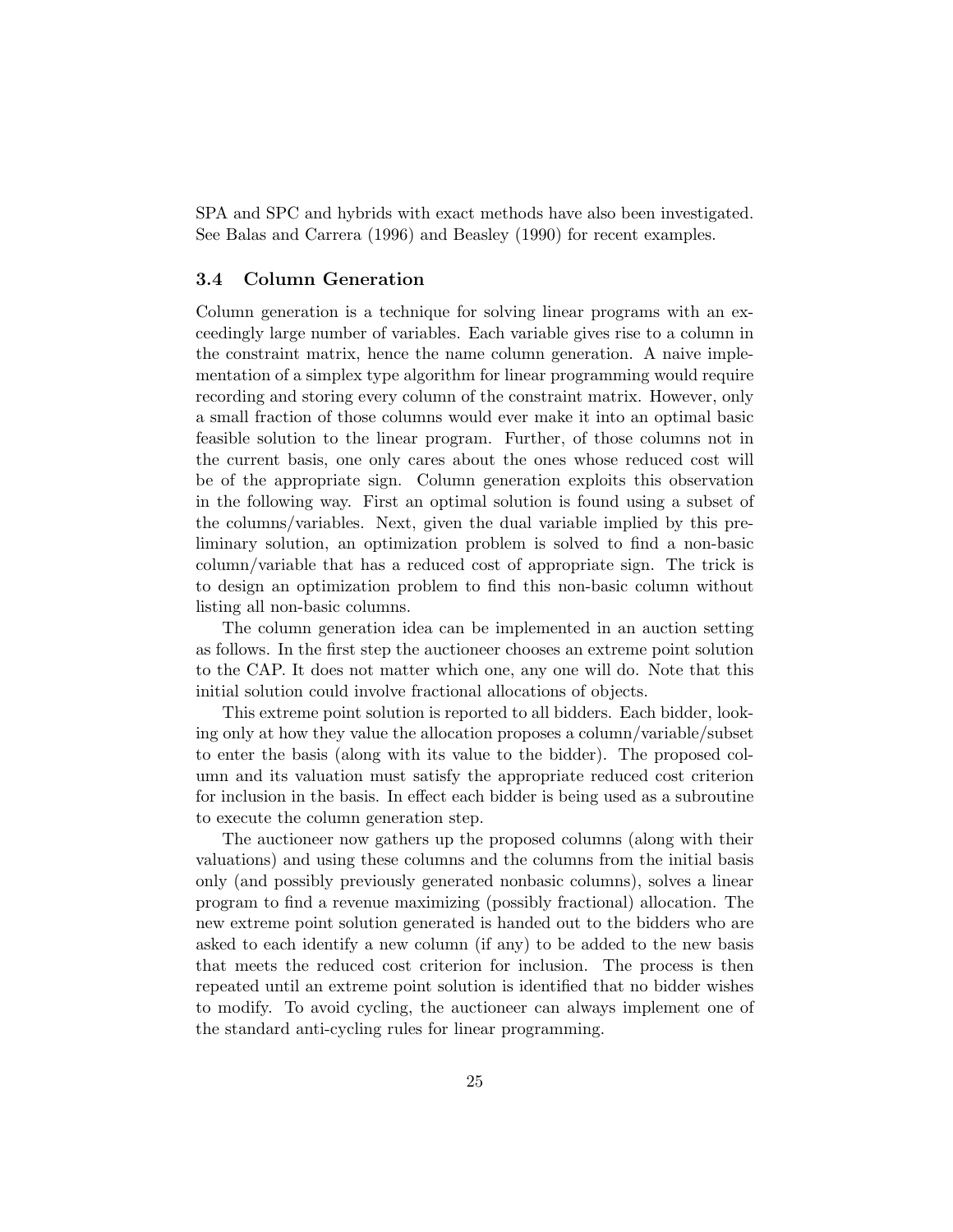<span id="page-25-0"></span>This auction procedure eliminates the need to transmit and process long lists of subsets and their bids. Bids and subsets are generated only as needed. Second, the bidders are provided an opportunity to challenge an allocation provided they propose an alternative that increases the revenue to the seller. If the bids might lead to a nonintegral allocation, then this column generation has to be imbedded into a branch and cut/price scheme to produce an integer solution.<sup>14</sup>

Notice that the ellipsoid method provides a way to solve the fractional CAP to optimality while generating only a polynomially bounded number of columns.

## 3.5 Cuts, Extended Formulations and Non-linear Prices

The decentralized methods described above work by conveying 'price' information to the bidders. Given a set of bids and an allocation, prices for individual items that 'support' or are 'consistent' with the bids and allocations are derived and communicated to the bidders. Such prices, because they are linear cannot hope to fully capture the interactions between the parties. Here we show, with an example, how cutting plane methods can be used to generate prices that more closely reflect the interactions between bids on different sets of objects.

In the example we have 6 objects with highest bids on various subsets of objects shown below; subsets with bids of zero are not shown:

$$
b({1, 2}) = b({2, 3}) = b({3, 4}) = b({4, 5}) = b({1, 5, 6}) = 2, b({6}) = 1.
$$

Formulation CAP1 for this example (ignoring the integrality constraints) is:

|      |           |           |           |           | max $2x_{12}+2x_{23}+2x_{34}+2x_{45}+2x_{156}+x_6$ |       |          |
|------|-----------|-----------|-----------|-----------|----------------------------------------------------|-------|----------|
| s.t. | $x_{12}+$ |           |           |           | $x_{156}$                                          |       | $\leq 1$ |
|      | $x_{12}+$ | $x_{23}$  |           |           |                                                    |       | $\leq 1$ |
|      |           | $x_{23}+$ | $x_{34}$  |           |                                                    |       | $\leq 1$ |
|      |           |           | $x_{34}+$ | $x_{45}$  |                                                    |       | $\leq 1$ |
|      |           |           |           | $x_{45}+$ | $x_{156}$                                          |       | $\leq 1$ |
|      |           |           |           |           | $x_{156}+$                                         | $x_6$ | $\leq 1$ |
|      | $x_{12}$  | $x_{23}$  | $x_{34}$  | $x_{45}$  | $x_{156},$                                         | $x_6$ | > 0      |
|      |           |           |           |           |                                                    |       |          |

The optimal fractional solution is to set all variables equal to a half. The optimal dual variables are  $y_i = 1/2$  for  $i = 1, ..., 5$  and  $y_6 = 1$ . So, for example, the imputed price of the set  $\{1,2\}$  is  $y_1 + y_2 = 1$ .

 $14$ We thank Márta Eső for suggesting this last refinement. See Eső (1999) for an example of such a branch and cut scheme.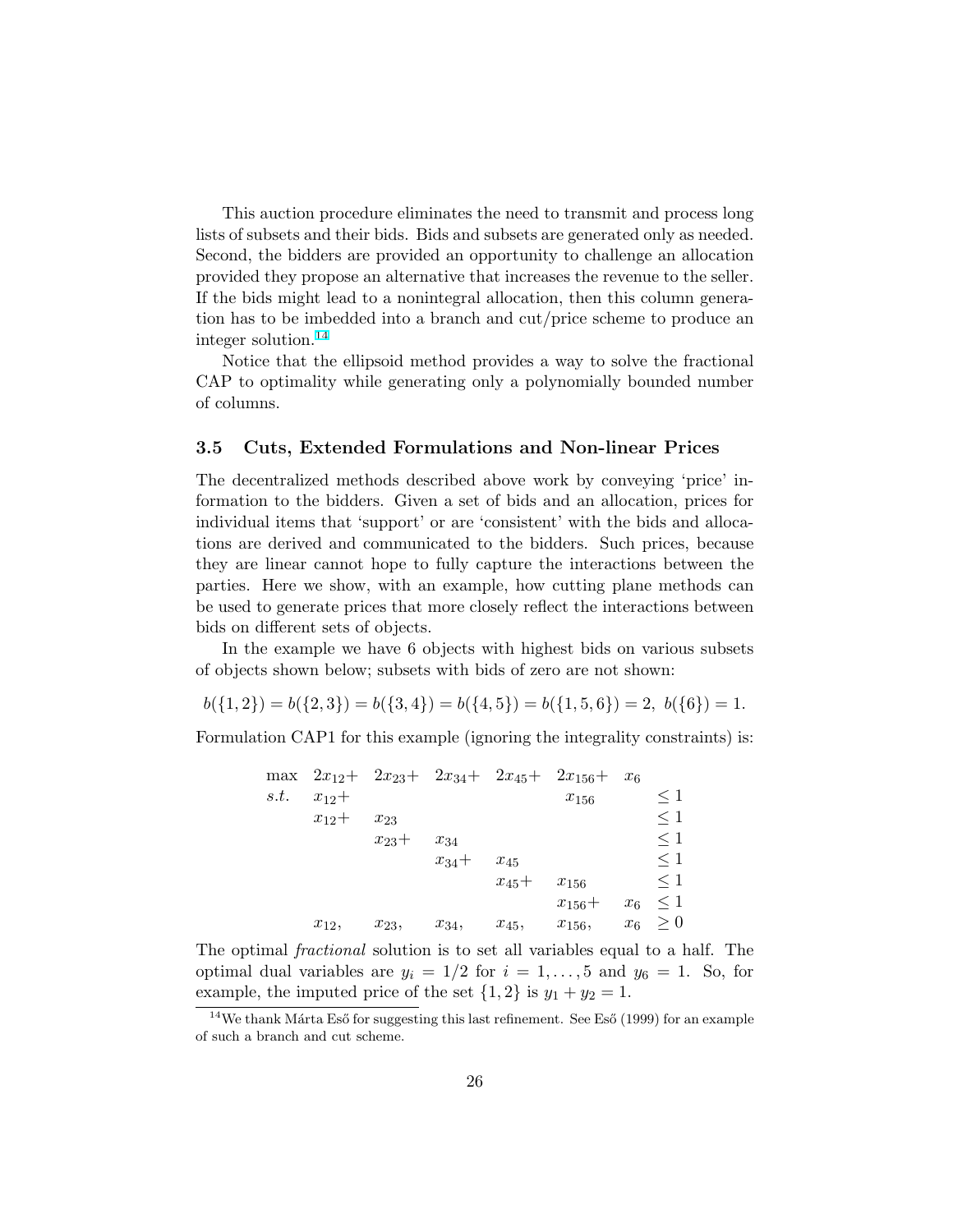Consider now the following inequality:

$$
x_{12} + x_{23} + x_{34} + x_{45} + x_{156} \le 2.
$$

Every feasible integer solution to the formulation above satisfies this inequality but not all fractional solutions do. In particular the optimal fractional solution above does not satisfy this inequality. This inequality is an example of a cut. Classes of cuts for the SPP are known, the one above belongs to the class of odd-cycle cuts.

Now append this cut to our original formulation:

|      |            |           |            |           | $\max$ $2x_{12}+2x_{23}+2x_{34}+2x_{45}+2x_{156}+$ | $x_6$ |          |
|------|------------|-----------|------------|-----------|----------------------------------------------------|-------|----------|
| s.t. | $x_{12}+$  |           |            |           | $x_{156}$                                          |       | $\leq 1$ |
|      | $x_{12}+$  | $x_{23}$  |            |           |                                                    |       | $\leq 1$ |
|      |            | $x_{23}+$ | $x_{34}$   |           |                                                    |       | $\leq 1$ |
|      |            |           | $x_{34}+$  | $x_{45}$  |                                                    |       | $\leq 1$ |
|      |            |           |            | $x_{45}+$ | $x_{156}$                                          |       | $\leq 1$ |
|      |            |           |            |           | $x_{156}+$                                         | $x_6$ | $\leq 1$ |
|      | $x_{12} +$ | $x_{23}+$ | $x_{34}+$  | $x_{45}+$ | $x_{156}$                                          |       | $\leq 2$ |
|      | $x_{12}$ , | $x_{23}$  | $x_{34}$ , | $x_{45}$  | $x_{156}$ ,                                        | $x_6$ | > 0      |
|      |            |           |            |           |                                                    |       |          |

The optimal solution to this linear program is *integral*. It is  $x_{12} = 1, x_{34} = 1$ and  $x_6 = 1$ . There are now 7 dual variables. One for each of the six objects  $(y_i)$  and one more for the cut  $(\mu)$ . One optimal dual solution is  $y_1 = y_5 = y_6 = 0, y_2 = y_3 = y_4 = 1$  and  $\mu = 1$ . The imputed price for the set  $\{1,2\}$  is now  $y_1 + y_2 + \mu = 2$ . In general the price of a set S will be the sum of the item prices,  $\sum_{i \in S} y_i$  plus  $\mu$  if the 'x' variable associated with the set  $S$  appears with coefficient 1 in the cut. Notice that pricing sets of objects in this way means that the price function will be superadditive.

It is instructive to compare the imputed price of the set  $\{1,2\}$  in the two formulations. The first formulation assigns a price of one to the set. The second a higher price. The first formulation ignores the fact that if the set  $\{1,2\}$  is assigned to a bidder, the sets  $\{1,5,6\}$  and  $\{2,3\}$  cannot be assigned to anyone else. This fact is captured by the cut. The dual variable associated with the cut can be interpreted as the associated opportunity cost of assigning the set  $\{1,2\}$  to a bidder. Thus the actual price of the set  $\{1, 2\}$  is the sum of the prices of the objects in it plus the opportunity cost associated with its sale.

Cuts can be derived in one of two ways. The first is by purely combinatorial reasoning and the other through an algebraic technique first proposed by Ralph Gomory (see Nemhauser and Wolsey (1988) for the details). For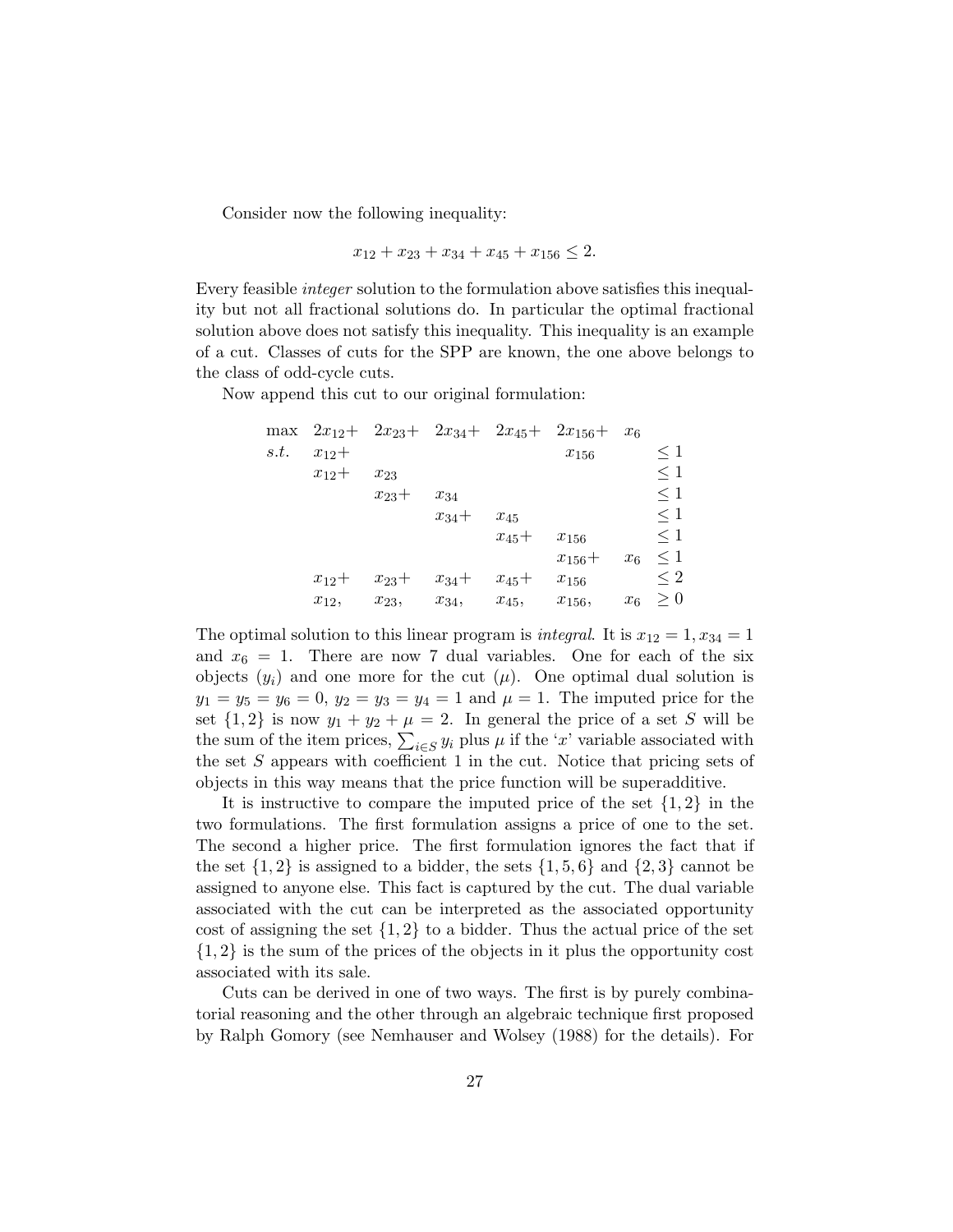CAP1, given a fractional extreme point, one can use the Gomory method to generate a cut involving only the variables that are basic in the current extreme point. This is useful for computational purposes as one does not have to lug all variables around to identify a cut. Second, the new inequality will be a non-negative linear combination of the current basic rows less equal than a non-negative number. Thus the dual variable associated with this new constraint will have an additive effect on the prices of various subsets as in the example.

The reader will notice that by picking an extreme point dual solution, the imputed prices for some sets are zero. Since there is some flexibility in the choice of dual variables, one can choose an interior (to the feasible region) dual solution.

Yet another way to get non-linear prices is by starting with a stronger formulation of the underlying optimization problem. One formulation is stronger than another if its set of feasible (fractional) solutions is strictly contained in the other. In the example above, the second formulation is stronger than the first. Both formulations share the same set of integer solutions, but not fractional solutions. The set of fractional solutions to the second formulation is a strict subset of the fractional solutions to the first one.

Stronger formulations can be obtained, as shown above, by the addition of inequalities. Yet another, standard way, of obtaining stronger formulations is through the use of additional or auxiliary variables, typically a large number of them. Geometrically, one is treating the problem formulated in the original set of variables as the projection of a higher dimensional but structurally simpler polyhedron. Formulations involving such additional variables are called extended formulations and developing these extended formulations is called lifting. Using lifting one can develop a hierarchy of successively stronger formulations of the underlying integer program.

There is a close connection between lifting and cutting plane approaches. When one projects out the auxiliary variables one obtains a formulation involving the original variables but with additional constraints which are cuts.

Extended formulations can be generated by the study of the problem at hand or algorithmically. Perhaps the most accessible introduction to these matters is Balas *et. al.* (1993) which also discusses the connection to cutting planes.

In the auction context, Bikchandani and Ostroy (1998), propose an extended formulation for the problem of selecting the winning set of bids. To describe this formulation let Π be the set of all possible partitions of the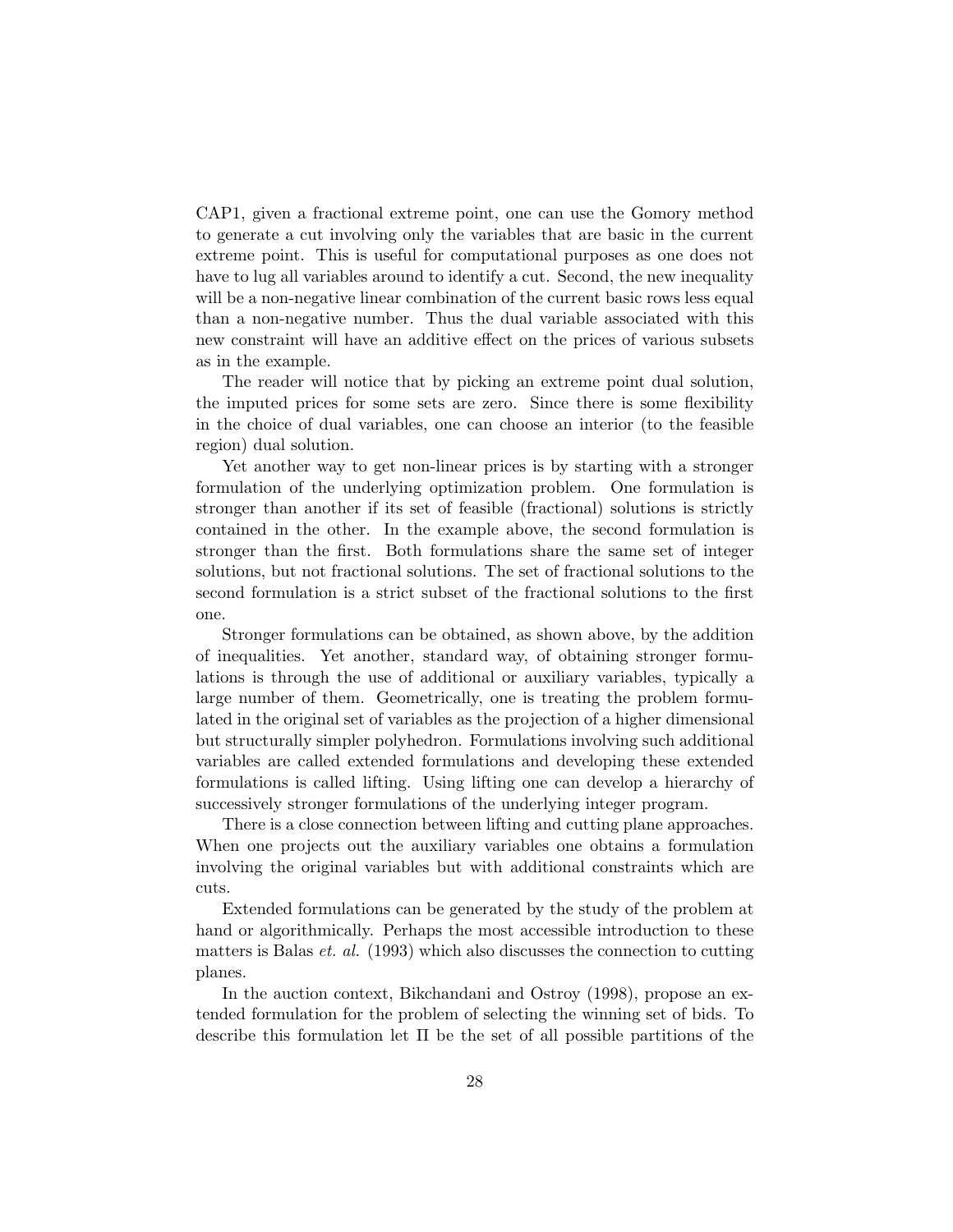objects in the set M. If  $\pi$  is an element of  $\Pi$ , we write  $S \in \pi$  to mean that the set  $S \subset M$  is a part of the partition  $\pi$ . Let  $z_{\pi} = 1$  if the partition  $\pi$  is selected and zero otherwise. These are the auxiliary variables. Using them we can reformulate CAP2 as follows:

$$
\max \sum_{j \in N} \sum_{S \subseteq M} b^{j}(S)y(S, j)
$$
  
s.t. 
$$
\sum_{S \subseteq M} y(S, j) \le 1 \ \forall j \in N
$$

$$
\sum_{j \in N} y(S, j) \le \sum_{\pi \ni S} z_{\pi} \ \forall S \subset M
$$

$$
\sum_{\pi \in \Pi} z_{\pi} \le 1
$$

$$
y(S, j) = 0, 1 \ \forall S \subseteq M, \ j \in N
$$

Call this formulation CAP3. In words, CAP3 chooses a partition of  $M$  and then assigns the sets of the partition to bidders in such a way as to maximize revenue. It is easy to see that this formulation is stronger than CAP1 or CAP2. Fix an  $i \in M$  and add over all  $S \ni i$  the inequalities

$$
\sum_{j \in N} y(S, j) \le \sum_{\pi \ni S} z_{\pi} \ \forall S \subset M
$$

to obtain:

$$
\sum_{S \ni i} \sum_{j \in N} y(S, j) \le 1 \,\,\forall i \in M
$$

which are the inequalities that appear in CAP2. While stronger than CAP2, formulation CAP3 still admits fractional extreme points.

The dual of the linear relaxation of CAP3 involves one variable for every constraint of the form:

$$
\sum_{S \subseteq M} y(S, j) \le 1 \,\,\forall j \in N,
$$

call it  $s_j$ , which can be interpreted as the surplus that bidder j obtains. The dual involves one variable for every constraint of the form:

$$
\sum_{j \in N} y(S, j) \le \sum_{\pi \ni S} z_{\pi} \ \forall S \subset M
$$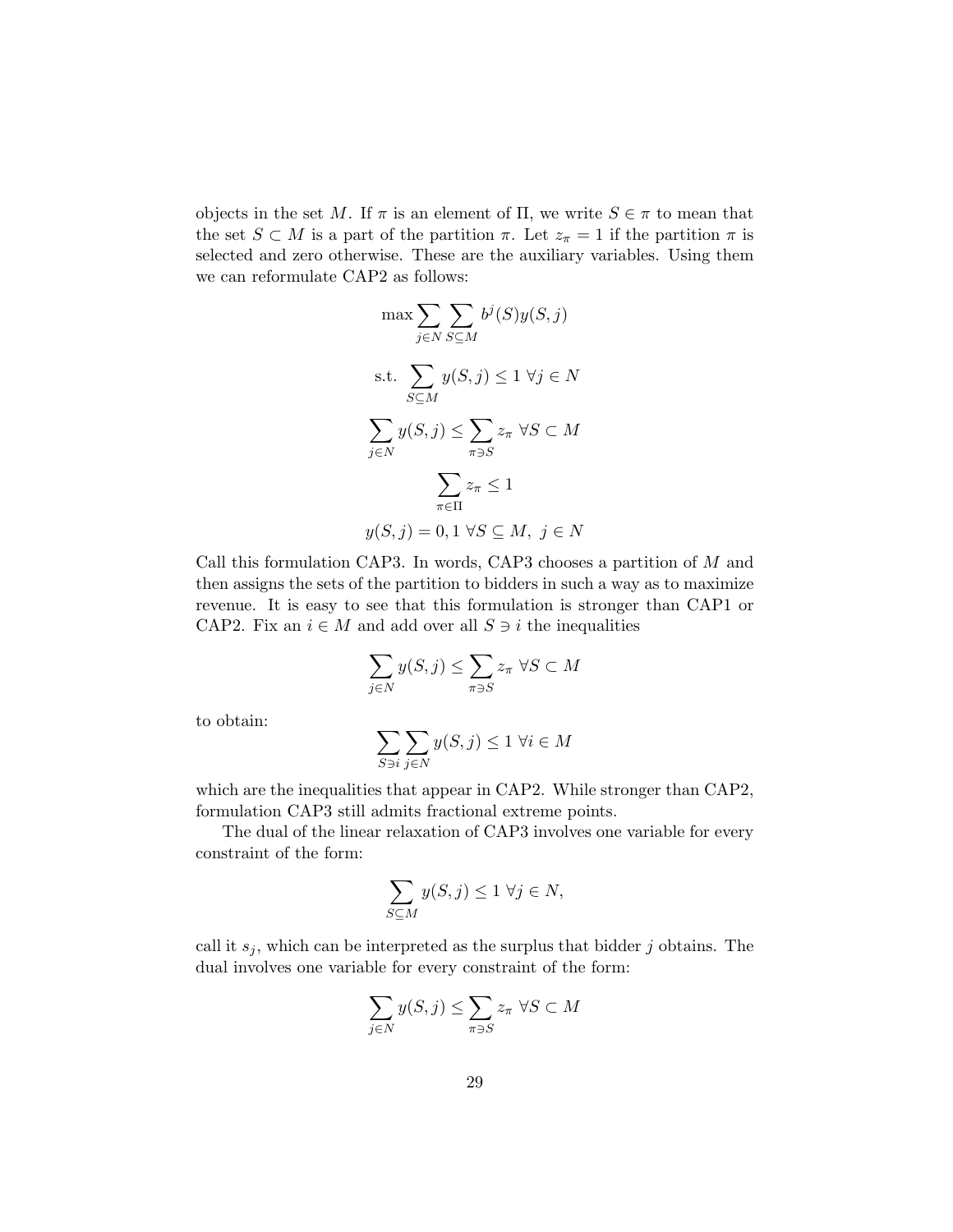which we will denote  $p<sub>S</sub>$ . It can be interpreted as the price of the subset S. In fact the dual will be:

$$
\min \sum_{j \in N} s_j + \mu
$$
  
s.t.  $s_j \ge b^j(S) - p_S \ \forall j \ S \subset M$   

$$
\mu \ge \sum_{S \in \pi} p_S \ \forall \pi \in \Pi
$$
  

$$
s_j, p_S, \mu \ge 0
$$

and has the obvious interpretation: minimizing the surplus that bidders obtain. Thus one can obtain non-linear prices from the extended formulation. These prices are not exact since CAP3 is not integral. Further they do not depend on the bidders, that is all bidders pay the same price for a given subset. The catch of course is this formulation involves many more variables than CAP1 or CAP2.

In Parkes and Ungar (2000) a condition on bidders preferences is identified that ensures that the linear relaxation of CAP3 has an integral solution. The condition, called bid safety, is difficult to interpret easily but has the effect of forcing complementary slackness to hold for an integer solution of CAP3. Under this condition any algorithm for solving CAP3's dual (or its lagrangean relaxation) will generate an optimal solution of CAP3 itself. Since many dual algorithms can be given an auction interpretation with the iterations being identified as adjustments in bids that a myopic best reply agent might execute, one can generate auction schemes that are arguably optimal. This is precisely the tack taken in Parkes and Ungar (2000) to support the adoption of the *i*Bundle auction scheme of Parkes (1999).

Bikchandani and Ostroy (1998) introduce yet another formulation stronger than CAP3 which is integral. The idea is to use a variable that represents both a partition of the objects and an allocation. The dual to this formulation gives rise to non-linear prices with the twist that they are bidder specific. Different bidders pay different prices for the same subset.

A warning about extended formulations is in order. One must be careful in invoking an extended formulation that simply formulates the problem away. As an example, consider the auxiliary variables introduced in CAP3, the  $z_{\pi}$ 's. For each  $z^r$ , let  $y^r$  be an optimal extreme point solution to the following :

$$
\max \sum_{j \in N} \sum_{S \subseteq M} b^j(S) y(S,j)
$$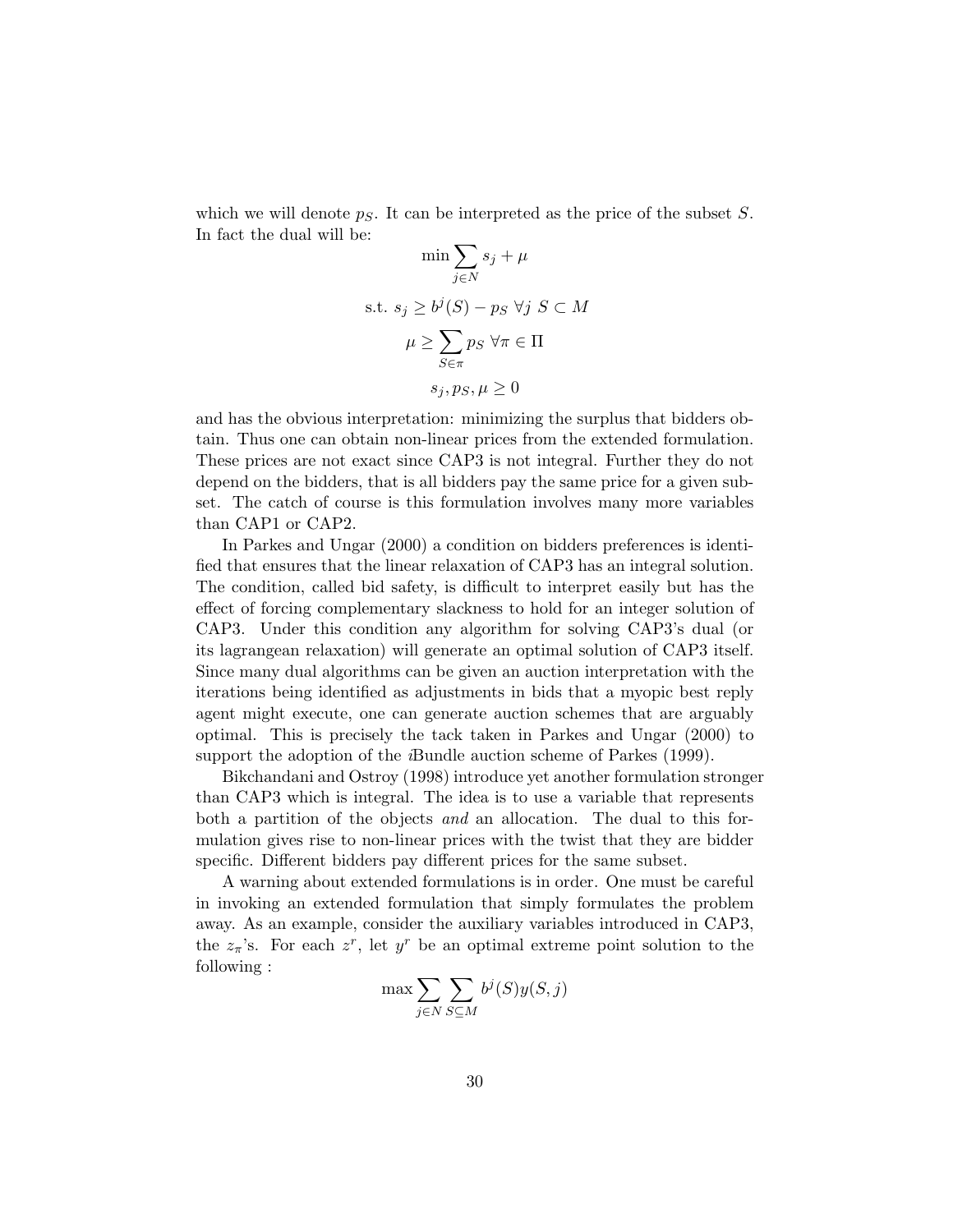s.t. 
$$
\sum_{S \subseteq M} y(S, j) \le 1 \ \forall j \in N
$$

$$
\sum_{j \in N} y(S, j) \le \sum_{\pi \ni S} z_{\pi}^r \ \forall S \subset M
$$

$$
y(S, j) \ge 0 \ \forall S \subseteq M, \ j \in N
$$

<span id="page-30-0"></span>Notice that  $y^r$  is integral because the constraint matrix is totally unimodular. Given this we can formulate the problem of finding the winning set of bids as:

$$
\max \sum_{r\geq 1} \sum_{j\in N} \sum_{S\subseteq M} b^j(S) y^r(S,j) \nu_r
$$

$$
\sum_{r\geq 1} \nu_r = 1
$$

$$
\nu_r \geq 0
$$

It is trivial to see that this linear program has the integrality property. It should also be clear that the formulation sheds no light on the original problem.

# 4 Incentive Issues

Thus far we have focused on the problem of choosing an allocation of the objects so as to maximize the sellers revenue. The revenue depends on the bids submitted but there is no guarantee that the submitted bids approximate the actual values that bidders assign to the various subsets. To illustrate how this can happen consider three bidders, 1, 2 and 3 and two objects  ${x, y}$ . Suppose:

$$
v^{1}(x, y) = 100
$$
,  $v^{1}(x) = v^{1}(y) = 0$ ,  $v^{2}(x) = v^{2}(y) = 75$ ,  $v^{2}(x, y) = 0$ ,  
 $v^{3}(x) = v^{3}(y) = 40$ ,  $v^{3}(x, y) = 0$ .

Here  $v^i(\cdot)$  represents the value to bidder *i* of a particular subset. Notice that the bid that i submits on the set S,  $b^i(S)$  need not equal  $v^i(S)$ .

If the bidders bid truthfully, the auctioneer should award  $x$  to 2 and  $y$ to 3, say, to maximize his revenue. Notice however that bidder 2 say, under the assumption that bidder 3 continues to bid truthfully, has an incentive to shade his bid down on x and y to, say, 65. Notice that bidders 2 and 3 still win but bidder 2 pays less. This argument applies to bidder 3 as well. However, if they both shade their bids downwards they can end up losing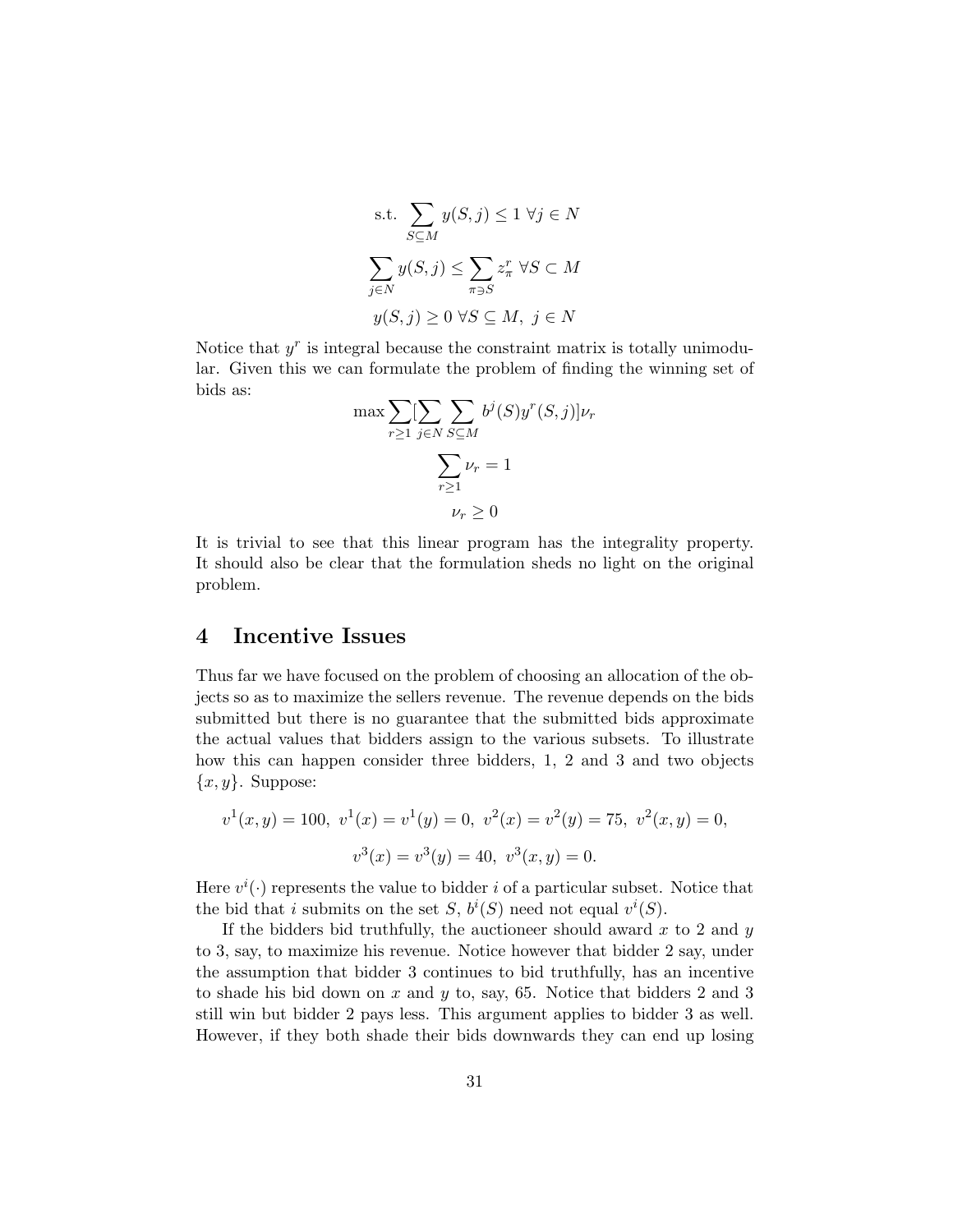the auction. This feature of combinatorial auctions is called the 'threshold problem' (see Bykowsky et. al. (1995)): a collection of bidders whose combined valuation for distinct portions of a subset of items exceeds the bid submitted on that subset by some other bidder. It may be difficult for them to coordinate their bids to outbid the large bidder on that subset.

In this section we describe what is known about auction mechanisms that give bidders the incentive to truthfully reveal their valuations.

To discuss incentive issues we need a model of bidders preferences. The simplest conceptual model endows bidder  $j \in N$  with a list  $\{v^j(S)\}_{S \subseteq M}$ , abbreviated to  $v^j$ , that specifies how she values (monetarily) each subset of objects. Thus  $v^j(S)$  represents how much bidder j values the subset S of objects.<sup>15</sup>

The auction scheme chosen and the bids submitted will be a function of the beliefs that seller and bidders have about each other. The simplest model of beliefs is the independent private values model. Each bidder's  $v^j$  is assumed by seller and all bidders to be an independent draw from a commonly known distribution over a compact, convex set.<sup>16</sup> Bidder j knows her  $v^j$  but not the valuations of the other bidders. Last, bidders and seller are assumed to be risk neutral.

The seller is interested in choosing an auction design that will do three things:

- 1. Induce bidders to reveal their actual valuations (incentive compatibility).
- 2. No bidder is made worse off (in expectation) by participating in the auction.
- 3. Subject to the two conditions above the seller maximizes expected revenue.

Call the auction design that satisfies these conditions optimal. Finding the optimal auction appears daunting given the cornucopia of elaborate schemes with multiple rounds that one can imagine. However the revelation principle (see Myerson (1981) for an explanation) allows one to concentrate on auctions with a single round where bidders submit bids and the seller decides, as a function of the reported bids, who gets what and for how much.

 $15$ In the language of mechanism design, this list of valuations becomes the bidders type. In this case, since the type is not a single number it is called multi-dimensional.

 $16A$  slightly different model replaces the convexity assumption with a differentiability condition on interim expected utilities. See Williams (1999) for details.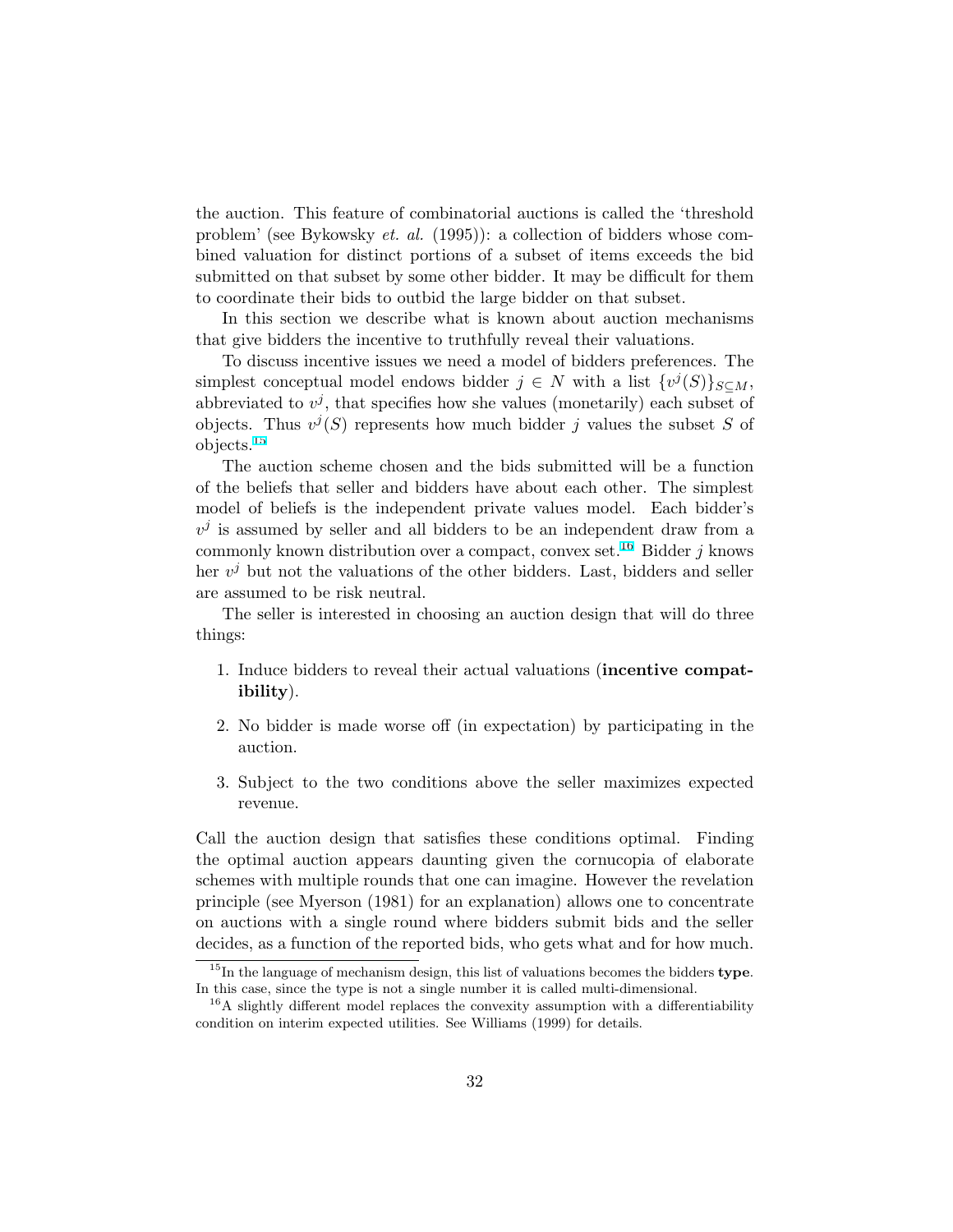The optimal auction in this setting is still not known. However, if one is willing to accept an additional restriction, efficiency, then the optimal auction is known. An auction is efficient if the allocation of objects to bidders chosen by the seller solves the following:

$$
\max \sum_{j \in N} \sum_{S \subseteq M} v^j(S) y(S, j)
$$
  
s.t. 
$$
\sum_{S \ni i} \sum_{j \in N} y(S, j) \le 1 \ \forall i \in M
$$

$$
\sum_{S \subseteq M} y(S, j) \le 1 \ \forall j \in N
$$

$$
y(S, j) = 0, 1 \ \forall S \subseteq M, \ j \in N
$$

Notice that this is just CAP2 with  $b^i$  replaced by  $v^i$ . The optimal objective function value of this integer program is an upper bound on the revenue that the seller can achieve. The fact the seller uses an auction that selects an allocation that solves this integer program does not imply that the seller achieves this revenue.<sup>17</sup>

It is proved in Krishna and Perry (1997) (see also Williams (1999) for the same result under slightly different assumptions) that (in the model described) the optimal auction that is also efficient is what is sometimes known as as Vickrey-Clarke-Groves (VCG) scheme. It works as follows:

- 1. Agent j reports  $v^j$ . There is nothing to prevent agent j from misrepresenting themselves. Since the VCG scheme is incentive compatible this does not happen.
- 2. The seller chooses the allocation that solves:

$$
V = \max \sum_{j \in N} \sum_{S \subseteq M} v^j(S)y(S, j)
$$
  
s.t. 
$$
\sum_{S \ni i} \sum_{j \in N} y(S, j) \le 1 \ \forall i \in M
$$

$$
\sum_{S \subseteq M} y(S, j) \le 1 \ \forall j \in N
$$

$$
y(S, j) = 0, 1 \ \forall S \subseteq M, \ j \in N
$$

Call this optimal allocation  $y^*$ 

 $17$ In Myerson (1981) it is shown that optimal auction for a single good is not guaranteed to be efficient.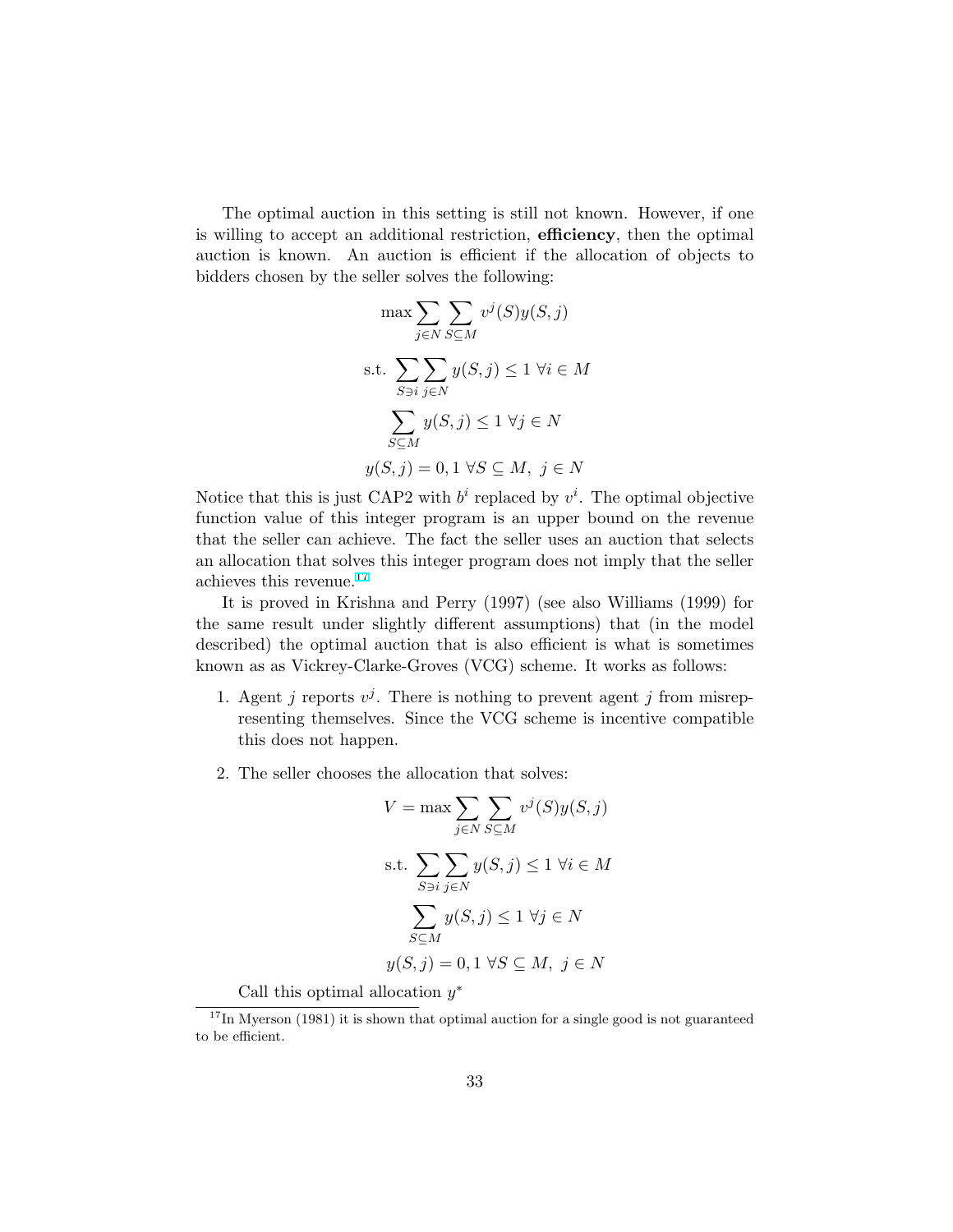3. To compute the payment that each bidder must make let, for each  $k \in N$ ,

$$
V^{-k} = \max \sum_{j \in N \setminus k} \sum_{S \subseteq M} v^{j}(S)y(S, j)
$$
  
s.t. 
$$
\sum_{S \ni j} \sum_{j \in N \setminus k} y(S, j) \leq 1 \ \forall i \in M
$$

$$
\sum_{S \subseteq M} y(S, j) \leq 1 \ \forall j \in N \setminus k
$$

$$
y(S, j) = 0, 1 \ \forall S \subseteq M, \ j \in N \setminus k
$$

Denote by  $y^k$  the optimal solution to this integer program. Thus  $y^k$  is the efficient allocation when bidder  $k$  is excluded.

4. The payment that bidder k makes is equal to

$$
V^{-k} - [V - \sum_{S \subseteq M} v^k(S)y^*(S, k)].
$$

Thus bidder  $k$ 's payment is the difference in 'welfare' of the other bidders without him and the welfare of others when he is included in the allocation. Notice that the payment made by each bidder to the auctioneer is non-negative. This is not true in all economic environments.

If a seller were to adopt the VCG scheme her total revenue would be

$$
\sum_{k \in N} V^{-k} - \sum_{k \in N} [V - \sum_{S \subseteq M} v^k(S)y^*(S, k)]
$$
  
= 
$$
\sum_{k \in N} \sum_{S \subseteq N} v^k(S)y^*(S, k) + \sum_{k \in N} (V^{-k} - V)
$$
  
= 
$$
V + \sum_{k \in N} (V^{-k} - V).
$$

If there were a large number of agents then no single agent can have a significant effect, i.e., one would expect that, on average, V is very close in value to  $V^{-k}$ . Thus the revenue to the seller would be close to V, the largest possible revenue that any auction could extract. To solidify this intuition we need that for all agents  $k$  that their valuation  $v^k$  is superadditive, i.e.  $v^k(A) + v^k(B) \le v^k(A \cup B)$  for all  $k \in N$  and  $A, B \subset M$  such that  $A \cap B =$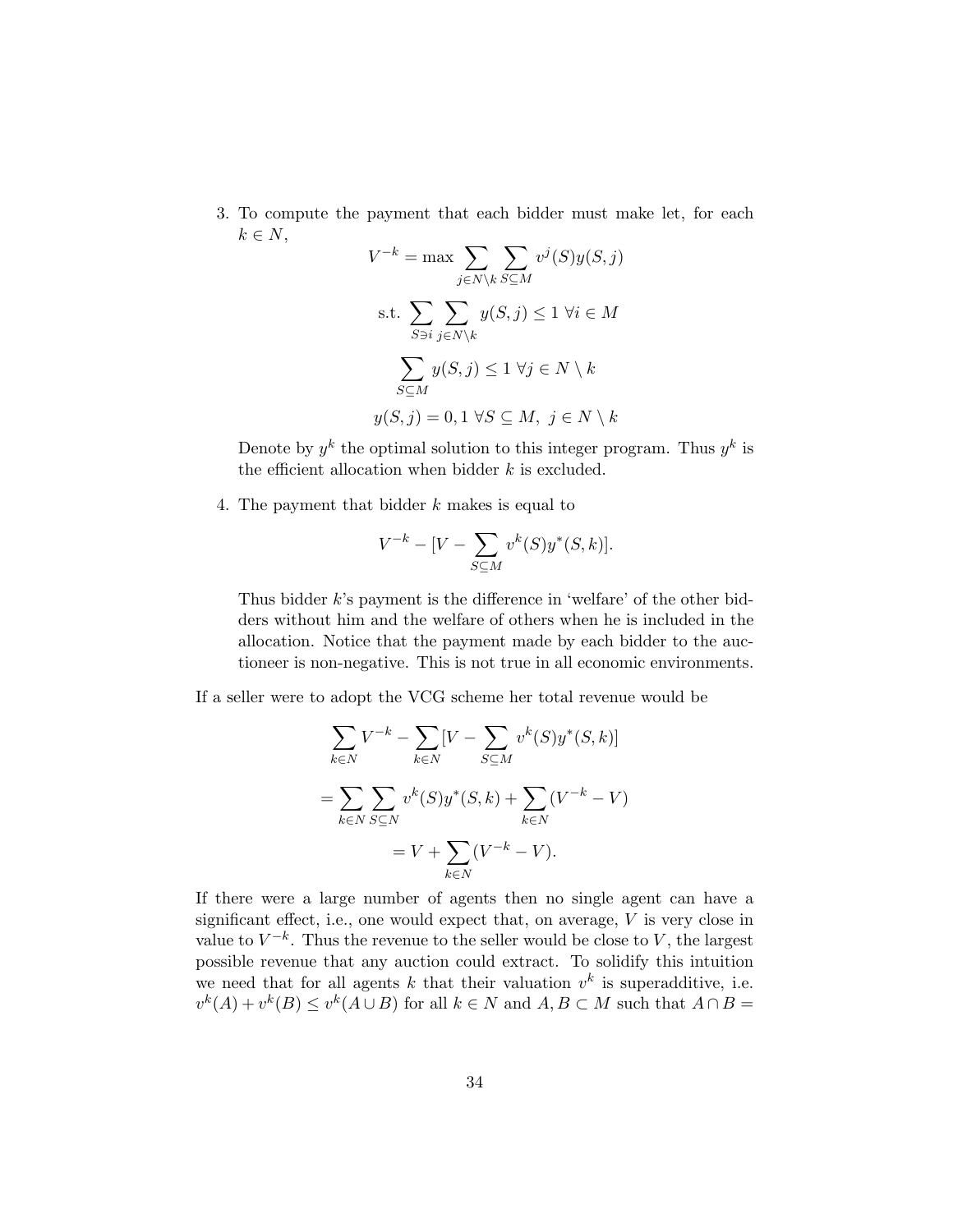∅. With this assumption we can find the efficient allocation using CAP1 without the need to introduce dummy goods. Thus:

$$
V = \max \sum_{S \subset M} \{ \max_{j \in N} v^{j}(S) \} x_{S}
$$
  
s.t. 
$$
\sum_{S \ni i} x_{S} \le 1 \ \forall i \in M
$$

$$
x_{S} = 0, 1 \ \forall S \subset M
$$

and

$$
V^{-k} = \max \sum_{S \subset M} \{ \max_{j \in N \setminus k} v^{j}(S) \} x_{S}
$$
  
s.t. 
$$
\sum_{S \ni i} x_{S} \le 1 \ \forall i \in M
$$

$$
x_{S} = 0, 1 \ \forall S \subset M
$$

Notice now that if the number |N| of bidders is large and given that the  $v^j$ 's live in a compact set, the random variable  $\max_{j \in N} v^j(S)$  is very close on average to  $\max_{j \in N \setminus k} v^j(S)$ .<sup>18</sup> Hence the objective function of the program that defines  $V$  is essentially the same as the objective function of the integer program that defines  $V^{-k}$ . This argument is made precise in Monderer and Tennenholtz (1999), where it is shown in the model used here that the VCG scheme generates a revenue for the seller that is asymptotically close to the revenue from the optimal auction.

The VCG scheme is clearly impractical to implement, if the number of bidders is very large. To overcome the computational difficulties one might replace  $y^*$  and  $y^k$  for all  $k \in N$  with approximately optimal solutions. Such a modification in the scheme need not preserve incentive compatibility. In Lehmann *et. al.* (1999) such a direction is taken. They solve the embedded optimization problems using a greedy type algorithm and show that the resulting scheme is not incentive compatible. However if one is willing to restrict bidders valuations (drastically) it is possible to generate schemes based on the greedy algorithm that are incentive compatible. In Lehmann et. al. (1999) this restriction is called single mindedness. Each bidder values only one subset and no other.<sup>19</sup>

<sup>&</sup>lt;sup>18</sup>In fact the difference of the two is essentially the difference between the first and second order statistic of a large collection of independent random numbers from a compact set.

 $19$  Another restriction that might be fruitful to explore is introduced in Es<sup> $\ddot{o}$ </sup> and Maskin (1999) which they call partition preferences. The collection of subsets that a bidder assigns positive value to form a partition of the set of objects. Note that problem CAP is still NP-hard under this restriction.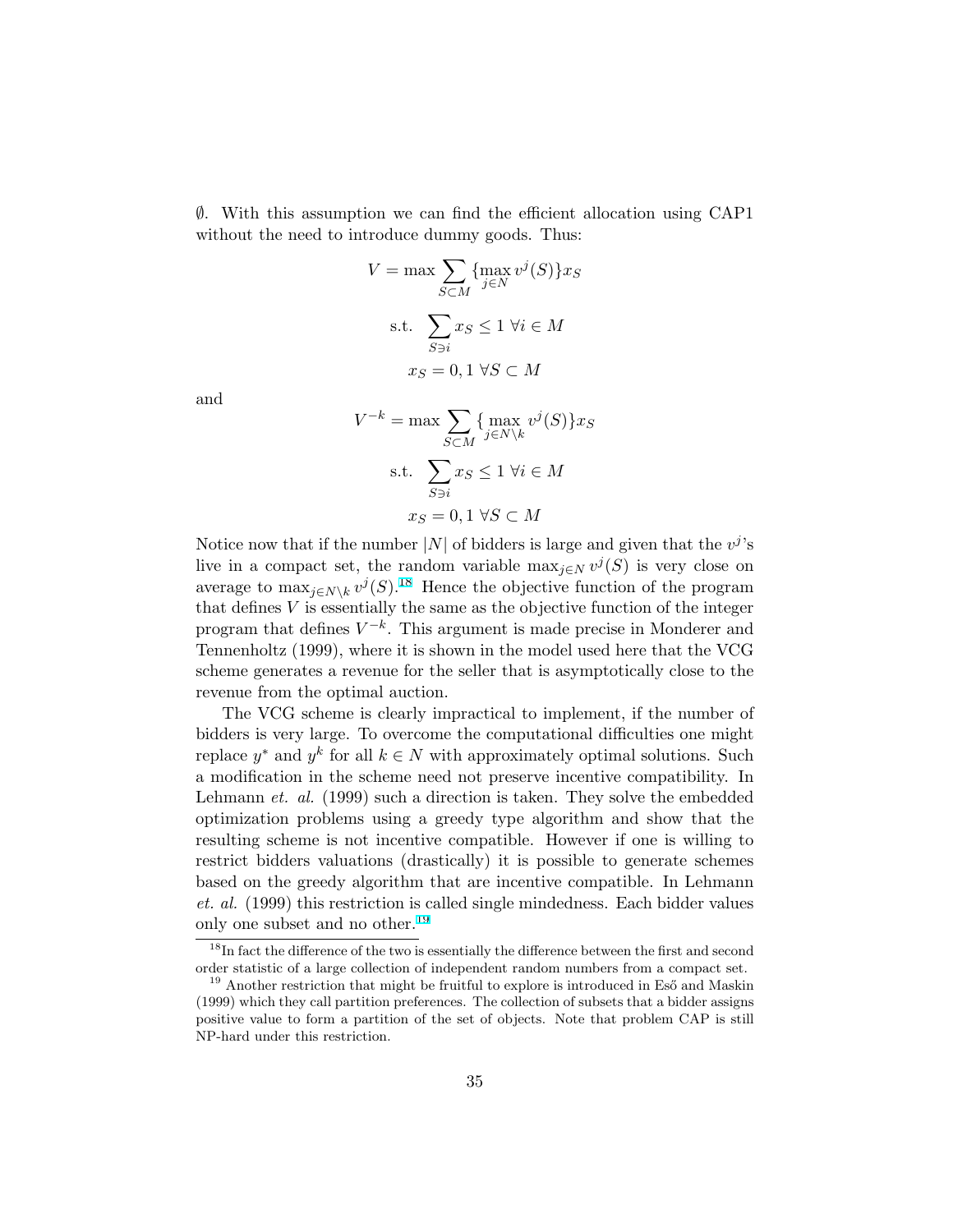<span id="page-35-0"></span>Even if one is willing to relax incentive compatibility, an approximate solution to the underlying optimization problems in the VCG can lead to other problems. There can be many different solutions to an optimization problem whose objective function values are within a specified tolerance of the optimal objective function value. The payments specified by the VCG scheme are very sensitive to the choice of solution. Thus the choice of approximate solution can have a significant impact on the payments made by bidders. This issue is discussed in Johnson et. al. (1997) in the context of an electricity auction used to decide the scheduling of short term electricity needs. Through simulations they show that variations in near-optimal schedules that have negligible effect on total system cost can have significant consequences on the total payments by bidders.

Yet another way in which the computational difficulties can be side stepped is to ask for auction schemes that give computationally bounded bidders the incentive to truthfully reveal their valuations. Parkes and Ungar (2000b), for example attempts to do just this. They propose a method to adjust the final prices in iBundle towards VCG prices. Under appropriate conditions on bidder behavior, the method allows iBundle to inherit the strategy-proofness of the VCG scheme.

Experience with the VCG scheme in field settings is limited. Isaac and James (1998) report on an experiment using the VCG scheme for a combinatorial auction involving three bidders and two objects. On the basis of their results they argue that the VCG scheme can be operationalized and, in their words, 'achieve high allocative efficiency'. In Hobbs et. al. (2000) the possibility that the VCG scheme is vulnerable to collusion is explored. It is pointed out by these authors in environments with repeated interactions that not only are there many opportunities for collusion amongst bidders but incentive compatibility of the VCG scheme cannot be guaranteed.

# 5 Computational Experiments and Test Problems

To evaluate the strength of standard methods of combinatorial optimization we implemented a solver using the branch and bound solver  $^{20}$  of the CPLEX 6.5 callable library (see ILOG (1997)). We wrote the (straight forward) program in C++. The running-times we report were obtained on an SGI O2 computer with one MIPS R10000 processor at 175MHz with 192MB of main memory running IRIX 6.5.5m. This machine is is slightly inferior to the one used in Sandholm (1999). As test cases we considered the same problems

<sup>20</sup>In fact at all nodes, clique-cuts might be added.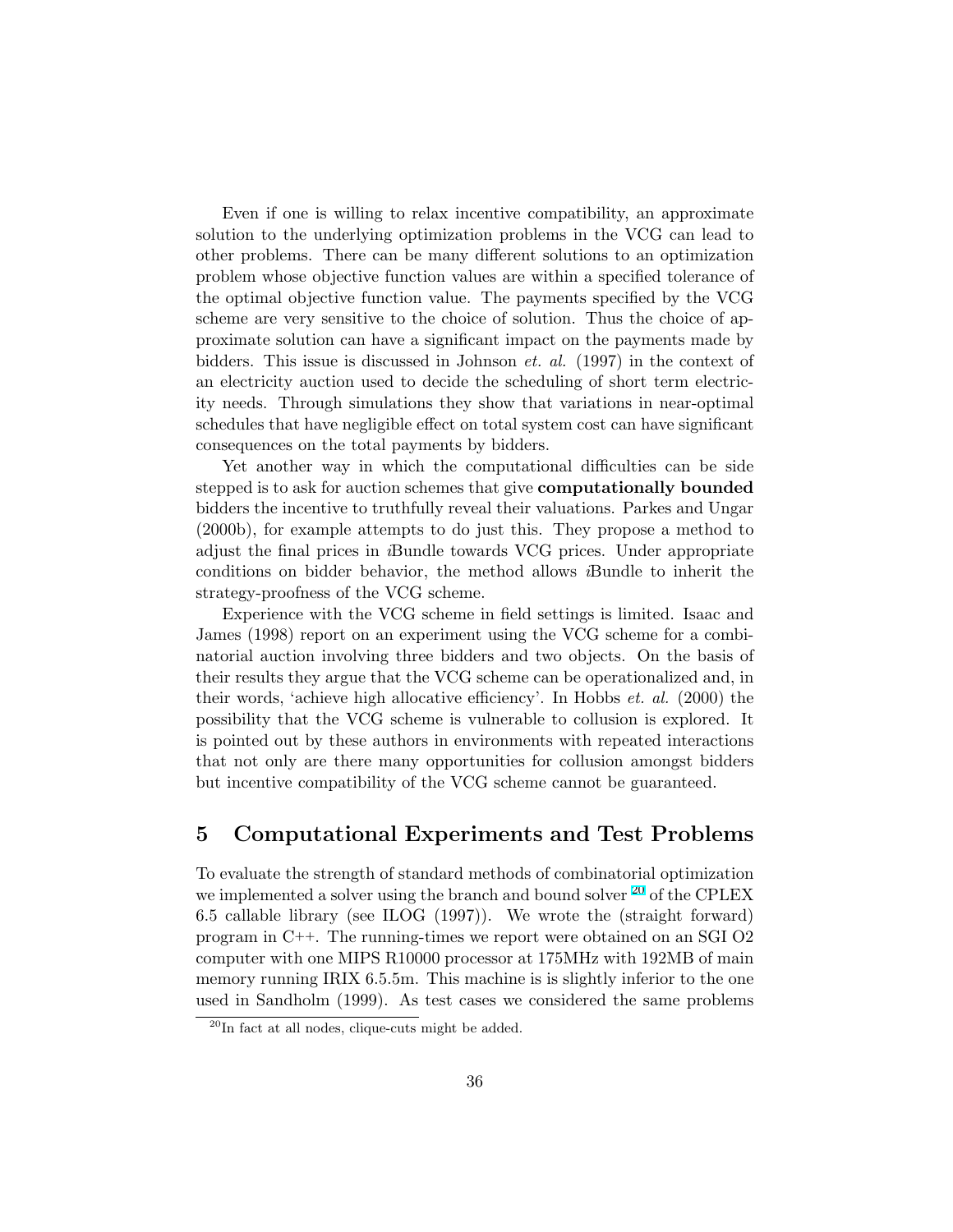as studied in Sandholm (1999). They belong to four different classes of distributions:

- **Random:** For each bid, pick the number of items randomly from  $1, \ldots, m$ . Randomly choose that many items without replacement. Pick the prices randomly from [0, 1].
- Weighted Random: As above, but pick the price as a real number between 0 and the number of items in the bid.
- Uniform: Draw the same number of randomly chosen items for each bid. Pick the prices from [0, 1].
- Decay: Give the bid one random item. Then repeatedly add a new random item with probability  $\alpha$  until an item is not added or the bid includes all  $m$  items. Pick the price as a real number between 0 and the number of items in the bid.

For these experiments we did not throw out duplicate sets. However for the given parameters duplicate sets occur with very small probability. No fine tuning of the parameters of libcplex.a was attempted. We used standard settings only. Our Figures [1,](#page-37-0) [2,](#page-38-0) and [3](#page-39-0) show the runtimes for CAP1 instances from the same distribution as Sandholm (1999). In fact we use the same convention as Sandholm (1999) to summarize the data so that comparisons will be easier.

In Figure [1](#page-37-0) we show the logarithm of the runtimes our program needed to solve instances from the random (left) and weighted random (right) distribution for different numbers of items and bids. In Figure [2](#page-38-0) we show the logarithm of the runtimes our program needed to solve instances from the uniform distribution and Figure [3](#page-39-0) shows the logarithms of runtimes for the decay distribution. A comparison with Sandholm's (1999) result graphs reveals that the runtimes with the CPLEX solver (on these instances) are at least 60 times faster for the random distribution (Figure [20\)](#page-37-0), 10 times faster on the weighted random distribution (Figure [20](#page-37-0)). For the date in Figures [20](#page-38-0) and [20](#page-38-0) the CPLEX solver produces a speedup of at least two orders of magnitude. In Figure [3](#page-39-0) we see at least an order of magnitude speedup.

While performing our experiments we became aware that Andersson et. al. (2000) had also used CPLEX on the Sandholm instances. They perform more extensive tests with similar results. Furthermore, they use CPLEX on some of Fujishima et. al.'s (1999) test problems. For the Binomial class of problems (described below) they report that for small problems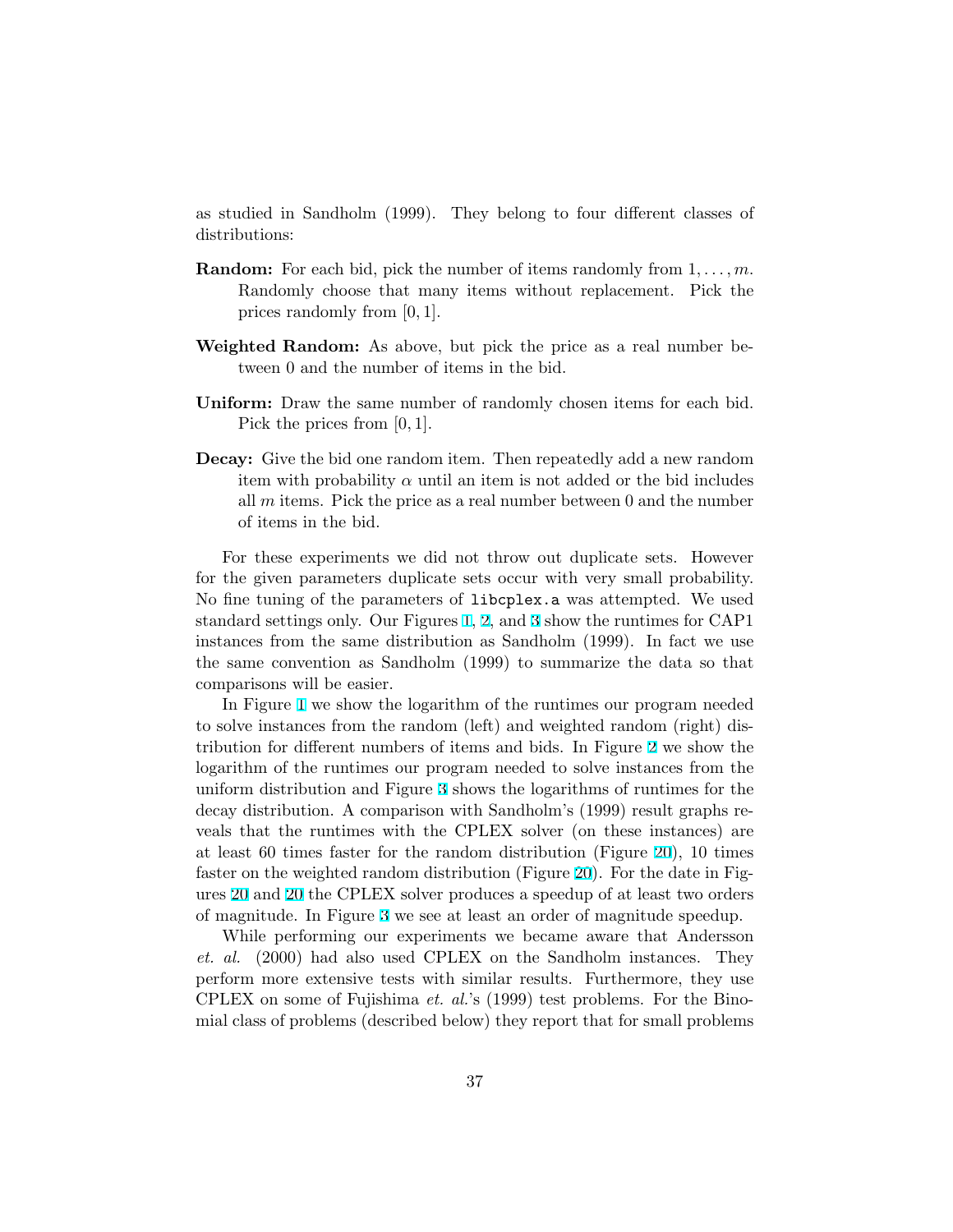<span id="page-37-0"></span>

Figure 1: The abscissa depicts the number of bids and the ordinate depicts the running time (on a logarithmic scale). The lines show the cases for 100 items  $(\checkmark)$ , 200 items  $(\checkmark)$ , 300 items  $(\cdot)$ , and 400 items  $(\checkmark)$ .

Fujishma's et. al. times are better while CPLEX was able to solve substantially larger problems than Fujishima et. al.

### 5.1 Test Problems

Performance of an algorithm for CAP1 will depend on the class of test problems chosen. Thus it is important to know whether good performance is a function of algorithm design or 'easy' problems.

As is pointed out in Andersson *et. al.* (2000), the random model in Sandholm (1999) is 'easy' when the problems become large. This is because the bid values assigned to each set are independent draws from the same distribution. Thus many small sets, in fact singletons, when combined are likely to generate a higher total revenue than a large set that contains the same elements.

The weighted random model suffers from the fact that on average the bid to column sum ratio is constant across columns. This implies that the model does not capture synergies among the items in a bidset. Further, for large enough problems, the optimal linear programming solution to the problem may be integral. In the uniform model bids have no relation to the size of subsets.

The binomial model of Fujishima et. al. (1999) can be described by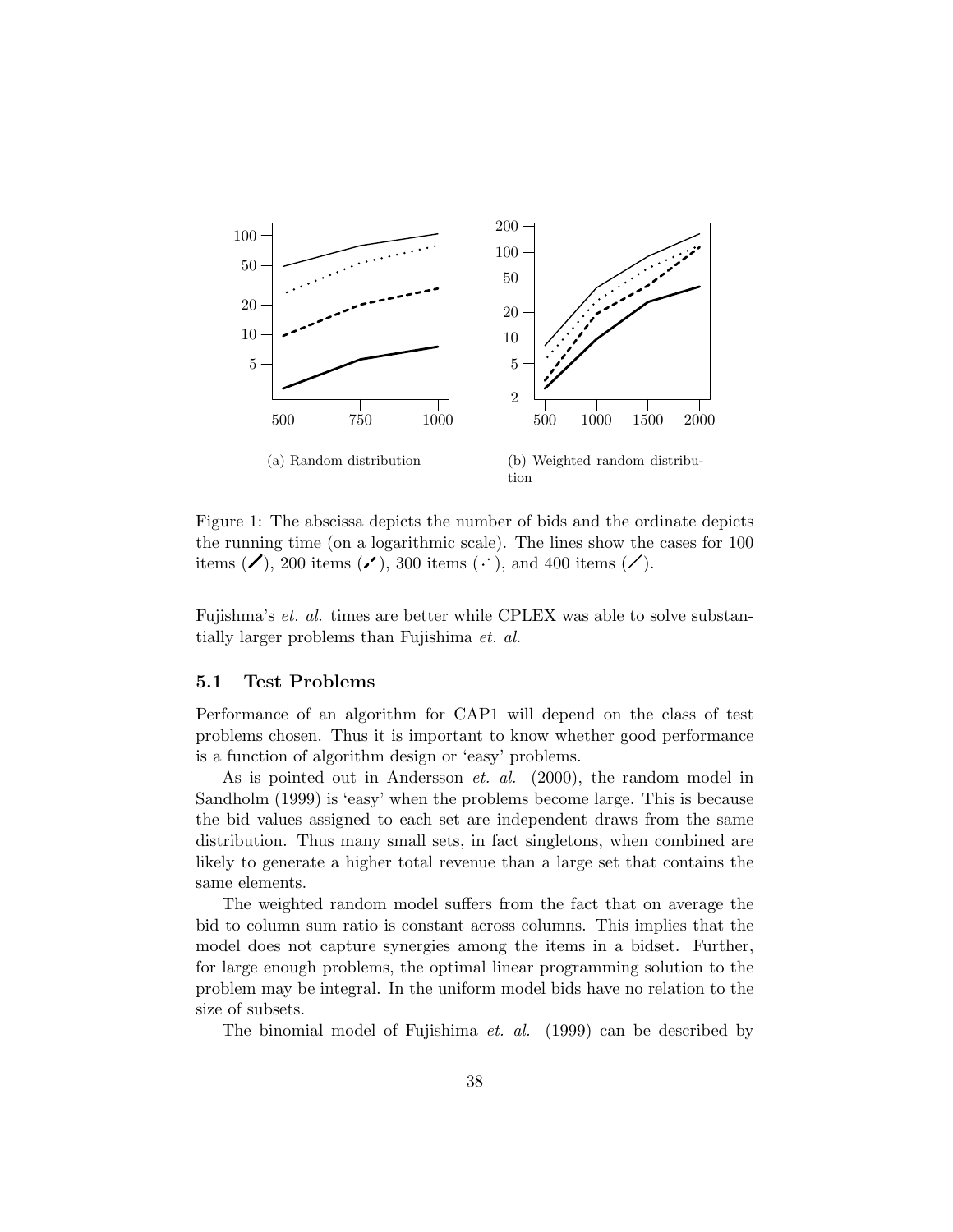<span id="page-38-0"></span>

Figure 2: Left picture shows running times (on logarithmic scale) for 25 items ( $\angle$ ), 50 items ( $\angle$ ), 75 items ( $\cdot$ ), and 100 items ( $\angle$ ); the abscissa gives the number of bids. Right picture shows running times (on logarithmic scale) for 50 bids ( $\angle$ ), 100 bids ( $\angle$ ), and 150 bids ( $\cdot$ ); the abscissa gives the number of items per bid.

saying that each entry of the constraint matrix of CAP1 is set to one with a given probability  $p$  independently of the others. The bid value of a subset/column is a uniform draw from a distribution whose mean depends on the size of the corresponding subset. Given the report of Andersson *et. al.* this class of problems may be of interest.

None of these schemes is based on a model of how bidders might value different subsets of objects. For example, each assumes that  $b(S)$ , the highest bid on the subset S, is a random draw from a uniform distribution. But,  $b(S) = \max_{j \in N} b^{j}(S)$ , i.e. it is the maximum of a collection of numbers. If we assume that each bidder's bid on  $S$  is an independent draw from some distribution then it is hard to imagine that  $b(S)$  will be uniformly distributed.

Out of curiosity we generated some test problems involving 3 bidders. each bidders value for a single item was an independent uniform draw from [0, 1]. Let  $v_k^j$  $\lambda_k^j$  be the value that bidder j assigns to object k. To capture complementarities, we assumed the value that bidder  $j$  assigns to a subset S is  $\sum_{k \in S} v_k^j + \sum_{k,q} v_k^j$  $\dot{k}v_q^k$ . Hence, assuming truthful bidding, the highest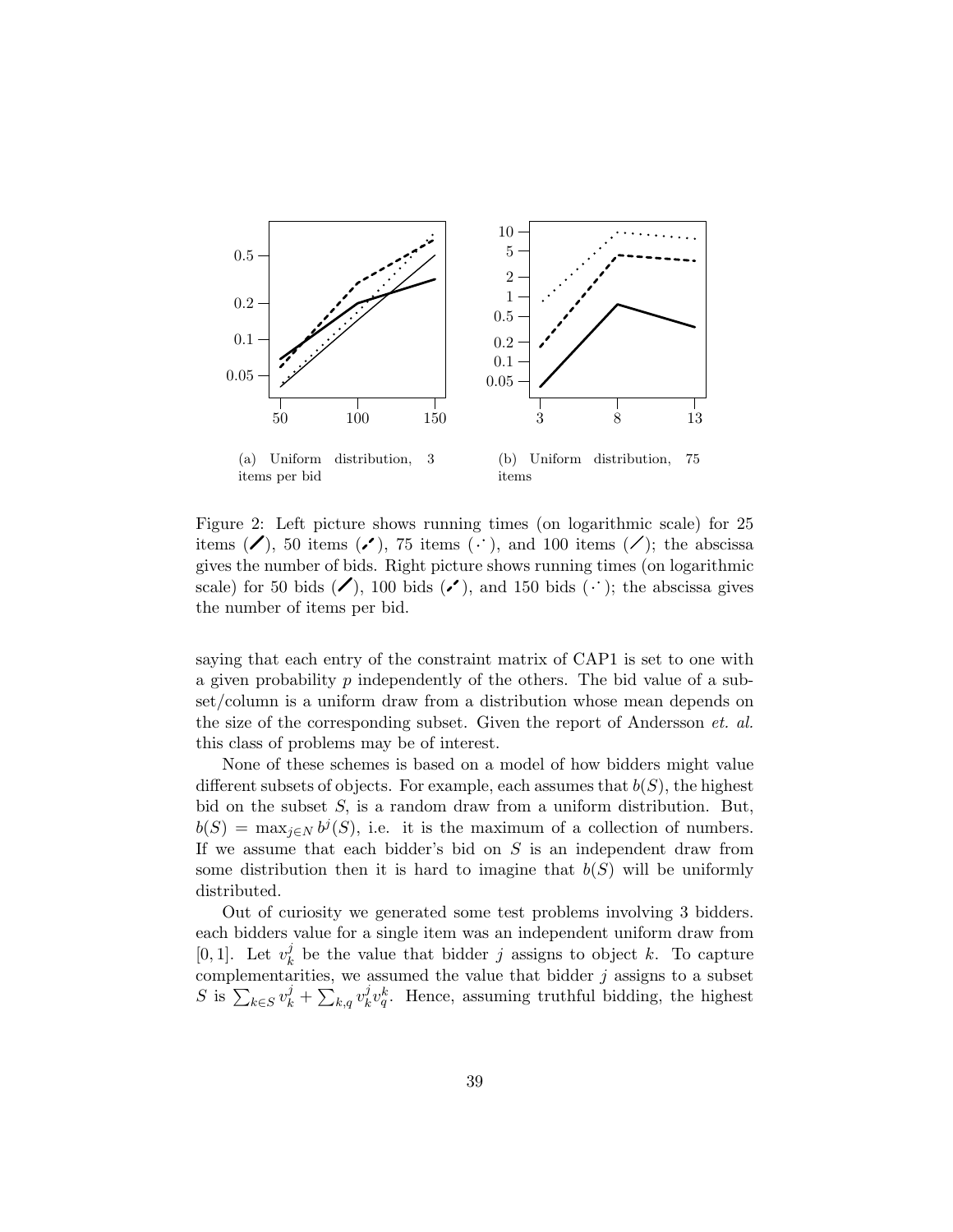<span id="page-39-0"></span>

Figure 3: Left picture shows running times (on logarithmic scale) for 50 items  $(\checkmark)$ , 100 items  $(\checkmark)$ , 150 items  $(\cdot)$ , and 200 items  $(\checkmark)$ ; the abscissa gives the number of bids. Right picture shows running times (on logarithmic scale) for 50 bids ( $\angle$ ), 100 bids ( $\angle$ ), 150 bids ( $\cdot$ ), and 200 bids ( $\angle$ ); the abscissa gives the parameter  $\alpha$  of the distribution.

bid on subset  $S$  is

$$
\max_{1 \le j \le 3} \sum_{k \in S} v_k^j + \frac{1}{2} \sum_{k \ne q} v_k^j v_q^j.
$$

In this experiment we allowed only subsets of size 3 to be bid upon. Figure [4](#page-40-0) reports on the solution times for various numbers of bids on instances involving 100 objects and uniform sets of size 3. There, the times for prices according to Sandholms uniform model and our just outlined model (for three bidders) are compared.

It is not clear from the data that the quadratic prices model is easier or harder to solve than the uniform model. To see how large a problem one could solve in the quadratic price model we solved an instance involving 100 items, 3000 bids (each on subsets of size 10) and 3 bidders. On an SGI Origin 200 computer<sup>21</sup> it took 410 minutes.

Motivated by the FCC spectrum auctions (see Ausubel *et. al.*  $(1997)$ ) we outline a model, called the Quadratic Model (QM), of how bidders value different combinations of objects. In the spectrum auctions it was gener-

<sup>21</sup>With a four MIPS R10000 processor at 225MHz, 1GB of main memory that run using parallel CPLEX6.5.2.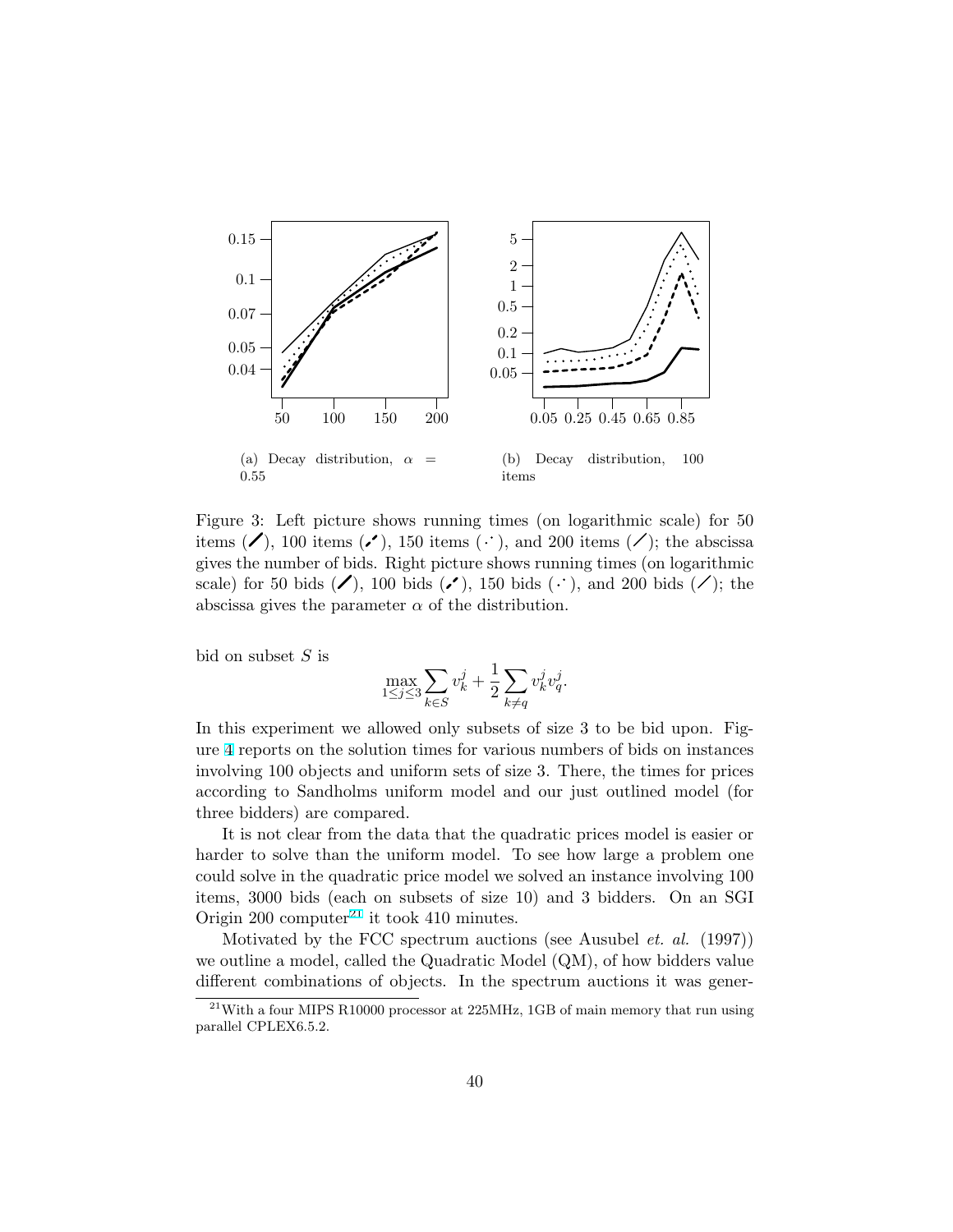<span id="page-40-0"></span>

Figure 4: The abscissa depicts the number of bids and the ordinate depicts the mean running time (for 20 examples) (on a logarithmic scale) for 100 objects and uniform bidsets of three items. The lines show the cases for Sandholm's prices in the uniform case  $(\angle)$  and for our quadratic prices for three bidders  $(\cdot)$ .

ally believed that the stand-alone value of a spectrum licence/object was proportional to the population covered by that spectrum licence. To model this we assign to each object k a value  $v_k$  which will be an iid draw from a distribution. This is the stand alone value of object  $k$ , which is common to all bidders.  $\!\!^{22}$ 

Second, as suggested in Ausubel et. al. (1997) if a bidder was interested in owning two spectrum licenses, the value of owning the two spectrum licences was proportional to the sum of the populations plus the products of the populations covered. The product term captures the synergies to be had from owning a pair of licences. However, these synergies were bidder specific. We model this feature in two steps.

First for each bidder j we choose a subset  $M^j$  of objects at random. The set  $M^j$  represents the set of objects that in bidder j's eyes complement each other. There are many ways to specify how the  $M^j$  can be selected. In some schemes the resulting sets may not overlap very much. In others they may be small, or mostly large or run the gamut from large to small. Second, the value to bidder j of the subset S of objects will be  $\sum_{k \in S} v_k +$  $\mu^j \sum_{k,q \in S \cap M^j} v_k v_q$ . Here  $\mu^j$  is a bidder specific parameter that allows one to vary the strength of the complementarities.<sup>23</sup> In this model, the largest

 $^{22}$ In a more elaborate version we could allow each bidders value of object k to be drawn from a distribution centered at  $p_k$ .

<sup>&</sup>lt;sup>23</sup>The parameters  $\mu^k$  should not be set too large since this will bias a solution in favor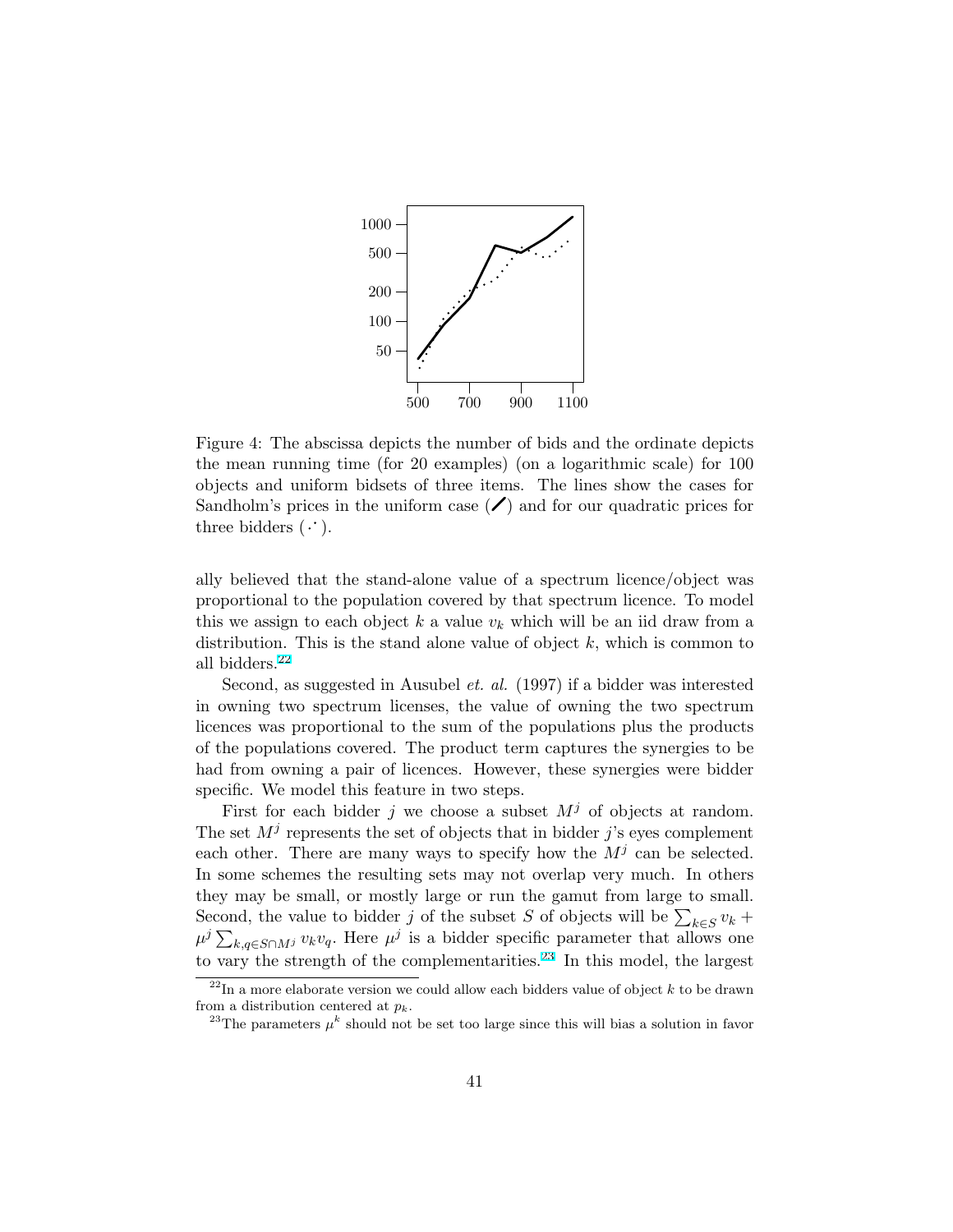<span id="page-41-0"></span>bid (assuming truthful bidding) on subset S would be

$$
\max_{j \in N} \sum_{k \in S} v_k + \mu^j \sum_{k,q \in S \cap M^j} v_k v_q.
$$

The QM model is by no means universally appropriate. In the transportation setting for example, it would make no sense whatsoever. The value of a set of lanes would depend on the transportation costs incurred to service those lanes. Complementarities come from combining different lanes together to reduce travel costs. These complementarities will be bidder specific in that they may already be servicing some collection of lanes. It is not hard to propose an alternative model for this set up as well. We do not do so here. Our goal is only to suggest that the specific application should be used to guide the model for generating test problems.

## 5.2 FCC Data

Perhaps the most well known combinatorial auction to be run to date is the FCC spectrum auction. Data from this auction is available from [ftp://ftp.](ftp://ftp.fcc.gov/pub/Auctions/PCS/Broadband/MTA/Programs/) [fcc.gov/pub/Auctions/PCS/Broadband/MTA/Programs/](ftp://ftp.fcc.gov/pub/Auctions/PCS/Broadband/MTA/Programs/). Since the auction was run in rounds we have information on the bids submitted by each bidder on each licence. From this we can infer something about the subsets that each bidder had an interest in. However one can deduce very little about what bids they might have submitted on a package. In fact in some preliminary stabs we assigned bids to subsets in various ways (using the recorded bids as a a starting point) to generate instances of CAP1. All of these instances solved immediately using CPLEX but this is probably a function of how we assigned bid values.

# Acknowledgements

We thank David Parkes, Sunil Chopra, Michael Rothkopf and John Ledyard for useful comments.

# REFERENCES

1. A. Andersson, M. Tenhunen and F. Ygge, "Integer Programming for Combinatorial Auction Winner Determination", to be published in IC- $MAS$  00, 8 pages.

of bids on large sets.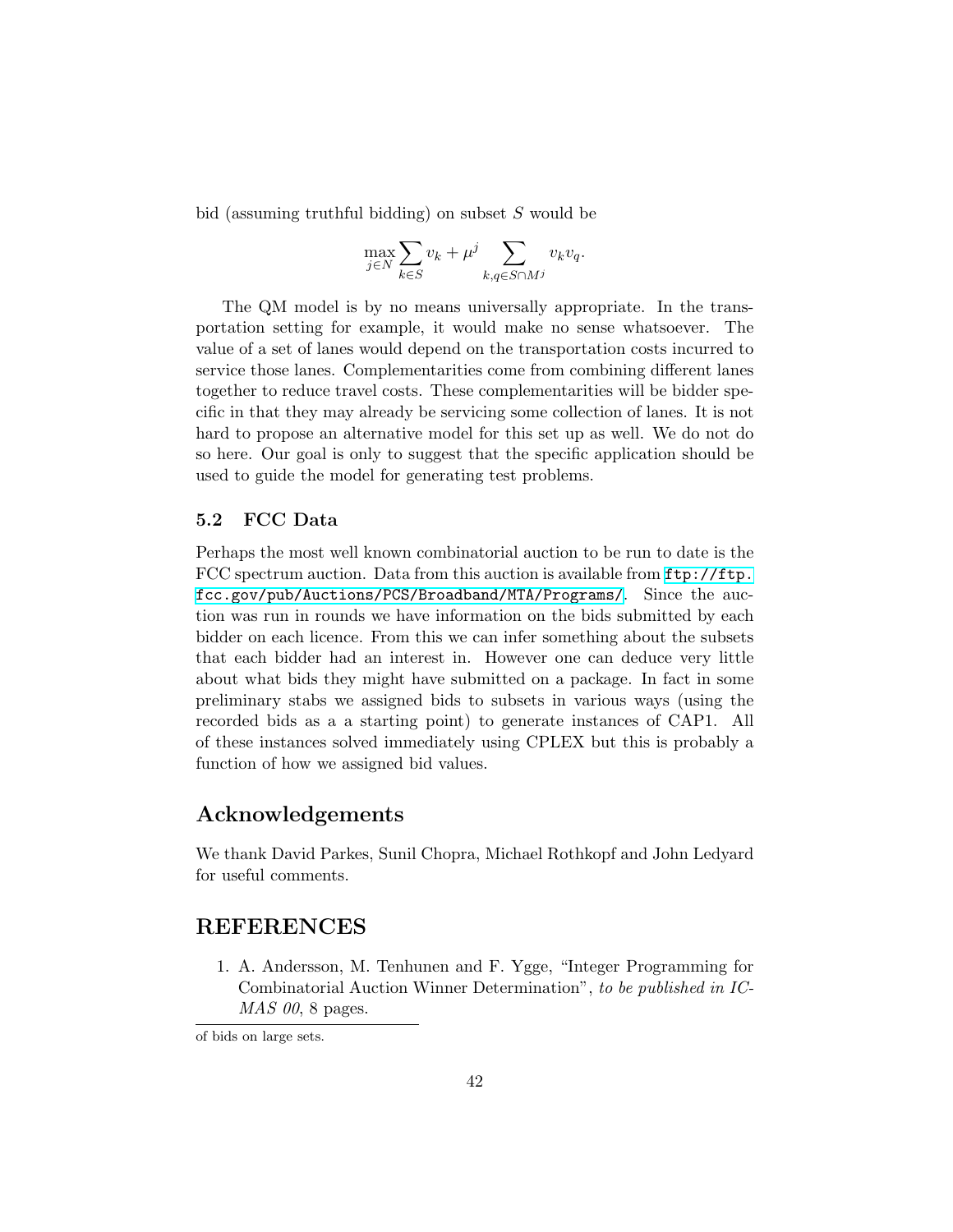- 2. M. Aourid and B. Kaminska, "Neural Networks for the Set Covering Problem: An Application to the Test Vector Compaction", IEEE International Conference on Neural Networks Conference Proceedings, 7, 4645–4649, 1994.
- 3. E. M. Arkin and R. Hassin, "On Local Search for Weighted k-Set Packing", Mathematics of Operations Research, 23, 640–648, 1998.
- 4. L. M. Ausubel, P. Cramton, R. Preston McAfee and J. McMillan, "Synergies in Wireless Telephony: Evidence from the Broadband PCS Auction", Journal of Economics and Management Strategy, 6, 3, 497- 527, 1997.
- 5. E. Balas, S. Ceria and G. Cornuejols, "A Lift-and-Project Cutting Plane Algorithm for mixed 0-1 Programs", Mathematical Programming, 58, 295-324, 1993.
- 6. E. Balas and M. C. Carrera, "A Dynamic Subgradient-based Branchand-Bound Procedure for Set Covering", Operations Research, 44, 875–890, 1996.
- 7. E. Balas and A. Ho, "Set Covering Algorithms Using Cutting Planes, Heuristics, and Subgradient Optimization: A Computational Study", Mathematical Programming, 12, 37–60, 1980.
- 8. E. Balas and M. W. Padberg, "Set Partitioning: A Survey", SIAM Review, 18, 710–760, 1976.
- 9. J. S. Banks, J. O. Ledyard and D. P. Porter "Allocating Uncertain and Unresponsive Resources: An experimental approach", Rand Journal of Economics, vol. 20, 1, 1-25, 1989.
- 10. C. Barnhart, E. D. Johnson, G. L. Nemhauser, M. W. P. Savelsbergh and P. H. Vance "Branch and Price: Column Generation for Solving Huge Integer Programs", Operations Research, 46, 316–329, 1998.
- 11. J. E. Beasley, "A Lagrangian Heuristic for Set-Covering Problems", Naval Research Logistics, 37, 151–164, 1990.
- 12. D. P. Bertsekas, Linear Network Optimization: Algorithms and Codes, MIT press, Cambridge, MA, 1991.
- 13. S. Bikchandani and J. M. Ostroy, "The Package Assignment Model", manuscript, 1998.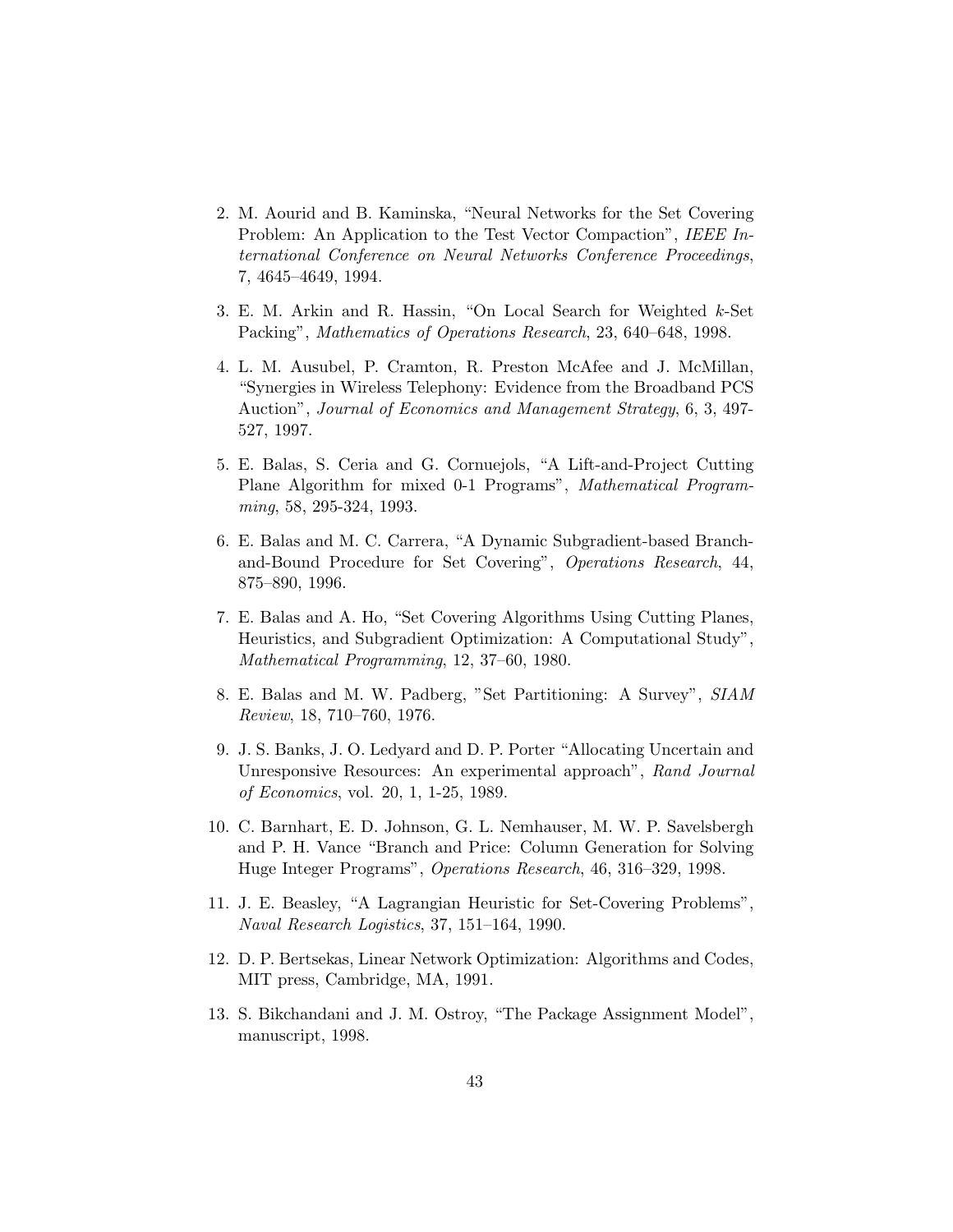- 14. S. Bikchandani and J. Mamer, "Competitive Equilibrium in an Exchange Economy with Indivisibilities", Journal of Economic Theory, vol. 74, no. 2, 385–413, 1997.
- 15. P. J. Brewer, "Decentralized Computation Procurement and Computational Robustness in a Smart Market", Economic Theory, 13, 41–92, 1999.
- 16. M. M. Bykwosky, R. J. Cull and J. O. Ledyard, "Mutually Destructive Bidding: The FCC Auction Design Problem", manuscript, 1995.
- 17. C. G. Caplice, "An Optimization Based Bidding Process: A New Framework for Shipper-Carrier Relationships", Thesis in the field of Transportation and Logistics Systems submitted to the Department of Civil and Environmental Engineering, School of Engineering, MIT, June 1996.
- 18. G. Cornuejols and A. Sassano, "On the 0-1 Facets of the Set Covering Polytope", Mathematical Programming, 43, 45–56, 1989
- 19. P. Crescenzi and V. Kann, "A compendium of NP optimization problems", <http://www.nada.kth.se/theory/compendium/>, manuscript, 1998.
- 20. G. B. Dantzig, Linear Programming and Extensions, Princeton University Press, New Jersey, 1963.
- 21. C. DeMartini, A. Kwasnica, J. Ledyard and D. Porter, "A New and Improved design for Multi-Object Iterative Auctions", manuscript, 1999.
- 22. M. Eső, "Parallel Branch and Cut for Set Partitioning", Ph.D. thesis, School of Operations Research and Industrial Engineering, Cornell University, 1999.
- 23. P. Eső and E. Maskin, "Multi-Good Efficient Auctions with Multi-Dimensional Information", manuscript, 1999.
- 24. A. Feo, G. C. Mauricio and A. Resende, "A Probabilistic Heuristic for a Computationally Difficult Set Covering Problem", Operations Research Letters, 8, 67–71, 1989.
- 25. M. Fisher and L. Wolsey "On the Greedy Heuristic for Continuous Covering and Packing Problems", SIAM Journal on Algebraic and Discrete Methods, 3, 584–591, 1982.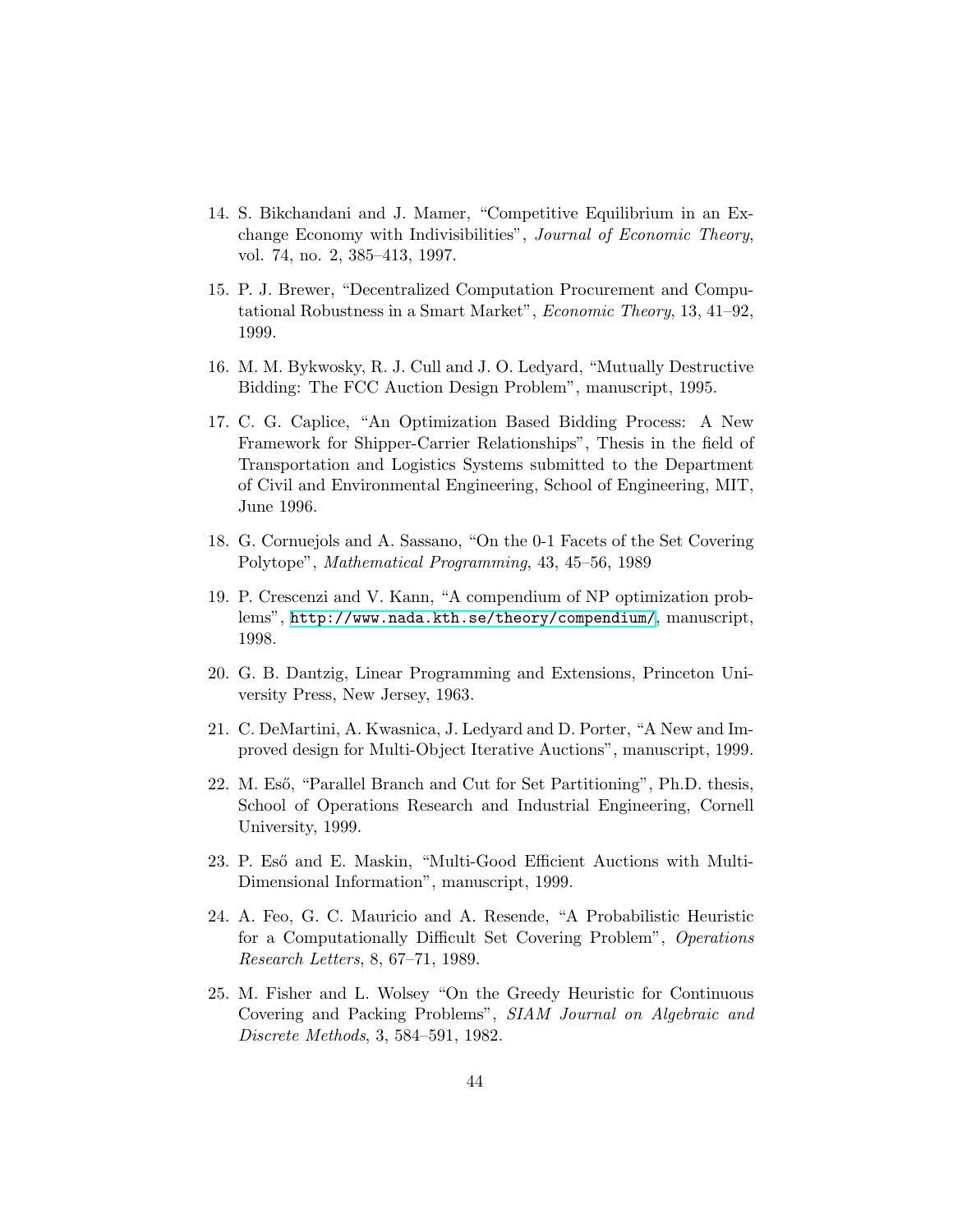- 26. Y. Fujishima, K. Leyton-Brown and Y. Shoham, "Taming the Computational Complexity of Combinatorial Auctions: Optimal and Approximate Approaches", Proceedings of IJCAI-99, Stockholm, 1999.
- 27. M. Grötschel, L. Lovász and A. Schrijver, Geometric Algorithms and Combinatorial Optimization, Springer-Verlag, 1988.
- 28. P. C. Gilmore and R. E. Gomory, "A Linear Programming Approach to the Cutting Stock Problem", Operations Research, 9, 849–859, 1961.
- 29. M. C. Golumbic and P. L. Hammer, "Stability in circular arc graphs", J. Algorithms, 9, 314–320, 1988.
- 30. F. Gul and E. Stachetti, "English and Double Auctions with Differentiated Commodities", manuscript, 1997.
- 31. J. Håstad, "Clique is hard to approximate within  $n^{1-\epsilon}$ ", Acta Mathematica, to appear.
- 32. B. F. Hobbs, M. Rothkopf, L. Hyde and R. P. O'Neill, "Evaluation of a Truthful Revelation Auction in the Context of Energy markets with Nonconcave Benefits", Journal of Regulatory Economics, forthcoming, 2000.
- 33. K. Hoffman and M. W. Padberg, "Solving Airline Crew Scheduling Problems by Branch and Cut", Management Science, 39, 657–682, 1993.
- 34. W. C. Huang, C. Y. Kao, and J. T. Hong, "A genetic algorithm for set covering problems", IEEE International Conference on Genetic Algorithms: Proceedings, 569–574, 1994.
- 35. C. A. J. Hurkens and A. Schrijver, "On the size of systems of sets every t of which have an SDR, with an application to the worst–case ratio of heuristic problems" SIAM Journal on Discrete Math., 2, 68–72, 1989.
- 36. ILOG Inc. CPLEX Division, 930 Tahoe Blvd. # 802-279, Incline Village, NV 89451-9436, USA, "Using the CPLEX Callable Library" (information available at URL <http://www.cplex.com>) 1997.
- 37. R. Mark Isaac and D. James, "Robustness of the Incentive Compatible Combinatorial Auction", manuscript, 1998.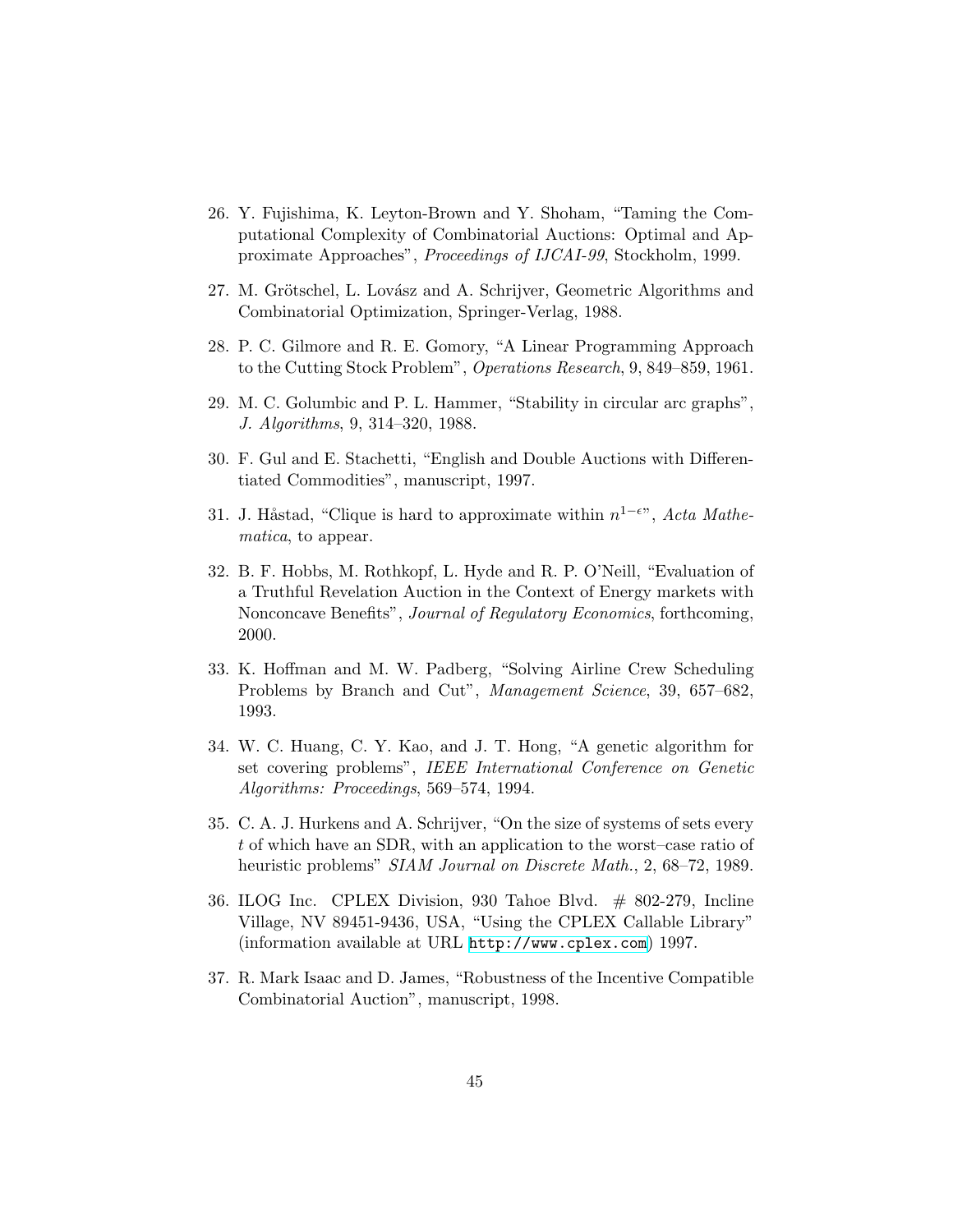- 38. R. B. Johnson, S. S. Oren, and A. J. Svoboda, "Equity and Efficiency of Unit Commitment in Competitive Electricity Markets", Utilities Policy,  $6(1)$ , 9-20, 1997.
- 39. A. S. Kelso and V. P. Crawford, "Job matching, Coalition Formation and Gross Substitutes", Econometrica, 50, 1483–1504, 1982.
- 40. V. Krishna and M. Perry, "Efficient Mechanism Design", manuscript, 1997.
- 41. D. Lehmann, L. O'Callaghan and Y. Shoham, "Truth Revelation in Rapid, Approximately Efficient Combinatorial Auctions", manuscript, 1999.
- 42. K. Leyton-Brown, Y. Shoham and M. Tennenholtz, "An Algorithm for Multi-Unit Combinatorial Auctions", manuscript, 2000.
- 43. P. Milgrom, "Auctioning the Radio Spectrum" in Auction Theory for Privatization, Cambridge University Press, 1995.
- 44. D. Monderer and M. Tennenholtz, "Asymptotically Optimal Multi-Object Auctions for Risk-Averse Agents", manuscript, 1999.
- 45. R. Myerson, "Optimal Auction Design", Mathematics of Operations Research, 6, 58-73, 1981.
- 46. G. L. Nemhauser and L. A. Wolsey, Integer and Combinatorial Optimization, John Wiley, New York, 1998.
- 47. N. Nisan, "Bidding and Allocation in Combinatorial Auctions", manuscript, 1999.
- 48. M. W. Padberg, "On the facial structure of set packing polyhedra", Mathematical Programming, 5, 199–215, 1973.
- 49. M. W. Padberg, "Perfect zero-one matrices", Mathematical Programming, 6, 180–196, 1974.
- 50. M. W. Padberg "On the complexity of the set packing polyhedra", Annals of Discrete Mathematics 1, 421–434, 1975.
- 51. M. W. Padberg, "Covering, Packing and Knapsack Problems", Annals of Discrete Mathematics, 4, 265-287, 1979.